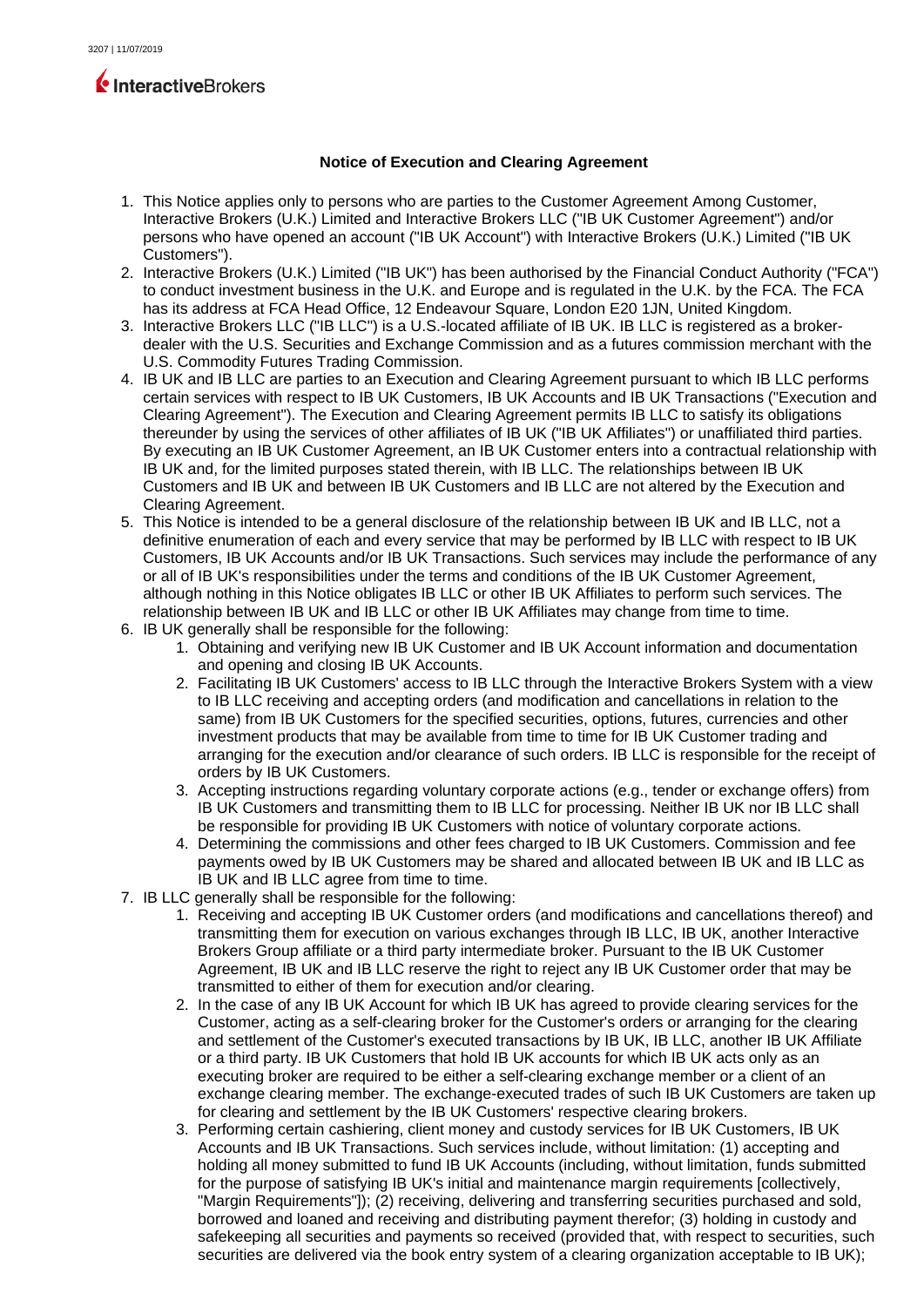(4) paying and charging interest on IB UK Accounts; (5) receiving and distributing dividends and other distributions; (6) processing securities as a result of corporate actions; (7) transferring funds to Customers; and (8) as set forth in the IB UK Customer Agreement, effectuating the liquidation of IB UK Customer positions or assets.

- 4. Extending credit to IB UK Customers, including complying with the Margin Requirements of IB UK and any relevant regulatory, self-regulatory or governmental body; and effecting stock loan and borrowing transactions in accordance with applicable law.
- 5. Performing certain collection services with respect to IB UK Accounts, including the collection of all commissions and fees and other monies or assets due from IB UK Customers under the terms of the IB UK Customer Agreement.
- 6. Performing certain back-office and record keeping and reporting functions with respect to IB UK Accounts, including the preparation of confirmations (contract notes) and account statements for IB UK Transactions, distributing such confirmations and account statements directly to IB UK Customers, maintaining books and records of all IB UK Transactions, and reporting such information as may be required by relevant regulatory or self-regulatory organizations or applicable law.
- 7. Performing technical services related to the IB Trader Workstation, the IB System, or certain computer hardware or software related thereto.
- 8. IB UK requires IB UK Customers to remit all funds related to their IB UK Transactions or to their IB UK Accounts, or otherwise tendered pursuant to the IB UK Customer Agreement, either: (a) directly to IB LLC or (b) to a designated financial institution with which IB LLC maintains a customer account. Funds maintained by IB LLC are maintained in customer accounts that are held in the name of IB LLC and are located outside of the U.K.
- 9. IB UK and IB LLC share responsibility for the provision of certain portions of the IB UK website and for the provision of customer service facilities. IB UK has ultimate responsibility for responding to customer complaints regarding any IB UK Transaction or any IB UK Account, but IB LLC is authorized to accept, process and respond to such complaints.
- 10.IB UK and IB LLC are authorized to disclose information or documentation relating to IB UK Customers or IB UK Accounts and IB UK Transactions to each other and to their respective affiliates. IB UK, IB LLC and their affiliates are authorized to use, store, or process personal information provided by IB UK customers (or their employees, agents or representatives) or otherwise acquired from them as set forth in the IB UK Customer Agreement.
- 11.IB LLC does not control, audit or supervise the activities of IB UK or its registered representatives, nor does it verify any information provided by IB UK regarding any IB UK Customers or Accounts.

# **Interactive Brokers (UK) Limited Customer Agreement**

# 1. **Application of this Agreement:**

- 1. **Scope of this Agreement:** This Agreement ("Agreement") governs the relationship between Customer and Interactive Brokers (UK) Limited ("IB UK") and between Customer and Interactive Brokers LLC ("IB LLC") including, without limitation, the terms and conditions of the performance of the services set forth in Section 1.B of this Agreement and matters relating to Customer's IB UK account.
- 2. **Services Provided:**
	- 1. IB UK shall provide the following services to Customer: (a) Through the Interactive Brokers System ("IB System"), IB UK shall facilitate Customer's access to IB LLC with a view to IB LLC receiving and accepting orders from Customer for the specified securities, options, futures, and other investment products that may be available from time to time to the type of customer account for which Customer has been approved. IB LLC is responsible for the receipt of orders by Customer. (b) Through its execution and clearing agreement with IB LLC ("Execution and Clearing Agreement"), IB UK shall provide for the execution and clearing of such transactions ("Transactions"). Pursuant to the Execution and Clearing Agreement, Transactions may be executed and/or cleared by IB UK, IB LLC, another affiliate of IB UK, or a non-affiliated third party.
	- 2. As set forth in Section 10 of this Agreement, IB LLC shall provide client money and custody services for Customers and, with respect to the provision of such services only, Customer shall be a customer of IB LLC, and not of IB UK. With respect to the provision of all other services under this Agreement, Customer shall be a customer of IB UK. IB LLC is located in the United States.
- 3. **No Advice, Solicitation, or Discretion:** Representatives of IB UK and IB LLC are not authorized to, and shall not be under any obligation to provide, any investment, tax, trading or other advice or recommendations or to solicit orders. None of the information, research, or other materials provided by IB UK, provided by any of IB UK's affiliates (IB UK affiliates, including IB LLC, shall be collectively referred to as "Affiliates") or on the IB UK website constitutes advice, a recommendation or a solicitation to buy or sell securities, options, futures or other investment products. Neither IB UK nor any of its Affiliates have any discretionary authority with respect to any Transactions entered into by Customer, except for the discretion to select the marketplace to which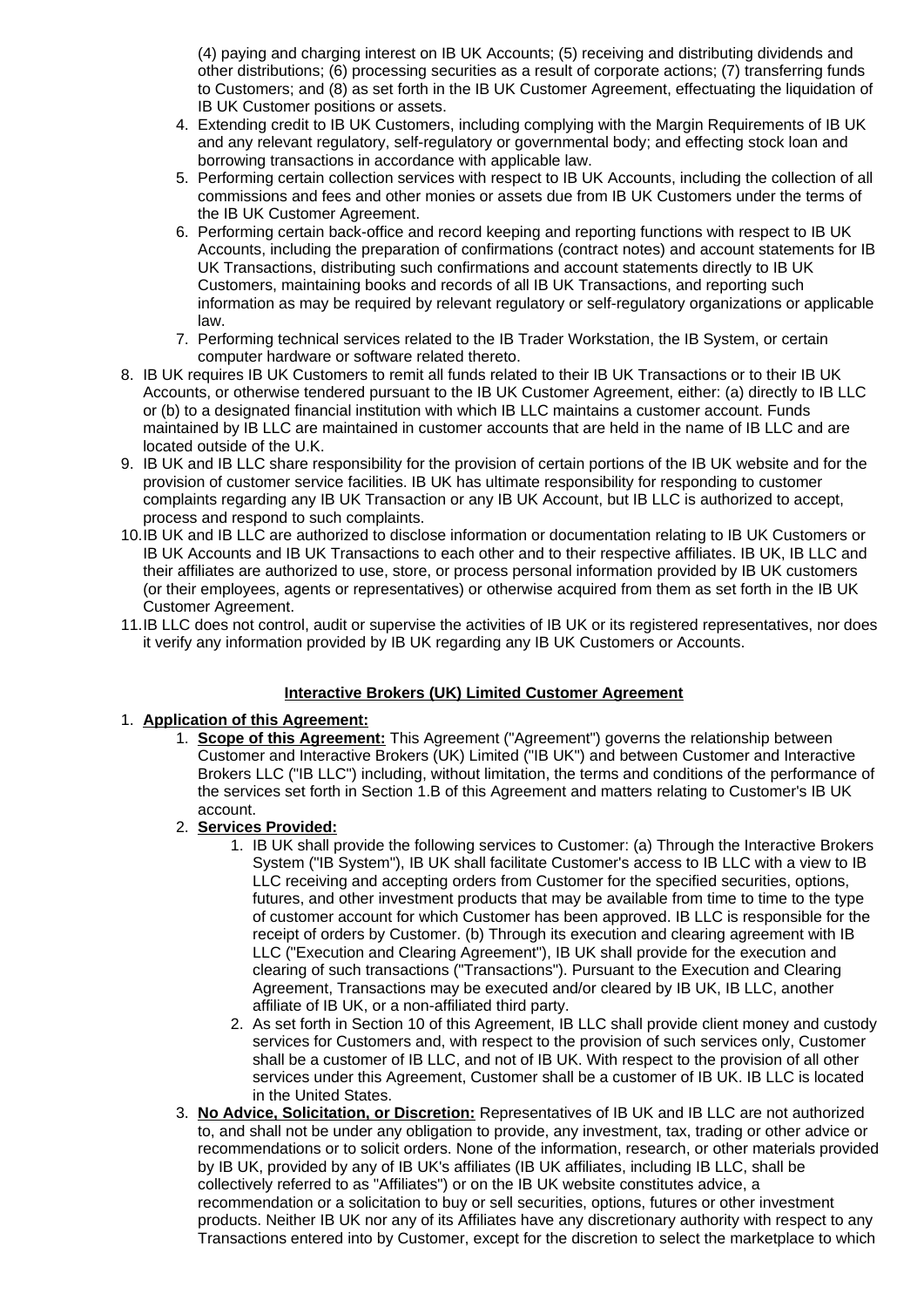to route a Customer order described in Section 3.B.(2) of this Agreement and Customer retains full responsibility for making all trading decisions with respect to Customer's account.

- 4. **Treatment of Customer:** Unless Customer has been specifically notified in writing to the contrary, IB UK shall treat Customer as a retail client for the purposes of the rules of the Financial Conduct Authority ("FCA Rules"). Customer has the right to request a different client categorization, although IB UK is not bound to agree to such request. However, if IB UK agrees and Customer is recategorized, Customer would lose the protection afforded by certain FCA Rules.
- 5. **Amendments to this Agreement:** No provision of this Agreement can be amended or waived by Customer, in any respect, except in a writing by an officer of IB UK that has been confirmed by IB UK's secretary (or, in the case of Section 10 of this Agreement, in a writing by an officer of IB LLC that has been confirmed in writing by IB LLC's Secretary) and, in entering into this Agreement, Customer has not relied on, or been otherwise induced by, any matter not contained in such writing. IB Customer Service Department employees are not authorized to amend or to waive the terms of this Agreement in any respect. Customer understands and agrees that IB UK or IB LLC may modify or change the terms and conditions of this Customer Agreement (in each instance, a "Revised Agreement") by providing Customer with notice of a Revised Agreement via e-mail. The terms and conditions of any Revised Agreement shall be deemed to be accepted by Customer and the Revised Agreement shall become effective five (5) business days after the date of the e-mail notice to the Customer ("5 Day Period") unless, within the 5 Day Period, Customer has sent a written notice of objection via an e-mail to the IB Customer Service Department at [help@interactivebrokers.com](mailto:help@interactivebrokers.com) and IB UK has received such objection. If Customer objects to any term or condition of any Revised Agreement, Customer must promptly cease using the services of IB UK and IB LLC, except as necessary to close Customer's account. Customer's continued use of the services of either IB UK or IB LLC after the 5 Day Period also shall constitute acceptance of the terms and conditions of the Revised Agreement.

# 2. **Applicable Regulations:**

- 1. This Agreement and any orders or Transactions placed or executed under it are subject to all applicable laws and regulations including, without limitation, the constitutions, articles, by-laws, rules, regulations, policies, procedures and interpretations (collectively, "Rules") of the exchanges, markets and clearing houses to which orders are routed or Transactions are executed or cleared; of the Financial Conduct Authority ("FCA"); and any other applicable Rules of a regulatory, selfregulatory or governmental authority ("Applicable Regulations"). **IN NO EVENT SHALL IB UK OR ANY OF ITS AFFILIATES BE LIABLE TO CUSTOMER FOR ANY ACTION, INACTION, DECISION OR RULING OF ANY EXCHANGE, MARKET, CLEARING HOUSE OR REGULATORY OR SELF-REGULATORY AUTHORITY.**
- 2. IB UK or its Affiliates may take or omit any action they consider reasonable to comply with Applicable Regulations. Customer specifically acknowledges that exchange Rules may afford the exchange wide powers in various situations, including, but not limited to, in an emergency, in an otherwise undesirable situation, or in the event of a default (not necessarily on the part of IB UK, IB LLC, their Affiliates, or Customer), to close-out a transaction, to require the exercise of set-off rights or to take such other steps or combination of steps as the exchange thinks fit. Customer agrees that, if a relevant exchange (or intermediate broker acting at the direction of, or as a result of any action taken by, any exchange) takes any action which affects any Transaction, then IB UK or its Affiliates may take any action which IB UK or its Affiliate, in its absolute discretion, considers desirable to respond to such action or to mitigate any loss incurred as a result of such action. Any such action taken by IB UK or its Affiliates will be binding on Customer. In no event shall IB UK or its Affiliates be liable to Customer for any action, inaction, decision or ruling of any exchange, market, clearing house or regulatory, self-regulatory, governmental or supra national authority.

# 3. **Customer Orders:**

1. **Responsibility for Customer Orders and Customer Trades:** IB UK and its Affiliates shall be entitled to act for Customer upon any instructions given or purported to be given by Customer. Once given, instructions may only be withdrawn by Customer with consent. Customer understands that neither IB UK nor any of its Affiliates is able to know whether someone other than Customer has entered, or is entering, orders using Customer's user name and password. Unless specified to and agreed to by IB UK, Customer shall not permit any other person to have access to Customer's account for any purpose. Customer shall be responsible for the confidentiality and use of, and any Customer orders entered with, Customer's user name and password. Customer agrees to report any loss or theft of Customer's user name or password, or any unauthorized access to Customer's account, immediately by e-mail to the IB Customer Service Department at

[help@interactivebrokers.com.](mailto:help@interactivebrokers.com) However, Customer shall remain responsible for all orders entered using Customer's user name and password.

- 2. **Order Routing:**
	- 1. Unless otherwise directed by Customer, IB UK and its Affiliates have the discretion to select the marketplace to which to route any Customer order. To the extent that IB UK or any of its Affiliates provide execution services for Customer, it shall provide best execution in accordance with Applicable Regulations.
	- 2. For investment products that are traded at multiple market centers, IB UK may provide an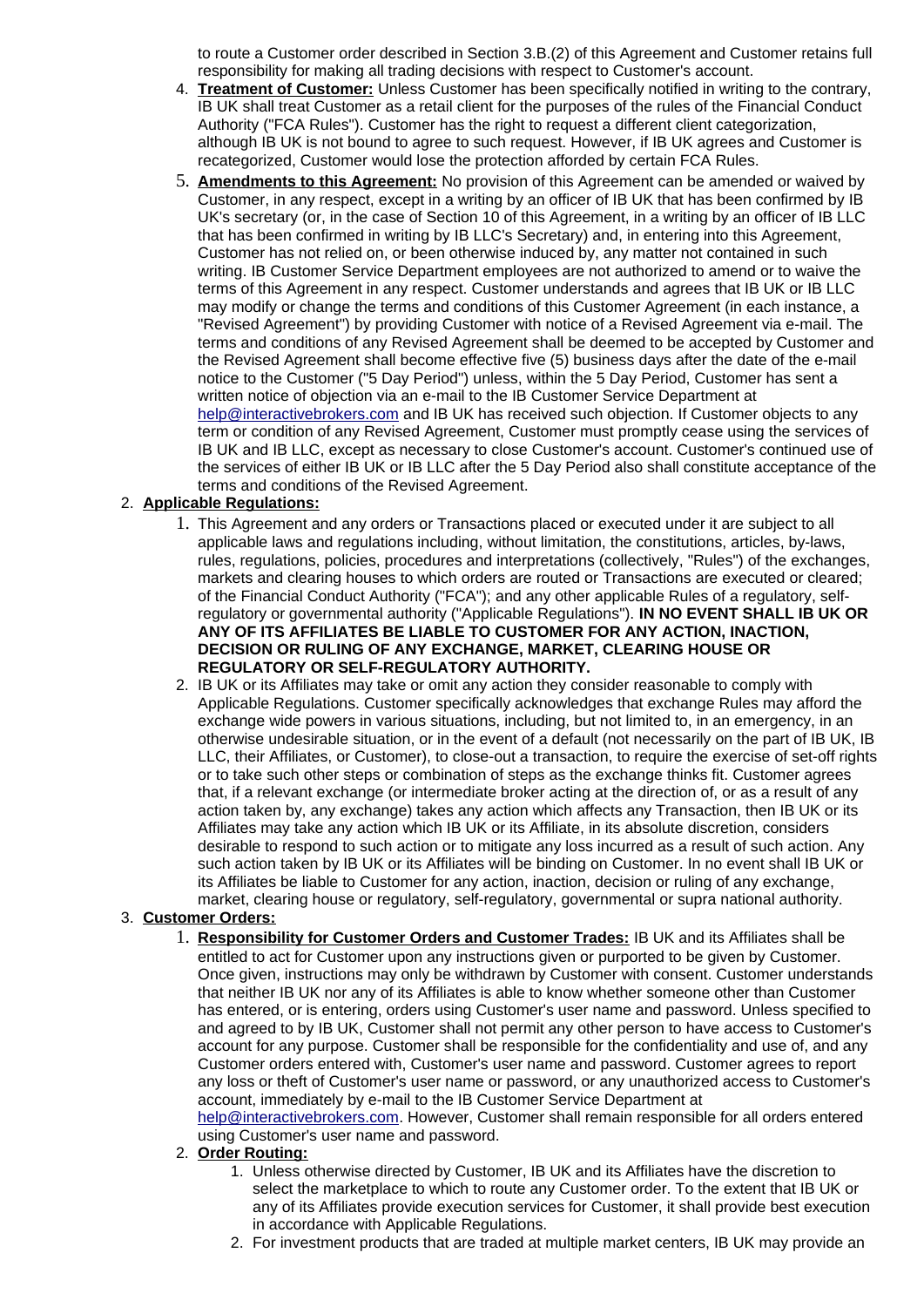order-by-order best execution order-routing option whereby the IB System attempts to seek the best available terms for a Customer's order using a proprietary, computerized routing algorithm ("Smart Routing"). Customer is advised to choose Smart Routing when trading products for which Smart Routing is available. If Customer elects to direct orders to a particular market center, Customer assumes responsibility for examining and directing Customer's trading in accordance with the relevant Rules of the market center to which the orders are routed (e.g., Rules regarding trading hours, bidding and offering, types of orders accepted, short sale restrictions, odd-lot trading restrictions, etc.). Customer acknowledges that, if Customer elects to direct orders to a particular market center, Customer does so at Customer's risk, including the risk that such orders may be executed on less advantageous terms.

3. IB UK and its Affiliates cannot and do not warrant or guarantee that every Customer order will be executed at the best posted price. Among other things: (a) neither IB UK nor its Affiliates may have access to every market at which a particular product may trade; (b) other orders may trade ahead of Customer's order and exhaust available volume at a posted price; (c) exchanges or market makers may fail to honor their posted prices; (d) exchanges may re-route customer orders out of automated execution systems for manual handling (in which case, execution or representation of Customer's order may be substantially delayed); or (e) exchange Rules or decisions or systems delays or failures may prevent Customer's order from being executed, may cause a delay in the execution of Customer's order, or may cause Customer's order not to be executed at the best posted price.

# 3. **Order Execution:**

- 1. IB UK and its Affiliates shall act as agent on Customer's behalf, unless otherwise confirmed. However, IB UK and its Affiliates are authorized to execute Customer orders as principal. IB UK may utilize another executing broker, including an Affiliate or a nonaffiliated third party, to execute Customer orders. Such executing brokers shall have the benefit of all of IB UK's rights and remedies and limitations on liability under this Agreement. IB UK or its Affiliates may decline any Customer order, at any time, in their respective sole discretion.
- 2. IB UK and its Affiliates may decline any Customer order or terminate this Agreement and/or customer's use of the facilities and services provided by IB UK or its Affiliates for the transmission and execution of Customer orders at any time in their discretion. Customer shall be responsible for monitoring all Customer orders until IB UK confirms execution or cancellation of the order to Customer.
- 4. **Order Cancellation and Modification:** Customer acknowledges that it may not be possible to cancel or modify an order. Any attempt to cancel or modify an order is simply a request to cancel or modify. Neither IB UK nor its Affiliates shall be liable to Customer if IB UK or its Affiliates are unable to cancel or modify an order. Customer further acknowledges that attempts to modify or cancel and replace an order can result in an over-execution of the order, or the execution of duplicate orders, and Customer shall be responsible for all such executions.

# 4. **Particular Products or Orders:**

- 1. **Volume Weighted Average Price Orders:** IB UK may accept Volume Weighted Average Price ("VWAP") orders for certain securities or futures products. VWAP stock transactions will be executed after the close of trading at the average price for the security during the reference period, as calculated by a third-party pricing service ("Pricing Service"). The average price reported to Customer on the relevant confirmation may not reflect the actual trading level of the security at any point during the trading day, but rather reflects an average price based upon transactions effected during the reference period, as calculated by the Pricing Service. In VWAP transactions, IB UK or IB LLC, as agent or riskless principal, generally will forward the transactions for execution to an IB UK Affiliate which will act as principal in the transaction. Customers entering VWAP orders agree to accept the VWAP price for the reference period as calculated by the Pricing Service. Neither IB UK nor its Affiliates have any control over the methodology used by the Pricing Service to calculate VWAP prices and do not warrant the accuracy of those prices. IB UK and its Affiliates reserve the right NOT to execute a VWAP transaction at the close of trading in the following circumstances: (1) Customer's VWAP order violates exchange Rules or securities or commodities laws, regulations or Rules, or is intended to defraud or manipulate the market; (2) a significant disruption in or premature close of trading in the market on which the security or futures product is traded; (3) acts of God, war (declared or undeclared), terrorism, fire or action by an exchange, regulatory or governmental authority that disrupts trading in the relevant security or the Pricing Service's calculation of the VWAP; or (4) if the Pricing Service's calculation of VWAP prices is clearly erroneous. In such cases, neither IB UK nor its Affiliates shall have any obligation to execute Customer's VWAP order.
- 2. **Penny Shares:** Customer understands that there is an extra risk of losing money when shares are bought in some smaller companies including penny shares. There is a big difference between the buying price and selling price of these shares. Customer further understands that, if such shares have to be sold immediately, Customer may get back much less than the Customer paid for them. The price may change quickly and it may go down as well as up.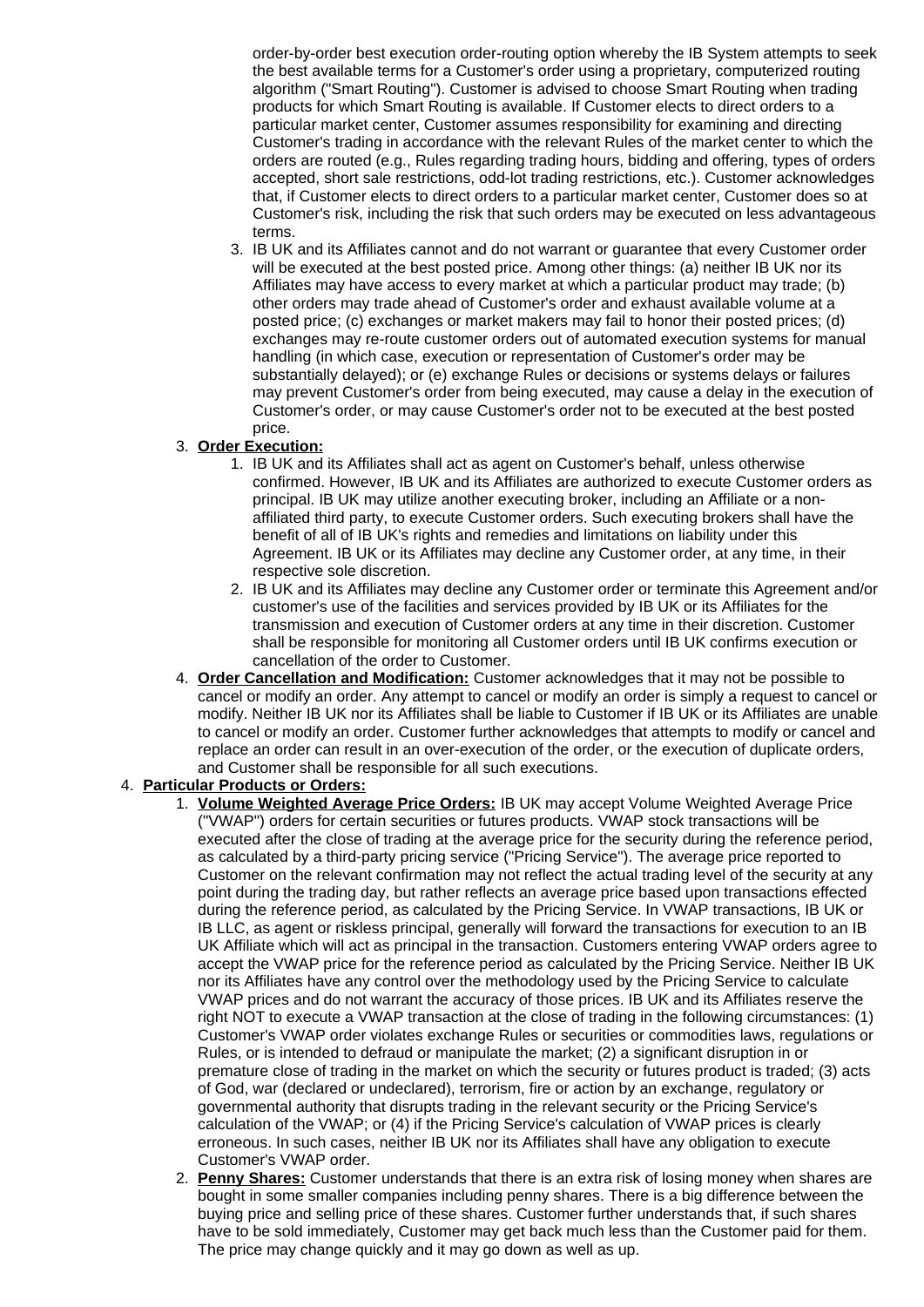- 3. **Warrants and Derivatives:** Customer represents that Customer has received, read and understands the "Warrants and Derivatives Risk Warning Notice" set forth as Addendum 1 hereto.
- 4. **Commodity Options:** Customer acknowledges and agrees that commodity option contracts may not be exercised and must be closed out by offset. Except for cash-settled commodity options, if Customer has not offset commodity options contract positions at least one (1) hour prior to the time specified by an exchange for final settlement, IB UK or its Affiliates are authorized to do so, or to sell any position into which the option position is converted upon expiration, or to otherwise liquidate the resulting positions, and credit or debit Customer's account accordingly. Customer shall pay IB UK or its Affiliates for all costs and expenses related to such liquidations and shall hold IB UK and its Affiliates harmless for any actions taken, or not taken, in connection therewith.
- 5. **Close-Out Deadline for Futures Contracts Not Settled in Cash:** For futures contracts that are not settled in cash, but are settled by actual physical delivery of the underlying commodity (including those foreign currency contracts that call for actual delivery of the physical currency and are not on the IB Deliverable Currency List). Customer may not make or receive delivery of the underlying commodity. For long positions not settled in cash, Customer agrees to roll forward or to close-out any position by offset three (3) business days prior to the exchange-specified first notice day (the long "Close-Out Deadline"). For short positions not settled in cash, Customer agrees to roll forward or close-out the position by offset three (3) business days prior to the exchange-specified last trade day (the short "Close-Out Deadline"). It is Customer's responsibility to make itself aware of the last trading date for such contracts and the Close-Out Deadline. If Customer has not closed out any position in a futures contract not settled in cash by the Close-Out Deadline, IB UK and its Affiliates shall have the right to liquidate Customer's position in the expiring contract, at any time and in any such manner as IB UK or its Affiliates deem necessary, without prior notice to Customer. If Customer fails to close out a futures position and IB UK or its Affiliates are unable to close out the position prior to the expiration of the contract, then Customer shall be liable for any and all costs of delivery and the liquidation of the resulting physical currency position.
- 6. **Non-Readily Realisable Investments:** Customer understands that there is a restricted market for designated investments that are not readily realisable investments and that, therefore, it may be difficult to deal in such designated investments or to obtain reliable information about their value. Customers who choose to trade designated investments that are not readily realisable investments do so at their own risk.
- 5. **Short Sales:** Customer acknowledges that: (A) short sales may only be effected in a margin account and are subject to initial and maintenance Margin Requirements; (B) prior to effecting a short sale for Customer, IB UK, IB LLC or their Affiliate, as the case may be, must have reasonable assurance that it will be able to borrow such stock on Customer's behalf to effect delivery of such stock to the purchaser; (C) if IB UK, IB LLC or their Affiliate, as applicable, is unable to borrow stock to enable Customer to effect delivery on a short sale, or if IB UK, IB LLC or their Affiliate, as applicable, is unable to re-borrow stock in order to satisfy a re-call notice from a stock lender, then IB UK, IB LLC or their Affiliate may be subject to a buy-in pursuant to regulatory or clearing house Rules. Customer understands that, if IB UK, IB LLC or their Affiliate, as applicable, is unable to borrow or re-borrow such stock, or if, for any other reason, IB UK, IB LLC or their Affiliates do not wish to carry Customer's short position, then IB UK, IB LLC and their Affiliates, without notice to Customer, are authorized by Customer to cover Customer's short position by purchasing stock on the open market at the then-current market price and Customer shall be liable for any resulting losses and all associated costs incurred by IB UK, IB LLC or their Affiliate.
- 6. **Corporate Actions:** Except with respect to proxy materials which IB UK or its Affiliate shall transmit to Customer in accordance with Applicable Regulations, Customer acknowledges that Customer is responsible for knowing the rights and terms of any securities, options, futures, currencies and investment products in Customer's account including, but not limited to, corporate actions (e.g., whether a security is the subject of a tender or exchange offer, a reorganization, a stock split or reverse stock split) and that neither IB UK nor its Affiliates has any obligation to notify Customer of dates of meetings or to take any other action without specific written instructions that have been sent by Customer to the IB Customer Service Department at [help@interactivebrokers.com](mailto:help@interactivebrokers.com) and have been received by the IB Customer Service Department. The consequences of Customer's failure to timely provide such instructions are entirely the Customer's own responsibility.
- 7. **Consent to Electronic Records and Communications:** Customer consents to the receipt of electronic instructions, notices, messages, trade confirmations, account statements,proxy materials, key information documents and other records and communications (collectively, "Records and Communications") relating to this Agreement; any other agreement between customer and IB UK, IB LLC or their Affiliates; any of Customer's orders, Transactions or accounts; or any of Customer's dealings with IB UK, IB LLC or any of their Affiliates, in lieu of the receipt of Records and Communications in any other form.

# 8. **Confirmations and Account Statements:**

- 1. IB UK or its Affiliates shall provide a summary of the trading activity in Customer's account to Customer on a daily basis. IB UK or its Affiliates shall provide to Customer account statements of Customer's account on a monthly basis.
- 2. IB UK and its Affiliates may elect to confirm the execution or cancellation of any Customer order by the sole methods of transmitting an electronic confirmation to Customer via e-mail or through the IB System or, for security purposes, by posting the information on the IB UK website with a notification sent to Customer to login and retrieve the information. Customer agrees to accept electronic trade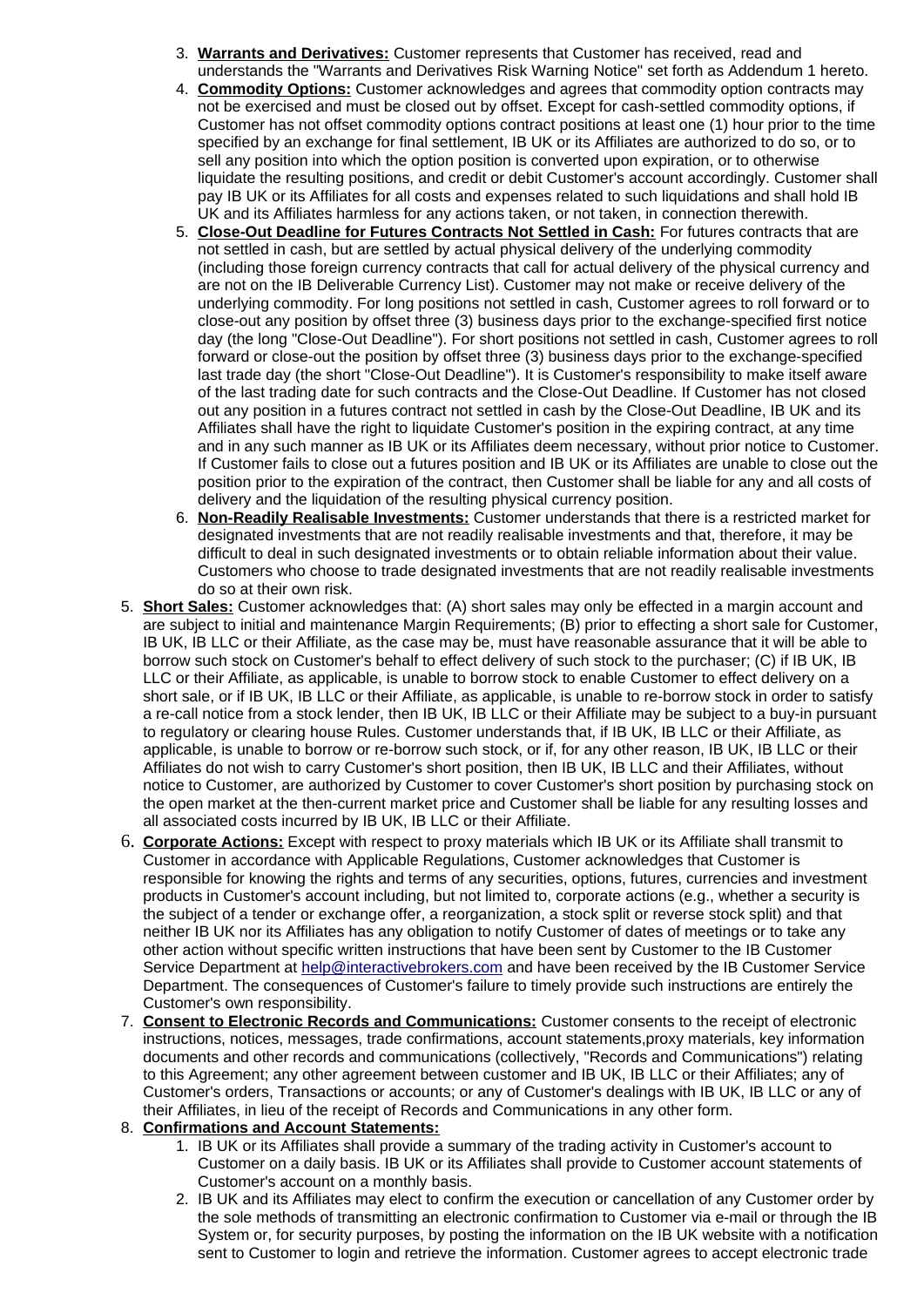confirmations in lieu of printed confirmations.

- 3. Customer agrees to monitor each open order until IB UK or one of its Affiliates confirms the execution or cancellation of the order to Customer. Confirmations may be subject to delays. Customer understands that reports and confirmations of order executions or cancellations may be erroneous for various reasons including, but not limited to, cancellation or adjustment by an exchange. Confirmations also are subject to change by IB UK or its Affiliates, in which case, Customer shall be bound by the actual order execution, so long as it is consistent with Customer's order.
- 4. Customer agrees to notify IB UK by telephone at the telephone number(s) specified on the IB UK website or by e-mail to the IB Customer Service Department at [help@interactivebrokers.com](mailto:help@interactivebrokers.com) as soon as reasonably possible after Customer has become aware, or should have become aware, that: (1) Customer has failed to receive an accurate confirmation of an execution or cancellation; (2) Customer has received a confirmation that is not consistent with Customer's order; (3) Customer has received confirmation of execution or cancellation of an order that Customer did not place; or (4) Customer has received a confirmation; account statement; or other information reflecting inaccurate orders, trades, account balances, securities, options or futures positions, funds, margin status or transaction history.
- 5. In the event that IB UK or any of its Affiliates confirms an execution or cancellation in error and Customer unreasonably delays in reporting such error, IB UK and its Affiliates reserve the right to require Customer to accept the trade, or to remove the trade from Customer's account, in their respective sole discretion.
- 6. Customer understands and agrees that IB UK or its Affiliates may adjust Customer's account to correct any error. Customer agrees to promptly return to IB UK or its Affiliates, as the case may be, any assets distributed to Customer to which Customer was not entitled.
- 9. **Margin:** The following provisions apply to margin-enabled accounts:
	- 1. **Risk of Margin Trading: Customer understands that trading on margin involves a high degree of risk and may result in a loss of funds greater than the amount Customer has deposited in Customer's account. Customer represents that Customer has read and understands the "Disclosure of Risks of Margin Trading" provided separately by IB UK.**
	- 2. **Requirement to Maintain Sufficient Margin:** Customer margin Transactions are subject to IB UK and IB LLC initial margin and maintenance margin in accordance with the margin requirements which have been established by them or the applicable exchange, whichever is greater ("Margin Requirements"). IB Margin Requirements may exceed the margin required by any exchange or clearing house. IB Margin Requirements shall be posted on the IB UK website. The general formulas for calculating Margin Requirements provided on the IB UK website are only indicative and may not accurately reflect the actual Margin Requirements in effect at a particular time for Customer's portfolio. Customer must at all times satisfy whatever Margin Requirements are calculated by IB UK and IB LLC. Customer shall maintain, without notice or demand from IB UK, IB LLC or their Affiliates, a sufficient account balance at all times so as to continuously satisfy the applicable Margin Requirements. As set forth herein, Customer shall submit all payments made by Customer to satisfy Margin Requirements directly to IB LLC in accordance with the instructions then set forth on the IB UK website and then in effect.
	- 3. **Modification of Margin Requirements:** IB UK and/or its Affiliate(s) may modify the Margin Requirements for any Customer, for open and new positions, at any time, in their sole discretion. Customer shall be required to supplement margin any time that IB increases Customer's Margin Requirements.
	- 4. **Acceptable Margin:** Margin shall be provided by or on behalf of Customer in the acceptable forms then listed on the IB UK website and in effect. IB UK reserves the right to alter the acceptable forms of margin, in its sole discretion, by posting the amended acceptable margin forms on the IB UK website.
	- 5. **Failure to Satisfy Margin Requirements:** Customer shall monitor Customer's account so that, at all times, the account shall contain a sufficient account balance to continuously satisfy the Margin Requirements, without notice or demand. IB UK or its Affiliates may reject any Customer order if Customer does not have a sufficient account balance to satisfy the Margin Requirements and may delay the processing of any order while determining the correct margin status of Customer's account. Failure by Customer to satisfy the Margin Requirements constitutes an Event of Default and provides IB UK and/or its Affiliate(s) the right, but not the obligation, to pursue all rights and remedies available to it pursuant this Agreement, including the right to liquidate Customer's positions.
	- 6. **IB UK Shall Not Issue Margin Calls: IB UK, IB LLC, and their Affiliates shall not have any obligation to notify Customer of any failure to meet the Margin Requirements in Customer's account prior to IB UK, IB LLC or any of their Affiliates exercising any of their respective rights and remedies under this Agreement. Customer understands that IB UK, IB LLC, and their Affiliates shall not issue margin calls and that IB UK, IB LLC and their Affiliates shall not credit Customer's account to meet intraday margin deficiencies. Customer understands that IB UK (IB LLC or another IB UK Affiliate) is authorized to liquidate positions in Customer's account in order to satisfy the Margin Requirements without prior notice to Customer.**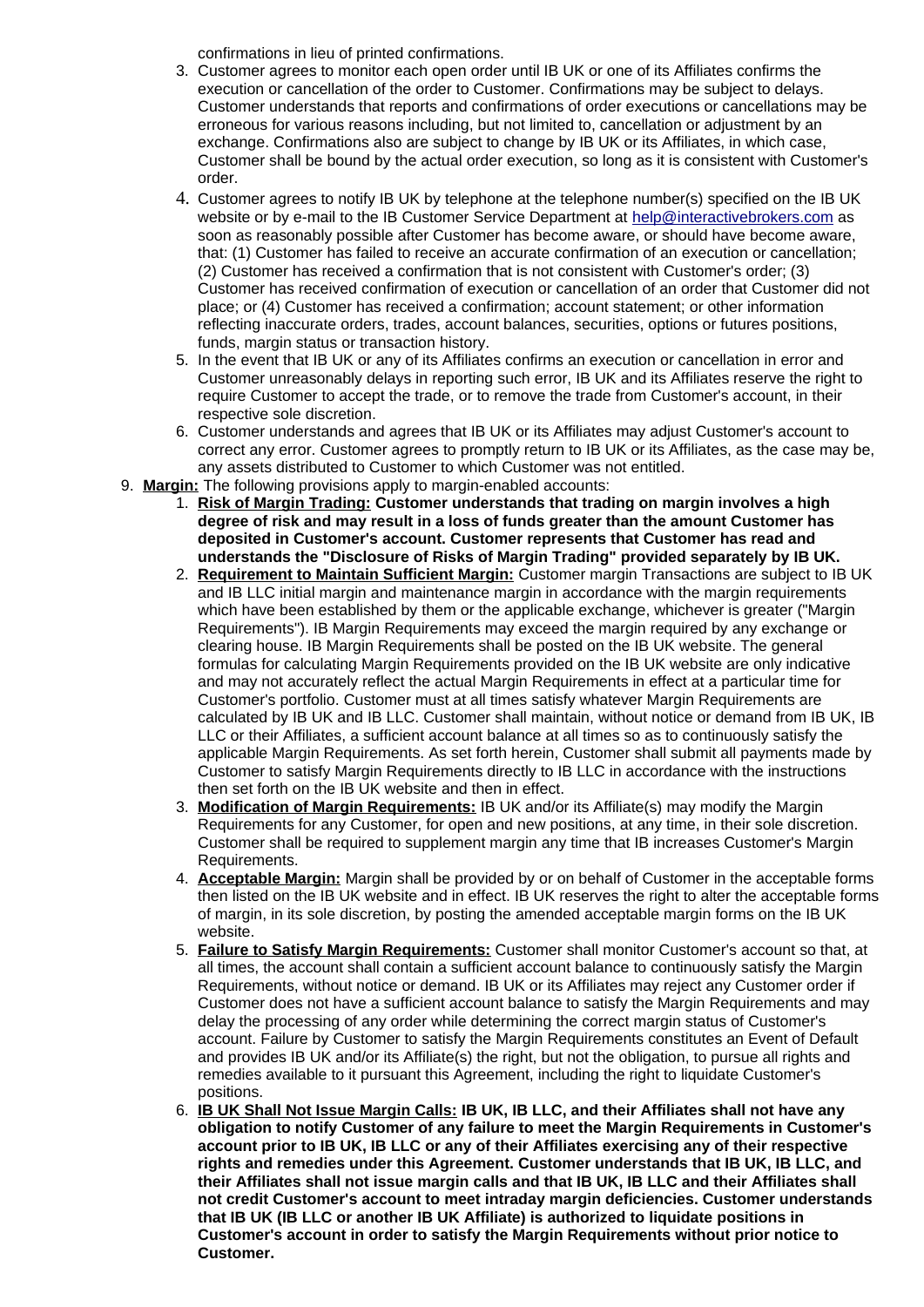- 7. **Margin Trading Acknowledgement:** Customer acknowledges that where credit is extended to Customer pursuant to margin loan facilities provided under the terms of this Agreement, it is likely to exceed a sum equivalent to GBP25,000, at some stage. The maximum amount of the margin loan will be based on the account equity.
- 8. **Use of Margin:** Customer acknowledges and agrees that:
	- 1. IB UK, IB LLC or their Affiliates may use any margin in the form of securities for their own accounts or the accounts of any of their other Customers for the purposes of settling trades, in which event IB UK, IB LLC and its Affiliates shall not be liable for any loss or expense whatsoever that is suffered or incurred by Customer arising out of such use;
	- 2. IB UK may return to Customer (through IB LLC) margin in the form of securities which are equivalent, but not identical to, the securities Customer originally deposited with IB LLC; and
	- 3. Margin in the form of securities may be registered in the name of IB LLC, an IB LLC Affiliate, or such other person as IB LLC may determine. Any investments or documents of title will be held by IB LLC or any third party as IB LLC shall determine in relation to margin in the form of securities. IB LLC, IB UK and their Affiliates shall not be liable for any default by any other person holding such margin.

# 10. **Client Money and Custody:**

# 1. **IB LLC to Provide Client Money and Custody Services:**

- 1. IB LLC shall provide certain client money and custody services for Customer and with respect to Customer's Transactions and IB UK accounts ("Client Money and Custody Services"). The Client Money and Custody Services shall include, without limitation: (a) accepting and holding all money submitted to fund Customer's account (including, without limitation, funds submitted for the purpose of satisfying Margin Requirements; (b) holding Customer's securities and other assets (including, without limitation, collateral and safe custody investments); (c) applying the Margin Requirements to Customer's account; (d) conducting stock lending activity with or for the Customer; (e) crediting Customer's account for any credit interest owed to Customer from IB UK; (f) debiting Customer's account for any daily or debit interest owed by Customer to IB UK; (g) transferring funds to Customer (e.g., upon Customer's request for a withdrawal of funds from Customer's account); and (h) under the circumstances set forth in this Agreement, effectuating the liquidation of Customer's positions or assets.
- 2. Notwithstanding any other services provided by IB LLC to IB UK or to Customer pursuant to the Execution and Clearing Agreement referenced in this Agreement, Customer shall be a Customer of IB LLC, and not of IB UK, for the purposes of the provision of the Client Money and Custody Services only. The terms and conditions of this Agreement shall apply to IB LLC's provision of the Client Money and Custody Services to Customer. Notwithstanding the foregoing, IB LLC may be a third party beneficiary to any portion of this Agreement or any other agreement between IB UK and Customer.

# 2. **United Kingdom Client Money and Custody Rules:**

- 1. IB LLC is located outside of the United Kingdom and IB LLC may deposit and hold money, securities, and other assets (including, but not limited to, collateral and safe custody investments) on behalf of Customer in accounts that are located outside of the United Kingdom. The legal, regulatory, and settlement regime applicable to IB LLC and to the entities in which Customer's money, securities and other assets will be held will be different from that of the United Kingdom (i.e., any client money and custody Rules promulgated by the FCA will not apply). Among other things, different practices for the separate identification of Customer's money, securities, and assets may apply and, in the event of a default of IB LLC or the entity in which Customer's money, securities and other assets are held, Customer's money, securities and assets may be treated differently from the position that would apply if the money, securities or assets were held in the United Kingdom.
- 2. To the extent that IB LLC holds Customer money, securities, or other assets, IB LLC will hold such money, securities, and assets in accordance with the rules of the U.S. Securities and Exchange Commission ("SEC") and the U.S. Commodity Futures Trading Commission ("CFTC"), as applicable.
- 3. **Use of Another Intermediate Broker, Agent, Settlement Agent, or OTC Counterparty Outside of the United Kingdom:** IB LLC may pass money, securities, or other assets held on Customer's behalf to another intermediate broker or agent, settlement agent, or OTC counterparty that also is located in a jurisdiction outside of the United Kingdom. In such circumstances, the legal, regulatory, and settlement regime applying to the intermediate broker, settlement agent, or OTC counterparty with which Customer's money, securities or other assets are held will be different from that of the United Kingdom (i.e., any client money and custody Rules promulgated by the FCA will not apply). Among other things, different practices for the separate identification of Customer's money, securities, and assets may apply, and, in the event of a default of the intermediate broker, settlement agent or OTC counterparty, the Customer's money, securities and assets may be treated differently from the position which would apply if such money, securities and assets were held by an intermediate broker, settlement agent or OTC counterparty in the United Kingdom.
- 4. **Submission and Disbursement of Funds:**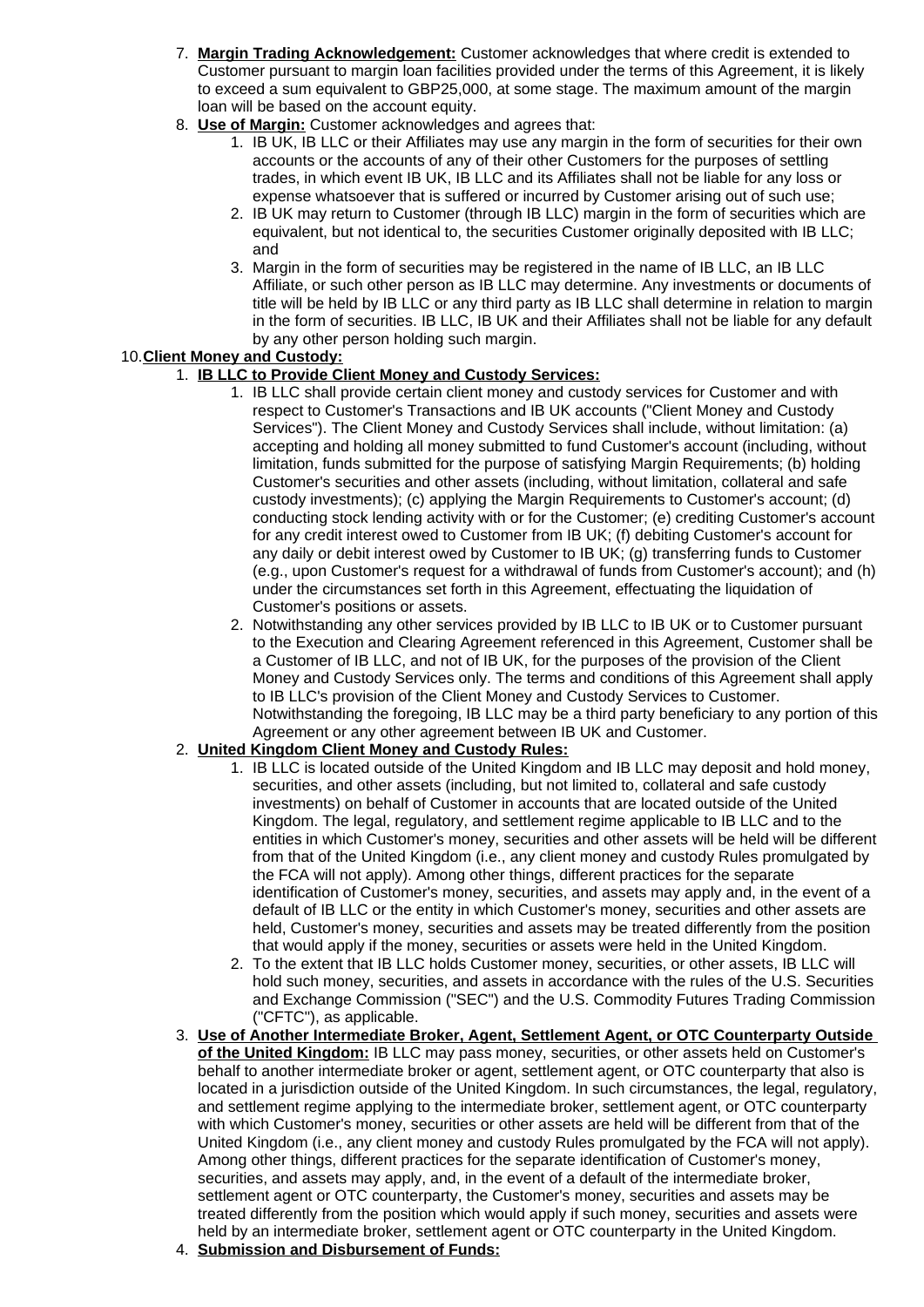- 1. **Funds to IB LLC:** Customer agrees to submit all funds related to any Transaction or to Customer's account or otherwise made pursuant to this Agreement (including, but not limited to, funds submitted to satisfy Margin Requirements) directly to IB LLC or to a designated financial institution with which IB LLC maintains an account, in accordance with the instructions then set forth on the IB UK website and in effect. IB UK reserves the right to amend such instructions, in its sole discretion, at any time, upon notice made by posting the amended instructions on the IB UK website.
- 2. **Disbursement of Funds:** (a) Funds shall not be disbursed to Customer until after positions are settled and (b) Funds received by cheque shall not be disbursed prior to twelve (12) business days from the date of deposit by IB LLC.
- 5. **Delivery:** If, at any time, either: (1) Customer fails to deliver to IB LLC or to any of its Affiliates any property previously sold by IB LLC or its Affiliates on Customer's behalf, or fails to deliver any property in compliance with any transaction; or (2) IB LLC or any of its Affiliates is required or reasonably deems it advisable (whether by reason of the requirements of any exchange, clearing organization or otherwise) to replace any property delivered by IB LLC or its Affiliates for Customer's account with other property of like or equivalent kind or amount, then: Customer authorizes IB LLC and its Affiliates, in their respective discretion, to borrow or to buy any property necessary to make delivery of property in compliance with any transaction or to replace any such property previously delivered and to deliver the same to such purchaser or other party to whom delivery is to be made, and if IB LLC or any of its Affiliates borrows or otherwise acquires property from a third party for such purposes, IB LLC and its Affiliates may subsequently pay for, or repay the loan of, such property with securities purchased or otherwise acquired for Customer's account.

# 6. **Stock Lending Activity:**

- 1. Customer consents to IB LLC and its Affiliates undertaking, or otherwise engaging in, stock lending activity and the lending of Customer collateral, securities or other property (including, but not limited to, safe custody investments) including, but not limited to, using Customer collateral, securities or other property for their own accounts or for the accounts of other Customers, and lending, either to themselves, to their Affiliates, or to others, any Customer collateral, securities and other property held by IB LLC in Customer's accounts. Pursuant to Applicable Regulations, IB LLC or its Affiliates may, from time to time and without notice to Customer, deposit all collateral, securities and/or other Customer property with third parties and may pledge, re-pledge, hypothecate or re-hypothecate, all Customer collateral, securities and/or other Customer property, either separately or together with other securities and/or other property of other Customers of IB UK, IB LLC or their Affiliates, for any amount due to IB UK, IB LLC, their Affiliates or other persons, in any IB UK account in which Customer has an interest. IB LLC or its Affiliates, may so pledge, repledge, hypothecate or re-hypothecate Customer collateral, securities and/or other property without retaining in IB LLC's or its Affiliate's possession or under its control for delivery a like amount of similar collateral, securities and/or other property and IB LLC or its Affiliates may return to Customer collateral, securities and/or other property other than the original, or original type of, collateral, securities and/or property that Customer deposited with IB LLC. Collateral that is registered with a third party may not be in Customer's name.
- 2. To the extent that IB LLC or its Affiliates undertakes any stock lending activity with or for Customer, Customer should be advised that:
	- 1. Such activity may affect Customer's tax position and Customer should consult his tax advisor prior to any involvement in this activity; and
	- 2. There may be consequences to such activity, including in relation to Customer's rights as holder of the designated investments.
- 7. **Interest:** IB UK (through IB LLC) shall pay credit interest to Customer and shall charge debit interest to Customer at such interest rates and on such credit or debit balances as are then set forth on the IB UK website. IB UK reserves the right, in its sole discretion, to amend its credit and debit interest policies, interest rates and the frequency with which interest is charged, at any time, upon notice made by posting the amended policies or rates on the IB UK website.
- 8. **Taxes:** IB UK, through IB LLC, may, in its discretion, deduct or withhold from any Customer account or from any amount due to Customer all forms of tax (whether a tax of the United Kingdom or elsewhere in the world and whenever imposed) in accordance with Applicable Regulations. In accounting for taxes or in making deductions or withholdings of tax, IB UK may estimate the amounts concerned. Any excess of such estimated amounts over the final confirmed liability shall be credited to the Customer's account. Any deficiency of such estimated amounts under the final confirmed liability may be deducted or retained from any amounts that IB UK or its Affiliates may owe to, or be holding for, Customer.
- 11. **Cash Account Deficits:** If a cash (non-margin) account incurs a deficit for any reason, margin interest will be charged on the debit balance owed by Customer to IB UK until the deficit is repaid. In their respective discretion, IB UK and its Affiliates shall have the right, but not the obligation, to treat a cash (non-margin) account that has incurred a deficit as a margin account, in which case the terms and conditions specified in this Agreement relating to margin shall apply. For any Customer deficit in any account type that remains unpaid, Customer agrees to pay and shall be liable for the reasonable costs and expenses of the collection of the debit balance, including, but not limited to, attorneys' fees and/or collection agent fees.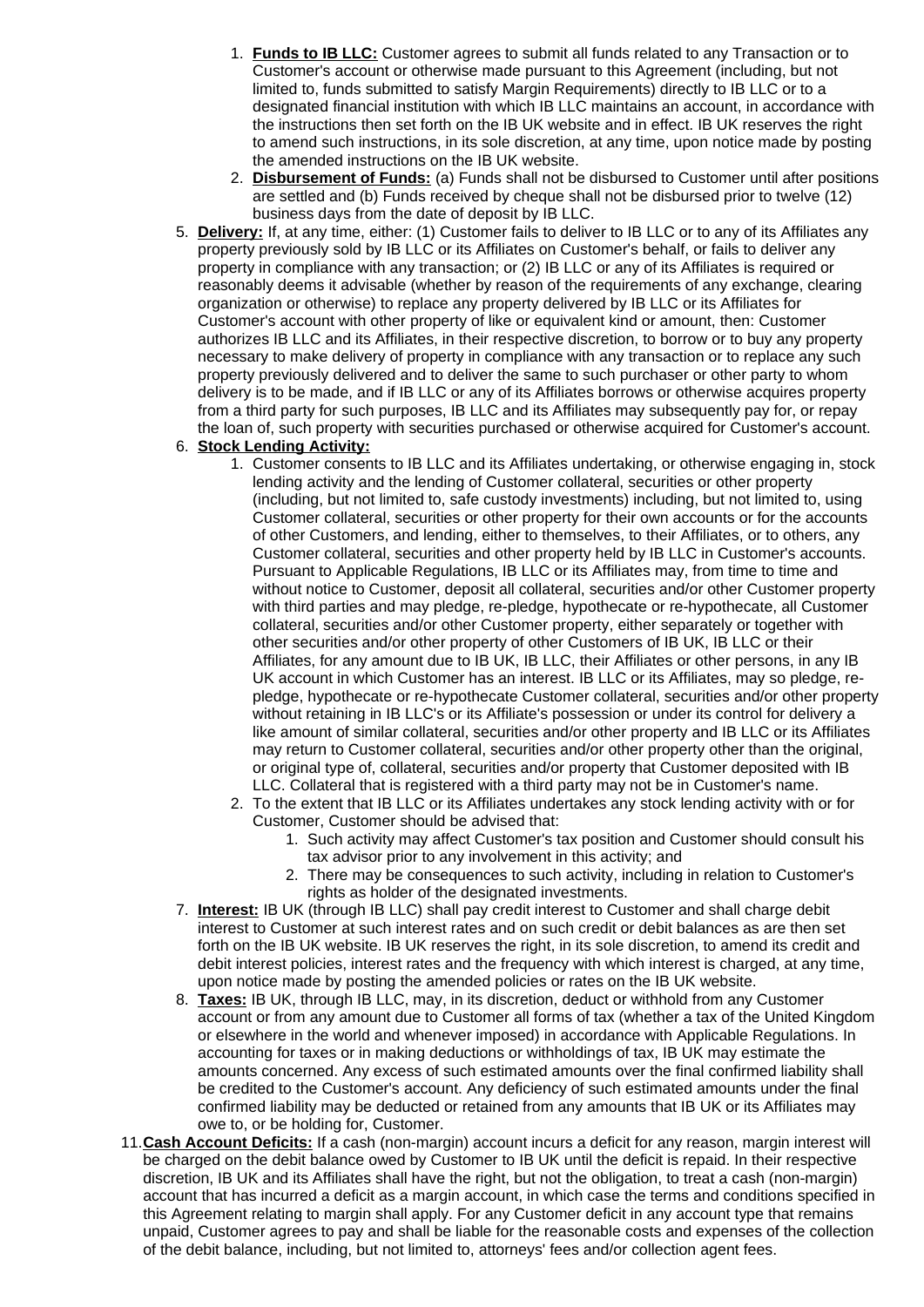# 12. **Universal Accounts:**

- 1. Customer acknowledges that an IB UK Universal Account consists of two underlying accounts: (1) an account for trading securities and equity options, which is carried by IB LLC pursuant to SEC regulations and (2) an account for trading futures and options on futures, which is carried by IB LLC pursuant to CFTC regulations. Customer understands and acknowledges that the Universal Account is actually two separate accounts for bookkeeping and regulatory purposes. Customer authorizes IB UK, IB LLC and their Affiliates to combine information regarding the separate securities/equity options and futures/options on futures accounts including but not limited to, trade confirmations and position and margin information, into a single statement sent to Customer.
- 2. Customers utilizing IB UK's Universal Account functionality authorize IB UK (through IB LLC) to transfer cash, at any time, between and among any of Customer's underlying securities/equity options and futures/options on futures accounts to cover any obligations (e.g., funds needed for the purchase of investment products) or Margin Requirements in any other of Customer's accounts. Customer acknowledges the right of IB UK and its Affiliates to liquidate positions in any of Customer's underlying securities/equity options or futures/options on futures accounts to cover any deficit in any other account, in accordance with the provisions of this Agreement.
- 3. Customer's utilizing IB UK's Universal Account functionality acknowledge that the funds and positions in the underlying futures/options on futures account are not entitled to any U.S. Securities Investor Protection Corporation ("SIPC") protection nor to any excess SIPC-type insurance coverage that may be provided by IB UK or its Affiliates.

# 13. **Provisions Relating to Multi-Currency Enabled Margin Accounts:**

- 1. **Operation of Multi-Currency Accounts:** The IB Multi-Currency Account function gives IB UK Customers the ability to trade securities or futures contracts that are denominated in different currencies using a single IB UK account that is denominated in a "base" currency of the Customer's choosing. When a Customer purchases a security or futures contract denominated in a currency other than the base currency, a margin loan is established to fund the purchase. This margin loan is secured by Customer funds held by IB UK (through IB LLC) in the Customer's base currency and in other currencies and by Customer's securities and futures contract positions to the extent allowed by law.
- 2. **Foreign Currency Exchange Transaction Facility:** Customers with Multi-Currency enabled accounts may exchange cash funds between the base currency and other currencies through spot foreign exchange transactions executed through the IB system. Customers can use these spot foreign exchange transactions to convert funds to repay margin balances, to convert gains generated on investments denominated in foreign currency back into the base currency, or to take positions in particular currencies for purposes of investment or speculation.
- 3. **Foreign Currency Exchange Transactions:** For foreign currency exchange transactions executed through IB UK's spot foreign currency exchange facility, IB UK, IB LLC or one of their Affiliates generally will act as agent or riskless principal and may effect such transactions through an IB UK Affiliate, which may earn a profit (or suffer a loss) in connection with such transactions. Customer shall pay a transaction fee to IB UK (through IB LLC) for each foreign exchange transaction, which IB UK (through IB LLC) may deduct from Customer's account. IB UK may modify the transaction fee rates upon notice to Customer via the IB UK website or otherwise.
- 4. **Margin:** Customer is obligated to maintain sufficient funds in Customer's Multi-Currency enabled account at all times to meet the Margin Requirements set by IB UK, or be subject to liquidation of positions as described in this Agreement. If Customer maintains positions denominated in foreign currencies, the IB system will calculate the margin required to carry those positions by applying exchange rates specified by IB UK and translating the foreign currency margin balances into the base currency specified by the Customer (Customer understands that this is a pro forma calculation - no funds will actually be converted for purposes of margin calculations). **IN TRANSLATING THE CUSTOMER'S FOREIGN CURRENCY MARGIN REQUIREMENTS INTO THE BASE CURRENCY, IB UK (THROUGH IB LLC) WILL APPLY "HAIRCUTS" (A PERCENTAGE DISCOUNT ON THE FOREIGN CURRENCY EQUITY AMOUNT) TO REFLECT THE POSSIBILITY OF FLUCTUATION IN EXCHANGE RATES BETWEEN THE BASE CURRENCY AND THE FOREIGN CURRENCY. CUSTOMER THEREFORE MUST CLOSELY MONITOR MARGIN REQUIREMENTS AT ALL TIMES, PARTICULARLY FOR POSITIONS DENOMINATED IN FOREIGN CURRENCIES (BECAUSE CURRENCY FLUCTUATION, IN ADDITION TO FLUCTUATION IN THE VALUE OF THE UNDERLYING POSITION, CAN CAUSE CUSTOMER TO INCUR A MARGIN DEFICIT).**
- 5. **Foreign Currency Exchange Rates:** If IB UK or any of its Affiliates enters into a Transaction that is effected in a currency other than the currency provided by Customer to IB UK (through IB LLC), then any loss arising from a fluctuation in the exchange rate affecting the foreign currency will be at Customer's risk. Upon liquidation of such transaction, IB UK (through IB LLC), in its discretion, may debit or credit Customer's account, in such foreign currency or other currency at the rate then prevailing at the time of the liquidation as IB UK shall reasonably select.
- 6. **Right to Refuse Orders:** These provisions do not evidence the commitment of IB UK or IB LLC to enter into foreign currency exchange transactions generally or to enter into any specific foreign currency exchange transaction. IB UK and IB LLC reserve the right, exercisable at any time in their sole respective discretion, to refuse: (1) acceptance of Customer's orders, or (2) to quote a two-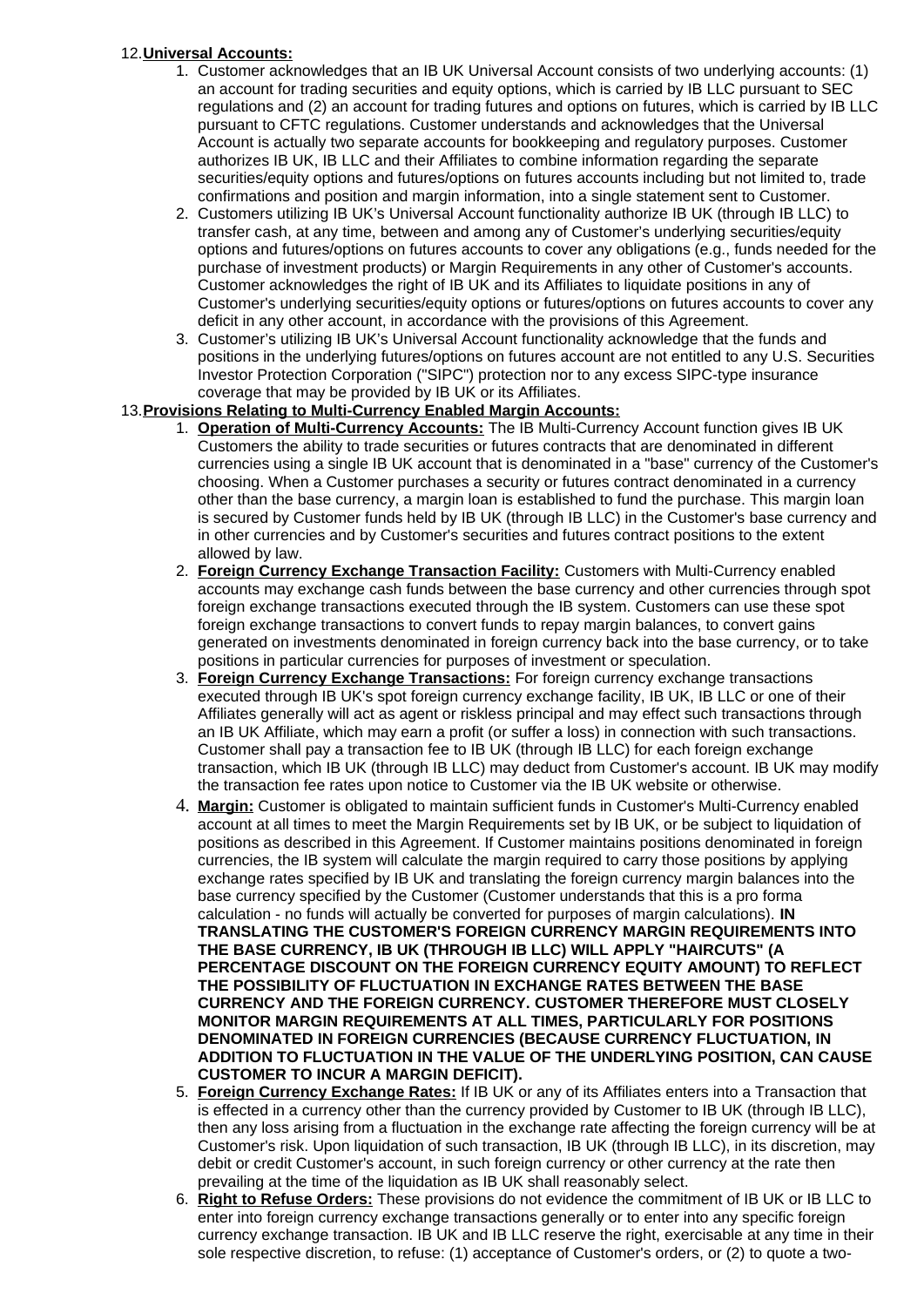way market.

- 7. **Authorization to Transfer Funds:** Customer agrees that IB UK (through IB LLC) may transfer to or from Customer's regulated securities/equity options account or futures/ options on futures account(s) from or to any of Customer's non-regulated foreign currency account, funds or securities that may be required to avoid margin calls, reduce debit balances or for any other reason that is not in conflict with Applicable Regulations.
- 8. **Netting Provisions:**
	- 1. Netting by Novation. Each foreign currency transaction made between Customer and IB UK, IB LLC or any of their Affiliates will immediately, upon its being entered into, be netted with all then existing foreign currency transactions between Customer and IB UK, IB LLC and their Affiliates for the same currencies so as to constitute a single foreign currency transaction.
	- 2. Payment Netting. If on any delivery date more than one delivery of a particular currency is to be made between Customer and IB UK, IB LLC or one of their Affiliates pursuant to a foreign currency transaction, each party shall aggregate the amounts deliverable by it and only the difference, if any, between these aggregate amounts shall be delivered by the party owing the larger amount to the other party.
	- 3. Close-Out Netting. In the event Customer: (a) incurs a margin deficit in any IB UK account, (b) defaults in the payment or performance of any obligation to IB UK or IB LLC under any agreement with IB UK or IB LLC, (c) becomes the subject of a bankruptcy, insolvency or other similar proceeding, or (d) fails to pay its debts generally as they become due, IB UK, IB LLC and their Affiliates shall be entitled, in their discretion, immediately and at any time, to close-out all Customer's foreign currency transactions by converting them to the base currency, and may, in their respective discretion, at any time or from time to time, liquidate all or some of Customer's collateral in the possession or control of IB UK, IB LLC or their Affiliates on any commercially reasonable basis and apply the proceeds of such collateral to any amounts owing by Customer to IB UK or IB LLC resulting from the close-out of such foreign currency transactions.
	- 4. Notwithstanding anything to the contrary set forth above regarding the rights of IB UK, IB LLC or their Affiliates to close-out foreign currency transactions, if an event specified in clause (c) of sub-section (3) has occurred, then upon the occurrence of such event, all outstanding foreign currency transactions will be deemed to have been automatically terminated as of the time immediately preceding the institution of the relevant proceeding, or the presentation of the relevant petition upon the occurrence with respect to Customer of such specified event.
	- 5. The rights of IB UK, IB LLC and their Affiliates under this section shall be in addition to, and not in limitation or exclusion of any other rights that IB UK, IB LLC or their Affiliates may have (whether by agreement, operation of law or otherwise).

# 14. **IB UK and its Affiliates:**

- 1. Relationship between IB UK and IB LLC: Customer acknowledges that it has read and understands the Notice of Execution and Clearing Agreement set forth above consents to the relationship between IB UK and IB LLC as described therein.
- 2. Regulation of IB UK: IB UK is regulated in the United Kingdom by the FCA. IB UK's principal place of business in the United Kingdom is located at: Heron Tower, 110 Bishopsgate (Level 20), London EC2N 4AY.
- 3. Regulation of IB LLC: IB LLC is regulated in the United States by the SEC, the CFTC and various self-regulatory organizations. IB LLC's principal place of business in the United States is located at One Pickwick Plaza, Greenwich, CT 06830.
- 4. Financial statements: A copy of IB LLC's audited financial statements, as prepared, are available to Customer through IB LLC's website and, upon request, by mail. Customer shall rely only upon the financial condition of IB UK or IB LLC, as applicable, in connection with their respective obligations and responsibilities under this Agreement. Under no circumstances, shall Customer rely on the financial condition of their respective Affiliates.
- 5. Affiliates' Rights and Liabilities: Affiliates of IB UK and IB LLC are not liable for the acts and omissions of IB UK and IB LLC, respectively. All of IB UK's and IB LLC's rights, remedies and limitations on liability under this Agreement shall inure to the benefit of their affiliated companies.
- 15. **Proprietary Trading and Display of Customer Orders:** Subject to Applicable Regulations, Customer authorizes IB UK and IB LLC to engage in proprietary trading, and to execute the proprietary trades of their respective Affiliates, even though IB UK or IB LLC may simultaneously hold unexecuted Customer orders for the same products which could be executed at the same price.
- 16. **Material Interest:** IB UK or its Affiliates may, when arranging deals or dealing for Customer,have various policies and procedures in place to assist in identifying, preventing and managing conflicts of interests with Customer, or between Customer and another client that arise in the course of providing services. The IB UK Conflicts of Interest policy provides the overall framework for the identification of conflicts and addresses business conduct and practices that may give rise to an actual or potential conflict of interest. A summary of the policy can be found on the IB UK website. In addition to the Conflicts of Interest policy, there are various other polices and processes that address conflicts of interest that arise in specific circumstances, including those dealing with employee trading, external interests or gifts and entertainment.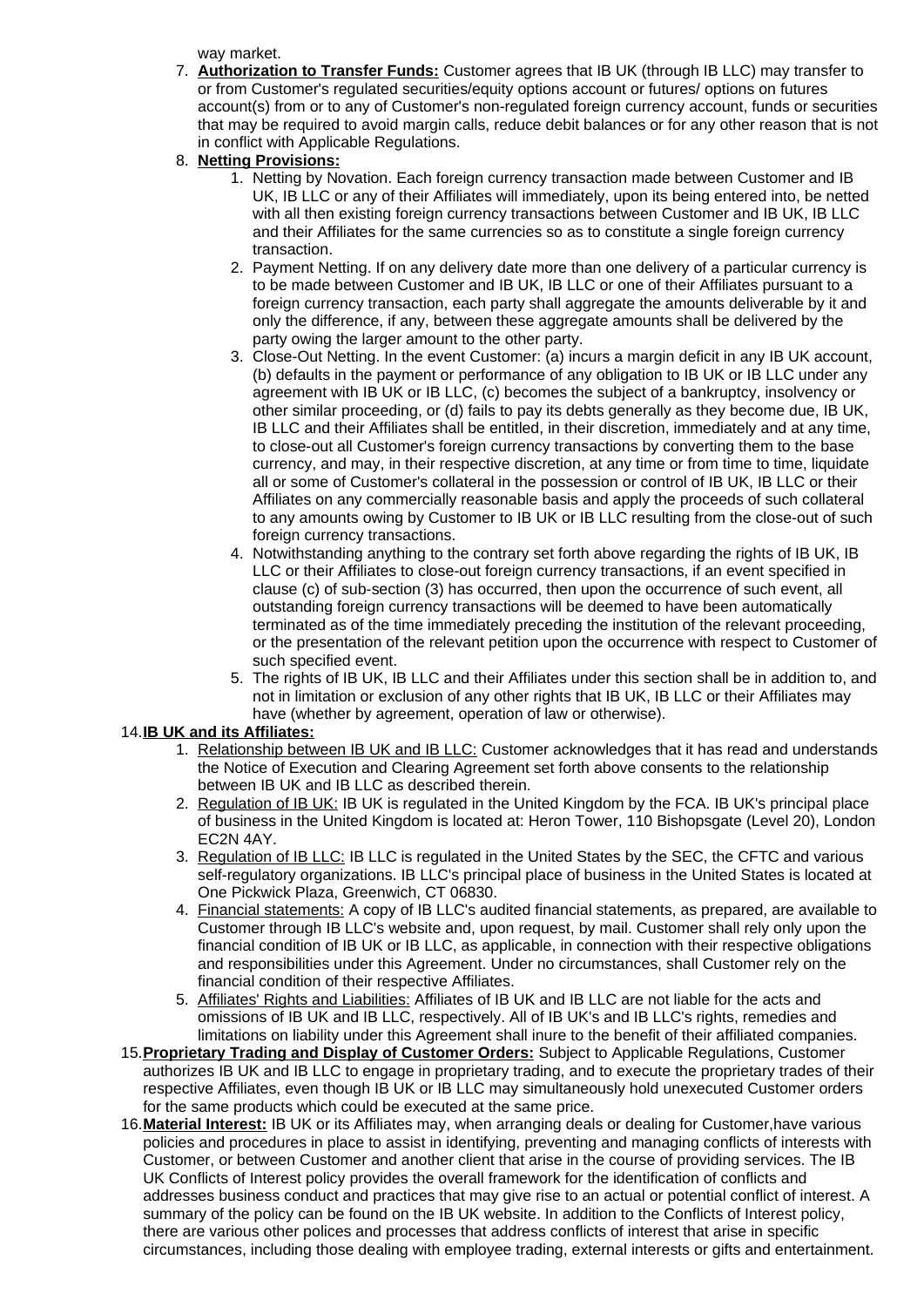In those residual circumstances where organizational or administrative arrangements are unable to prevent, with reasonable confidence, that the risk of the conflict has a negative impact on Customer's interest, IB UK and its Affiliates will disclose the source and nature of the material interest as soon as reasonably possible as well as the steps taken to mitigate those risks prior to providing services to Customer. IB UK or its Affiliates hereby disclose that, when providing services to Customer (including but not limited to when arranging deals or dealing for Customer), they may have an interest relationship or arrangement that is material including, without limitation: (A) Dealing in the investment concerned or a related investment or an asset underlying the investment, as principal for IB UK's or the Affiliate's own account or that of someone else, including selling to or buying from Customer; (B) Combining Customer's orders with IB UK's own orders, the orders of IB UK's Affiliates, or the orders of the Customers of IB UK or its Affiliates; (C) Matching (e.g., by way of a cross) Customer's order with that of another Customer by acting on his behalf as well as that of Customer; (D) Buying from Customer and either selling or not selling immediately to another Customer or vice versa; (E) An Affiliate receiving payment from select execution venues or liquidity providers for certain client order flow in U.S. exchange-listed stocks and ETFs that the Affiliate routes the orders to; (F) Holding a position (including a short position in the investment concerned, a related investment or an asset underlying the investment); (G) Quoting prices to the market in the investment, a related investment or the asset underlying the investment; and (H) Arranging deals and providing other services to associates or Customers who may have interests in investments or underlying assets which conflict with Customer's own. Customer authorizes IB UK, its Affiliates, or their customers, to act as buyers with respect to orders given by Customer to IB UK to sell for Customer's accounts, or as sellers with respect to orders given by Customer to IB UK to buy for Customer's accounts. Customer accepts that IB UK and/or its Affiliates may have interests which conflict with Customer's interests and may owe duties which conflict with duties which would otherwise be owed to Customer and consents to the same. This consent is subject to the Rules of the exchanges or markets on which such transactions occur and other Applicable Regulations.

- 17. **IB UK Website:** Customer agrees to monitor the IB UK website at www.interactivebrokers.co.uk for information regarding IB UK's services. Customer consents to receive key information documents ("KIDs") for products covered by the Packaged Retail and Insurance-based Investment Products Regulation("PRIIPs") by means of a website. The address to such website is displayed both on the Client's Account Management section of the IB UK website and in the contract details page for the relevant PRIIP product. The contract details page is hosted in the Interactive Brokers Trader Work Station and can also be accessed under product details in the product listing page of the IB UK website. Customer understands that, to the extent that this Agreement varies from material on the IB UK website, this Agreement controls.
- 18. **Risks:** Customer acknowledges that trading securities, options, futures, currencies and investments traded on foreign markets is a highly speculative activity involving a high degree of risk, arising from the use of leverage and rapidly fluctuating markets. Customer represents that Customer is willing and able to assume these risks. Customer hereby agrees to hold IB UK; IB UK's Affiliates; and their respective directors, officers, partners, employees, associates, and agents harmless against any costs, expenses, losses, claims, liabilities or damages that result from Customer's trading. Customer acknowledges that there are special characteristics and unique risks associated with trading in securities, options, futures and other investment products at times that are outside the ordinary trading hours for the exchanges or markets upon which such products are traded. Such risks include, but are not limited to, the risk of lower liquidity, the risk of higher volatility, the risk of changing prices, the risk arising from unlinked markets, the risk of news announcements affecting prices, and the risk of wider spreads.
- 19. **Alternative Trading Arrangements:** Electronic and computer-based facilities and systems such as those provided to Customer and used by IB UK and its Affiliates are inherently vulnerable to disruption, delay or failure and such facilities and systems may be unavailable to Customer as a result of foreseeable and unforeseeable events. **CUSTOMER MUST MAINTAIN ALTERNATIVE TRADING ARRANGEMENTS IN ADDITION TO CUSTOMER'S ACCOUNT FOR THE PLACEMENT AND EXECUTION OF CUSTOMER'S ORDERS IN THE EVENT THAT THE IB SYSTEM IS UNAVAILABLE.** By signing this Agreement, Customer represents that Customer shall maintain such alternative trading arrangements.
- 20. **Price Quotations, Market Information, News, Research and Internet Links:**
	- 1. The price quotations, market information, news and research accessible through the IB UK website, through the websites of IB UK Affiliates, or through the other services or facilities provided IB UK or its Affiliates including, without limitation, the "Trader Toolbox" (collectively, "Information") may be prepared by exchanges or other information providers that are independent of IB UK and IB UK's Affiliates ("Third Party Information Providers"). None of the Information constitutes advice or a recommendation by IB UK or its Affiliates or a solicitation of any offer to buy or sell any securities, options, futures, or other investment products.
	- 2. IB UK, its Affiliates, and the Third Party Information Providers do not guarantee the accuracy, timeliness, or completeness of the Information. Reliance on the quotes, data and Information is at Customer's own risk. Customer should conduct further research and analysis or consult an investment advisor before making investment decisions and Customer retains full responsibility for making all trading decisions with respect to Customer's account. **IN NO EVENT SHALL IB UK, IB UK'S AFFILIATES, OR THE THIRD PARTY INFORMATION PROVIDERS BE LIABLE FOR COSTS, EXPENSES, FEES, PENALTIES, CLAIMS, LOSSES, DAMAGES OR LIABILITIES, OF ANY KIND, ARISING FROM THE USE OF THE INFORMATION, INCLUDING, BUT NOT**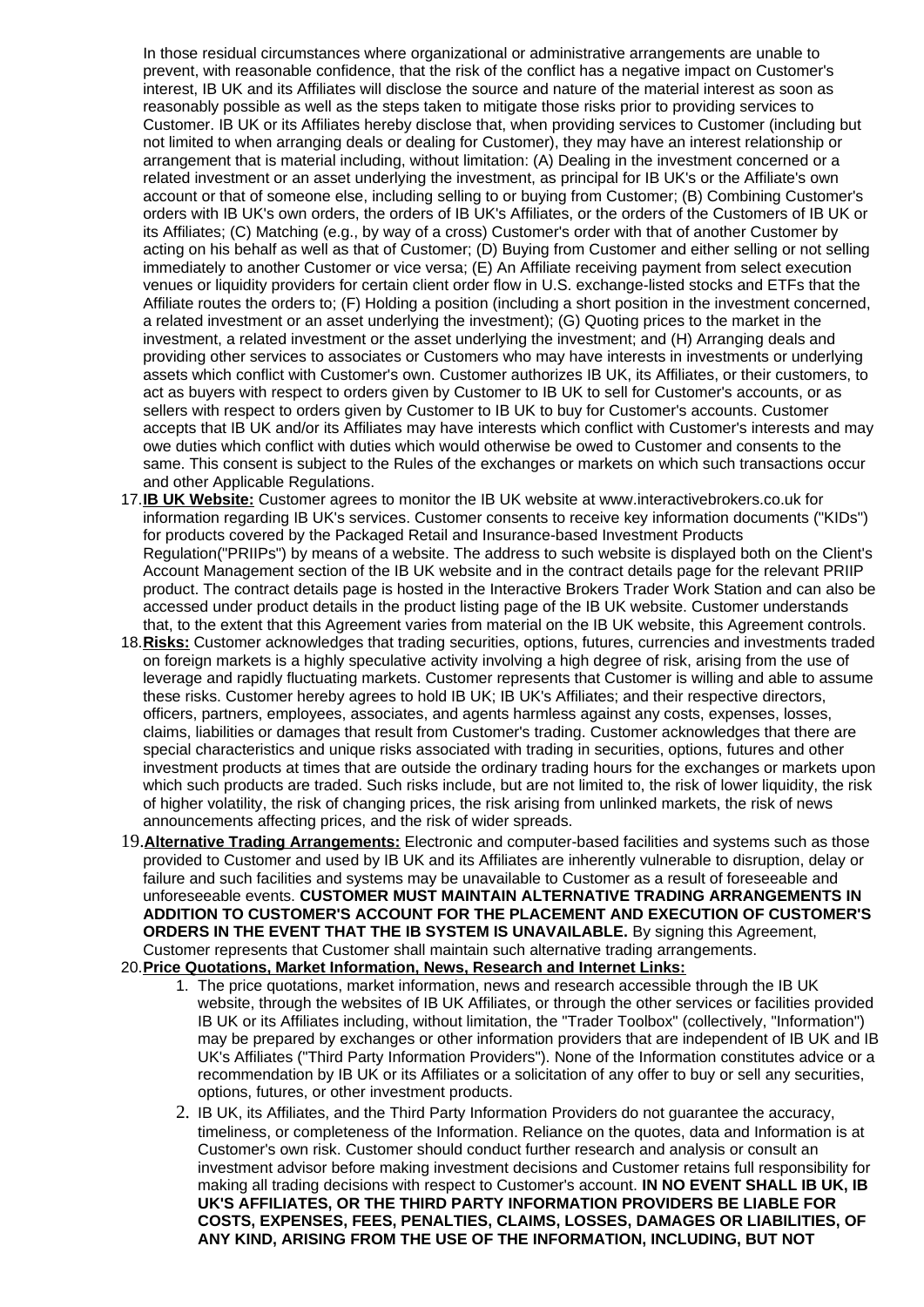**LIMITED TO, CONSEQUENTIAL, INCIDENTAL, SPECIAL OR INDIRECT DAMAGES. THERE IS NO WARRANTY OF ANY KIND, EXPRESS OR IMPLIED, REGARDING THE INFORMATION, INCLUDING A WARRANTY OF MERCHANTABILITY, WARRANTY OF FITNESS FOR A PARTICULAR USE OR WARRANTY OF NON-INFRINGEMENT.** 

- 3. IB UK, its Affiliates, and the Third Party Information Providers are not responsible for determining whether Customer is entitled to receive or subscribe to any research accessible through the IB UK website or for Customer compliance with applicable rules in relation to subscription to any research. Customer undertakes to notify IB UK if Customer considers not to be entitled to accept and retain access to any research listed on the IB UK website. Subscription to research is subject to the charges disclosed on the IB UK website. Customer may pay for the subscription directly from Customer's own resources, from a separate research payment account, or as otherwise permitted under applicable rules.
- 4. The Information is the property of IB UK, IB UK's Affiliates, the Third Party Information Providers, or their licensors and is protected by applicable intellectual property law (e.g., patent, copyright and trademark law). Customer agrees not to reproduce, re-transmit, disseminate, sell, distribute, publish, broadcast, circulate or commercially exploit the Information, in any manner, without the express written consent of IB UK, IB UK's Affiliates, or the Third Party Information Providers, as applicable. IB UK and its Affiliates reserve the right to terminate access to the Information, at any time, without notice to Customer.
- 5. Links to outside websites ("Outside Websites") are provided for the convenience of Customers and other IB UK website visitors only and do not constitute advice or a recommendation by IB UK or its Affiliates or a solicitation of any offer to buy or sell any securities, options, futures, or other investment products. Such links lead to third-party websites that are independent of IB UK and its Affiliates. Neither IB UK nor its Affiliates guarantee or warrant the accuracy, timeliness or completeness of any information provided on the Outside Websites. Reliance on the information on the Outside Websites is at Customer's own risk. In no event shall IB UK or its Affiliates be liable for costs, expenses, losses, claims or damages, of any kind, arising from the use of the Outside Websites including, but not limited to, consequential, incidental, special or indirect damages. IB UK and its Affiliates reserve the right to terminate any link to any Outside Website, at any time, without notice to Customer.
- 21. **License to Use IB Software and Related Restrictions:** IB UK and its Affiliates grant to Customer and Customer accepts a non-exclusive and non-transferable license to use IB's proprietary software to communicate with the IB System ("IB Software"), solely as provided herein. Title to the IB Software shall remain the sole property of IB UK and its Affiliates, including without limitation, all applicable rights to patents, copyrights and trademarks. Customer shall secure and protect the IB Software in a manner consistent with the maintenance of IB UK's and its Affiliates' ownership and rights therein and shall not sell, exchange, or otherwise transfer the IB Software to others. IB UK and its Affiliates shall be entitled to obtain immediate injunctive relief against threatened breaches of the foregoing undertakings. Customer shall not copy, modify, translate, decompile, reverse engineer, disassemble or otherwise reduce to a human readable form, or adapt, the IB Software or use it to create a derivative work, unless authorized to do so by an officer of IB UK in a writing that has been confirmed by IB UK's Secretary. Any updates, replacements, revisions, enhancements, additions or conversions to the IB Software supplied to Customer by IB UK or its Affiliates shall become subject to this Agreement.

# 22. **Account Application Materials:**

- 1. Customer acknowledges that: (1) the Customer's account application and any information and documentation submitted by Customer in relation thereto (collectively, "Account Application Materials") are incorporated herein by reference and made a material part of this Agreement and (2) all of the information contained in the Account Application Materials is true and complete.
- 2. Customer agrees that, if any information provided by Customer in the Account Application Materials changes, ceases to be true, or becomes materially misleading (including, but not limited to, the ownership or beneficial interest in Customer's account), Customer shall make the appropriate change to Customer's account information using the procedures available on the IB UK website or shall contact the IB Customer Service Department for further instructions via an e-mail addressed to [help@interactivebrokers.com,](mailto:help@interactivebrokers.com) specifying "Attn: IB UK Compliance Director" in the subject field. Customer authorizes IB UK and its Affiliates to make any inquiry they deem appropriate, at any time, to verify any Customer information. Customer agrees to provide to IB UK, upon IB UK's request, any additional information or documentation that it deems necessary or desirable including, but not limited to, any information or documentation requested to verify or re-verify the identity of Customer or related persons.

# 23. **Other Customer Representations and Warranties:**

- 1. If Customer is an individual, Customer represents and warrants that, as at the date of this Agreement and each time Customer places an order and or executes a Transaction, Customer: (1) has attained eighteen [18] years of age; (2) has all necessary legal capacity to enter into this Agreement and to place orders under this Agreement; (3) is financially sophisticated; (4) has sufficient experience with the securities, options, futures, and other investment products to be traded in Customer's account; and (5) is knowledgeable about the risks and characteristics of such products.
- 2. If Customer is not an individual (e.g., is a corporation, unincorporated business, partnership or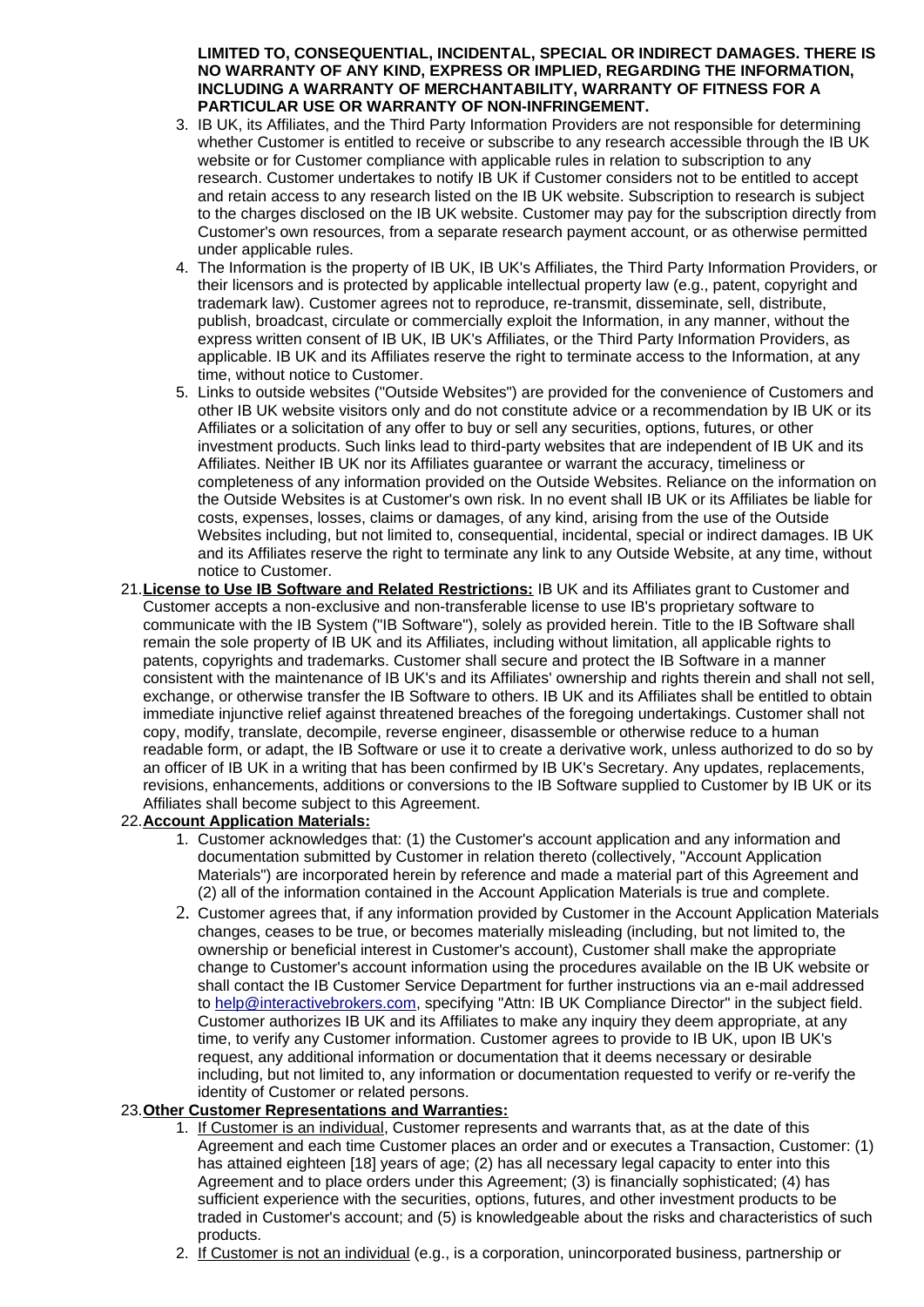trust), Customer and each of Customer's authorized representatives represent and warrant that, as of the date of this Agreement and each time they place an order and/or execute a Transaction: (1) it is duly incorporated and validly existing under the laws of its place of organization or formation; (2) it has, and will have, pursuant to its articles of incorporation, partnership agreement, charter, bylaws, operating agreement or other governing document(s) ("Governing Documents") and the jurisdictions in which Customer is registered, authorized, and/or regulated, the power and authority to enter into, exercise its rights, and perform or comply with its obligations under this Agreement and each order; (3) it has, and will have, pursuant to its Governing Documents and the jurisdictions in which Customer is registered, authorized, and/or regulated, the power and authority to trade the securities, options, futures, and other investment products to be traded in Customer's account; (4) it has and will have taken all necessary action to authorise the exercise, performance, and execution of this Agreement and any other document relating to this Agreement to which Customer is a party; (5) it is under no legal incapacity; (6) it is financially sophisticated; (7) it has sufficient experience with, and is knowledgeable about, the risks and characteristics of the securities, options, futures, and other investment products to be traded in Customer's account; and (8) the persons which Customer identifies to IB UK as authorized to enter orders and trade on behalf of Customer have full authority to do so.

- 3. If Customer is a trust, "Customer" as used herein refers to the Trust and/or the Trustees. The Trustee(s) hereby represent(s) that: (1) There are no other Trustees of the Trust other than those identified in the Account Application Materials; (2) IB UK and its Affiliates have the authority to accept orders and other instructions relative to this account from the Trustee(s). Trustee(s) hereby certifies(y) that IB UK and its Affiliates are authorized to follow the instructions of any Trustee and to deliver funds, securities, or any other assets in this account to any Trustee or on any Trustee's instructions, including delivering assets to a Trustee personally. IB UK and any of its Affiliates, in their respective sole discretion and for their respective sole protection, may require the written consent of any or all Trustee(s) prior to acting upon the instructions of any Trustee; (3) Trustee(s) have (have) the power under the Trust, the documents governing the Trust ("Trust Agreement") and applicable law to enter into this Agreement and open the type of IB UK account applied for, and to enter into Transactions and issue instructions for this account. To the extent that the following activities are permitted for the type of account being opened, such powers may include, without limitation, the authority to buy, sell (including short sales), exchange, convert, tender, redeem and withdraw assets (including delivery of securities to and from the account) to trade securities on margin or otherwise (including the purchase and/or sale of option contracts), and/or the authority to trade futures and/or options on futures, for and at the risk of the Trust; (4) Should only one Trustee execute this Agreement, it shall be a representation that such Trustee has the authority, pursuant to the Trust Agreement, to execute this Agreement and to enter into transactions and issue instructions for this account as described above, without acknowledgement or consent by the other Trustees; (5) Trustee(s) certifies(y) that any and all Transactions effected and instructions given regarding this account will be in full compliance with the Trust, the Trust Agreement, and Applicable Regulations; (6) Trustee(s), jointly and severally, shall indemnify IB UK and its Affiliates and hold IB UK and its Affiliates harmless from any claim, loss, expense or other liability for effecting any Transactions, and acting upon any instructions given by the Trustee(s); (7) Trustee(s), agree(s) to inform IB UK of any material change in any information provided in the Account Application Materials by an e-mail addressed to the IB UK Customer Service Department at [help@interactivebrokers.com;](mailto:help@interactivebrokers.com) and (8) Trustee(s) represent(s) that the statements and certifications made herein and the information provided in the account application process are true and correct, and authorizes IB UK and any of its Affiliates to confirm their accuracy as it deems necessary.
- 4. If Customer is a regulated entity or affiliated with a regulated entity: Customer represents and warrants to IB UK that, as at the date of this Agreement and each time it places an order and/or executes a Transaction, unless Customer has notified IB UK to the contrary in its Account Application Materials, Customer is not: (1) a broker-dealer, futures commission merchant, or comparable securities, futures or investment professional; (2) an affiliate, associated person or employee of a broker-dealer, futures commission merchant, or comparable securities, futures or investment professional; or (3) an affiliate, associated person, or employee of any exchange, clearing house or regulatory agency or self-regulatory organization. Customer agrees to notify IB UK immediately by an e-mail addressed to the IB Customer Service Department at [help@interactivebrokers.com](mailto:help@interactivebrokers.com) if Customer becomes employed by, affiliated with, or associated with, a broker-dealer, futures commission merchant, or comparable securities, futures or investment professional, or if Customer becomes registered with, or authorized by, the National Association of Securities Dealers, Inc. ("NASD"); the National Futures Association ("NFA"); the SEC; the CFTC; the FCA; or any other financial regulatory agency or self-regulatory organization.
- 5. Customer shall promptly notify IB UK in an e-mail addressed to [help@interactivebrokers.com,](mailto:help@interactivebrokers.com) specifying "Attn: IB UK Compliance Director" in the subject heading, in the event that any of the above representations or warranties materially changes or ceases to be true and correct. Without limiting the generality of the foregoing, Customer specifically agrees to notify IB UK immediately in the event that: (1) If Customer is a corporation, unincorporated business, partnership, or trust, there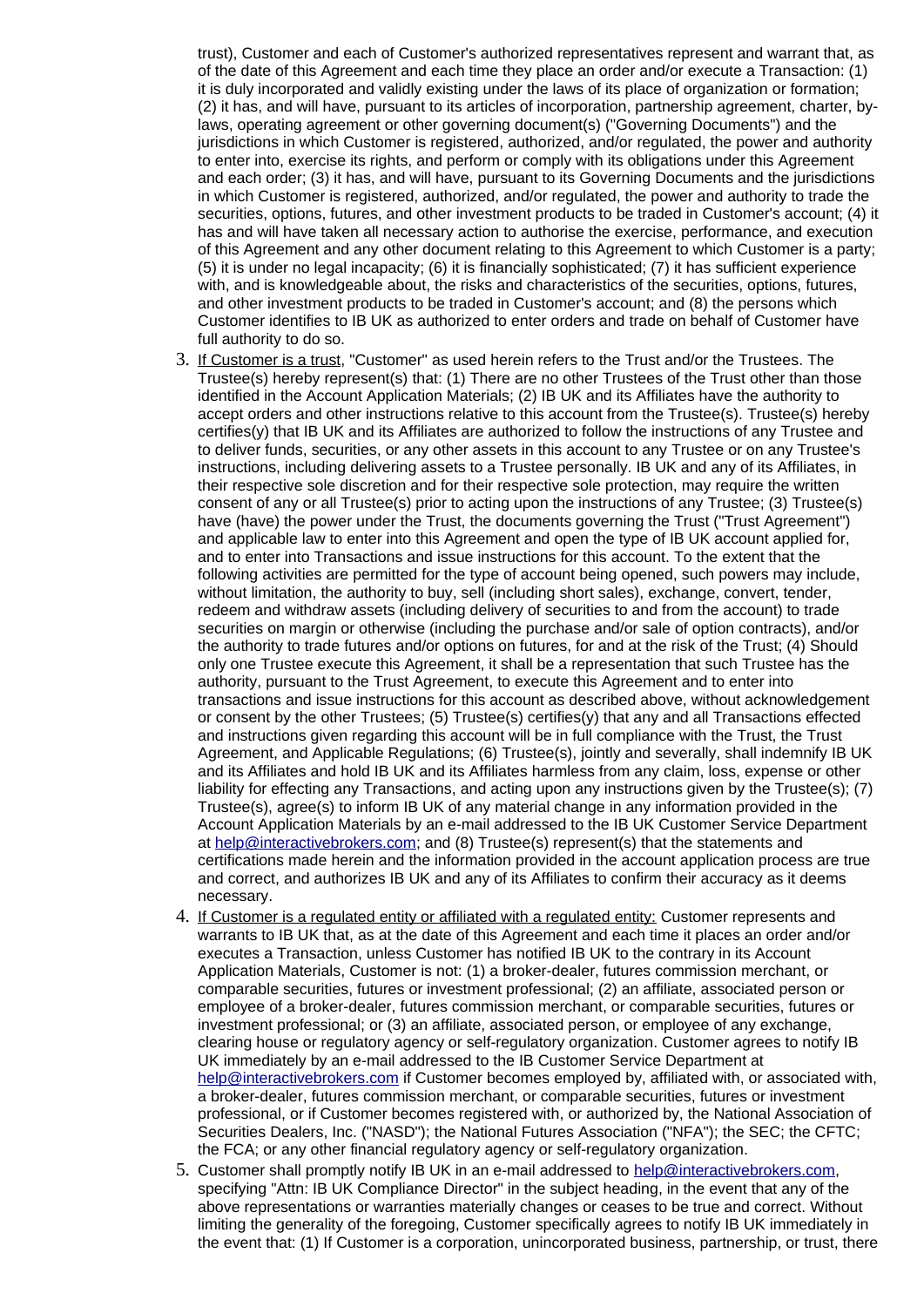is a significant change in the nature of Customer's business or ownership; (2) If Customer is an unincorporated business or partnership, the authorized signatories of the business or partnership change; and (3) if Customer is a trust, any trustee is replaced. In all of the foregoing events, Customer agrees to provide to IB UK any additional information or documentation that IB UK deems necessary or desirable, upon IB UK's request.

24. **Joint Accounts:** For joint accounts, each joint account holder agrees that each joint account holder shall have authority, without notice to the other joint account holder to: (A) buy and sell securities, options, futures, or other investment products on margin, or otherwise, depending upon the type of account; (B) receive confirmations, statements, and Records and Communications of every kind related to the account; (C) receive and dispose of money, securities and/or other investments, assets or property in the account; (D) make, terminate, or agree to a modification of this Agreement; (E) waive any of the provisions of this Agreement; and (F) generally to deal with IB UK, IB LLC and their Affiliates as if each joint account holder alone was the sole holder of the account. Each joint account holder agrees that notice to any joint account holder shall constitute notice to all joint account holders. Each joint account holder further agrees that he or she shall be jointly and severally liable to IB UK and its Affiliates with respect to all matters relating to the account. IB UK and its Affiliates may follow the instructions of any of the joint account holders concerning the account and make delivery to any of the joint account holders of any and all securities and/or other property in the account, and make payments to any of the joint account holders, of any or all monies in the account as any of the joint account holders may order and direct, even if such deliveries and/or payments shall be made to only one of the joint account holders personally.

In the event of the death of any of the joint account holders, the surviving joint account holders shall immediately give IB UK notice by registered mail to "Interactive Brokers (U.K.) Limited - Attn: Compliance Director" and IB UK and its Affiliates, may, before or after receiving such notice, initiate such proceedings, require such documents, retain such portion and/or restrict transactions in the account as it deems advisable, in its sole discretion, to protect themselves against any tax, liability, penalty or loss under any present or future laws or otherwise. The estate of any deceased joint account holder shall be liable and each survivor shall be liable, jointly and severally, to IB UK and its Affiliates for any debt or loss in the account or debt or loss incurred in the liquidation of the account or the adjustment of the interests of the joint account holders. Unless the joint account holders indicated to the contrary when the IB UK account was opened, IB UK and its Affiliates may presume that it is the express intention of the joint account holders to hold the account as joint tenants with rights of survivorship. In the event of the death of any of the joint account holders, the entire interest in the account shall be vested in the surviving joint account holders on the same terms and conditions as theretofore held, without in any manner releasing the deceased joint account holder's estate from liability.

#### 25. **Default:**

- 1. Events of Default: An "Event of Default" hereunder shall occur automatically, without notice to Customer, if:
	- 1. Customer breaches, repudiates, or fails to perform any obligations under the terms of this Agreement (including, without limitation, Customer's agreement to provide margin), any agreement with any third party or any Transaction, or fails to timely discharge any other obligation to IB UK, IB LLC or their Affiliates;
	- 2. Customer's account balance, at any time, has zero equity, is in deficit, or is insufficient to satisfy Margin Requirements;
	- 3. Customer, at any time, fails to make payment of any other amount or make or take delivery of any property when due under any Transaction or pursuant to this Agreement;
	- 4. IB UK or any of its Affiliates executes an order for which the Customer did not have sufficient funds;
	- 5. Customer has not offset a commodity options contract position at least one (1) hour prior to the time specified by an exchange for final settlement;
	- 6. Customer has not closed-out any position in a futures contract not settled in cash by the close-out deadline;
	- 7. Any dispute arises concerning any Customer trade;
	- 8. IB UK or any of its Affiliates, in their respective sole discretion, determine that it has sufficient grounds for insecurity with respect to Customer's performance of any obligation to any person including, but not limited to, Customer's obligations under any Transaction or pursuant to this Agreement and, immediately after demand, Customer fails to provide assurance of performance of the obligation satisfactory to IB UK;
	- 9. IB UK or any of its Affiliates consider liquidation necessary or desirable for its own protection or to prevent what IB UK or any of its Affiliates may, in its discretion, consider to be a violation of any Applicable Regulations or good standards of market practice;
	- 10.Customer is unable to pay its debts as they fall due or is bankrupt or insolvent, as defined under any bankruptcy or insolvency law applicable to Customer; or any indebtedness of Customer is not paid on the due date or becomes capable, at any time, of being declared due and payable under agreements or instruments evidencing such indebtedness before it would otherwise have been due and payable;
	- 11.Customer commences a voluntary case or other procedure seeking or proposing liquidation, protection from creditors, reorganization, an arrangement or composition, a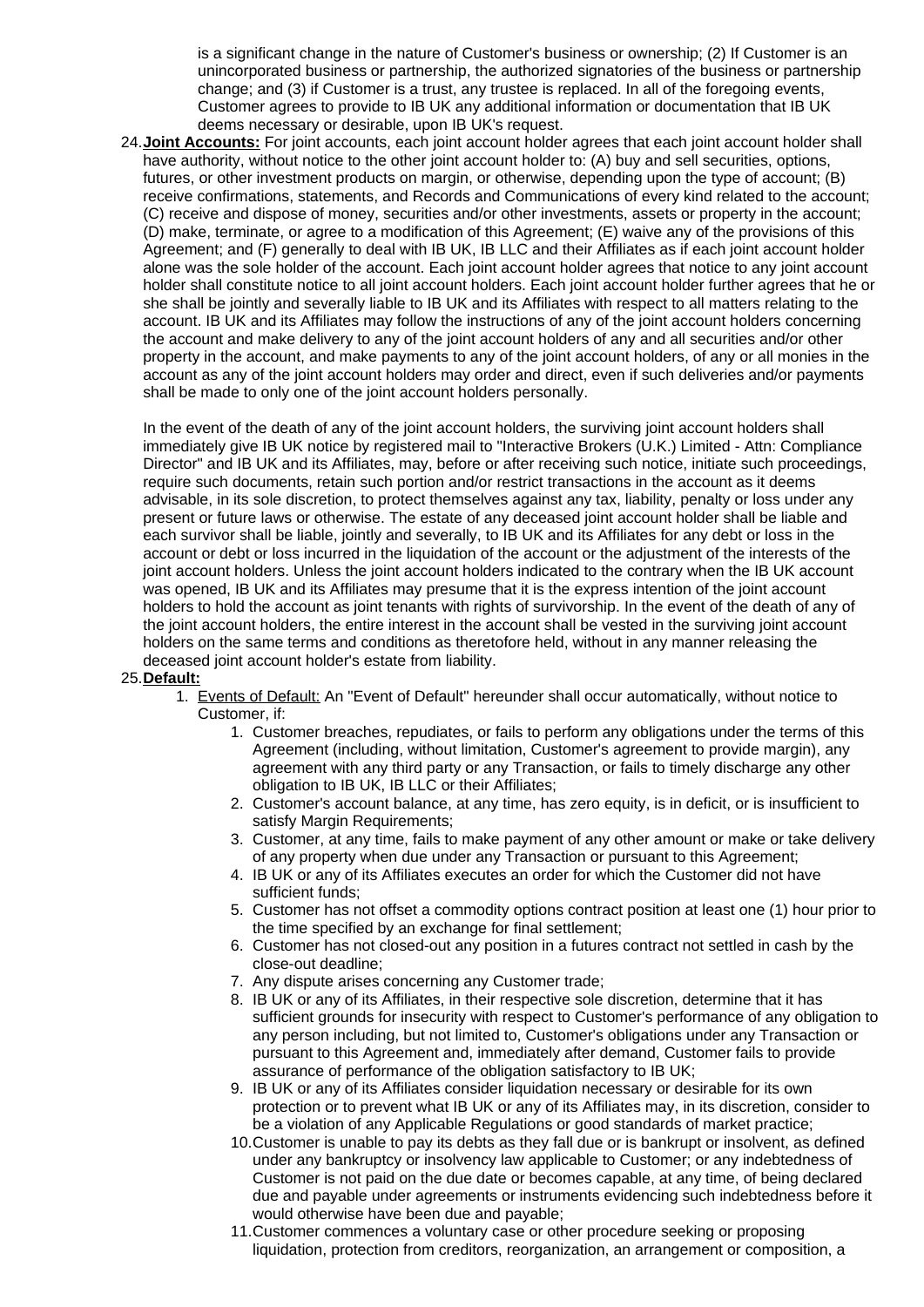freeze or moratorium or other similar relief with respect to Customer or its debts under any bankruptcy, insolvency, regulatory, supervisory or similar law (including any corporate or other law with potential application to Customer, if insolvent), or seeking the appointment of a receiver, liquidator, conservator, administrator, custodian, examiner, trustee or other similar official (each a "Custodian") of Customer or any part of Customer's assets; or if Customer takes any corporate action to authorize any of the foregoing and, in the case of a reorganization, arrangement or composition, IB UK or any of its Affiliates do not consent to the proposals;

- 12.An involuntary case or other procedure is commenced against Customer seeking or proposing reorganization, or an administration order, liquidation, an arrangement or composition, a freeze or moratorium, or other similar relief with respect to Customer or its debts is imposed under any bankruptcy, insolvency, regulatory, supervisory or similar law (including any corporate or other law with potential application to Customer if insolvent);
- 13.Any other proceedings are commenced by or against Customer under any bankruptcy, insolvency, relief of debtors, or similar law; or any proceedings are commenced for any execution, any attachment or garnishment, or any distress against, or an encumbrancer takes possession of, the whole or any part of Customer's property, undertakings or assets (whether tangible or intangible);
- 14.A Custodian is appointed for Customer or any of Customer's property;
- 15.Customer makes an assignment for the benefit of creditors;
- 16.Customer or any organization of which Customer is a member suspends or threatens to suspend the transaction of its usual business;
- 17.Customer is dissolved, or, if its existence is dependent upon a form of registration or authorization, such registration or authorization is removed or ends, or any procedure is commenced seeking or proposing its dissolution or the removal or ending of such registration or authorization;
- 18.An application for ancillary relief is made, relating to the property or entitlement under any contract of Customer in any matrimonial proceedings relating to Customer;
- 19.Any other proceeding is commenced with respect to any of Customer's property or involving any organization of which Customer is a member;
- 20.Any representation or warranty made or given, or deemed to have been made or given, by Customer, to IB UK or any of its Affiliates, whenever or wherever made, or any Transaction, was false or misleading at the time it was made or given, or deemed to be made or given, or later becomes untrue;
- 21.Customer dies, becomes legally incompetent, becomes of unsound mind or becomes incapable, by reason of mental disorder, of managing and administering his property and affairs;
- 22.Customer fails to provide to IB UK, upon request, any information or documentation requested by IB UK for purposes of verifying the identity of Customer or any of the Customer's directors, principals, shareholders, owners, authorized signatories or traders, settlors, trustees or other persons whose identity IB UK wishes to identify for purposes of detecting money laundering; or
- 23.IB UK or any of its Affiliates has reason to believe that any of the foregoing is likely to occur imminently.
- 2. Default Action: Customer absolutely and unconditionally agrees that, after the occurrence of any Event of Default, IB UK and its Affiliates shall have the right, in their respective sole discretion, but not the obligation, to take any one or more of the following actions, by themselves or through IB LLC or another IB UK Affiliate, at any time, without prior notice or demand to Customer: (1) to terminate this Agreement, any or all of IB UK's and/or IB LLC's obligations to Customer for future performance thereunder, and/or Customer's use of the facilities and services provided by or through IB UK or any of its Affiliates; (2) to liquidate, sell, or close-out any or any part of Customer's Transactions or open positions or the cash, security or other property in any of Customer's accounts, whether carried individually or jointly with others, at any time, in any such manner (including by the entry of offsetting transactions), and in any market as IB UK or its Affiliates deem necessary; (3) to hedge and/or offset such Transactions, open positions, cash, securities and other property in the cash or other market, including a related but separate market; (4) to cancel any open orders for the purchase of any Transactions; (5) to borrow and/or buy any property required to make delivery against any sales, including short sales, effected for Customer; or (6) to exercise any or all option contracts to which Customer is a party. In the event of a liquidation upon an Event of Default, Section 26 of this Agreement will apply.
- 3. Set-off Rights: IB UK and its Affiliates shall be entitled, through IB LLC, at any time, in its discretion, and without notice to Customer, to, (1) debit any sums due to IB UK, IB LLC, or their Affiliates under this Agreement (including any sums due pursuant to any Transaction) to any of Customer's accounts which are held on the books of IB UK, IB LLC, or their Affiliates; (2) convert any sums at such current rates as IB UK, IB LLC, or their Affiliates consider appropriate into such currencies as IB UK, IB LLC, or their Affiliates may consider appropriate; and (3) merge, consolidate or combine all or any such accounts and set off any amount (whether actual or contingent, present or future) at any time owing to IB UK, IB LLC, or their Affiliates to Customer or standing to the credit of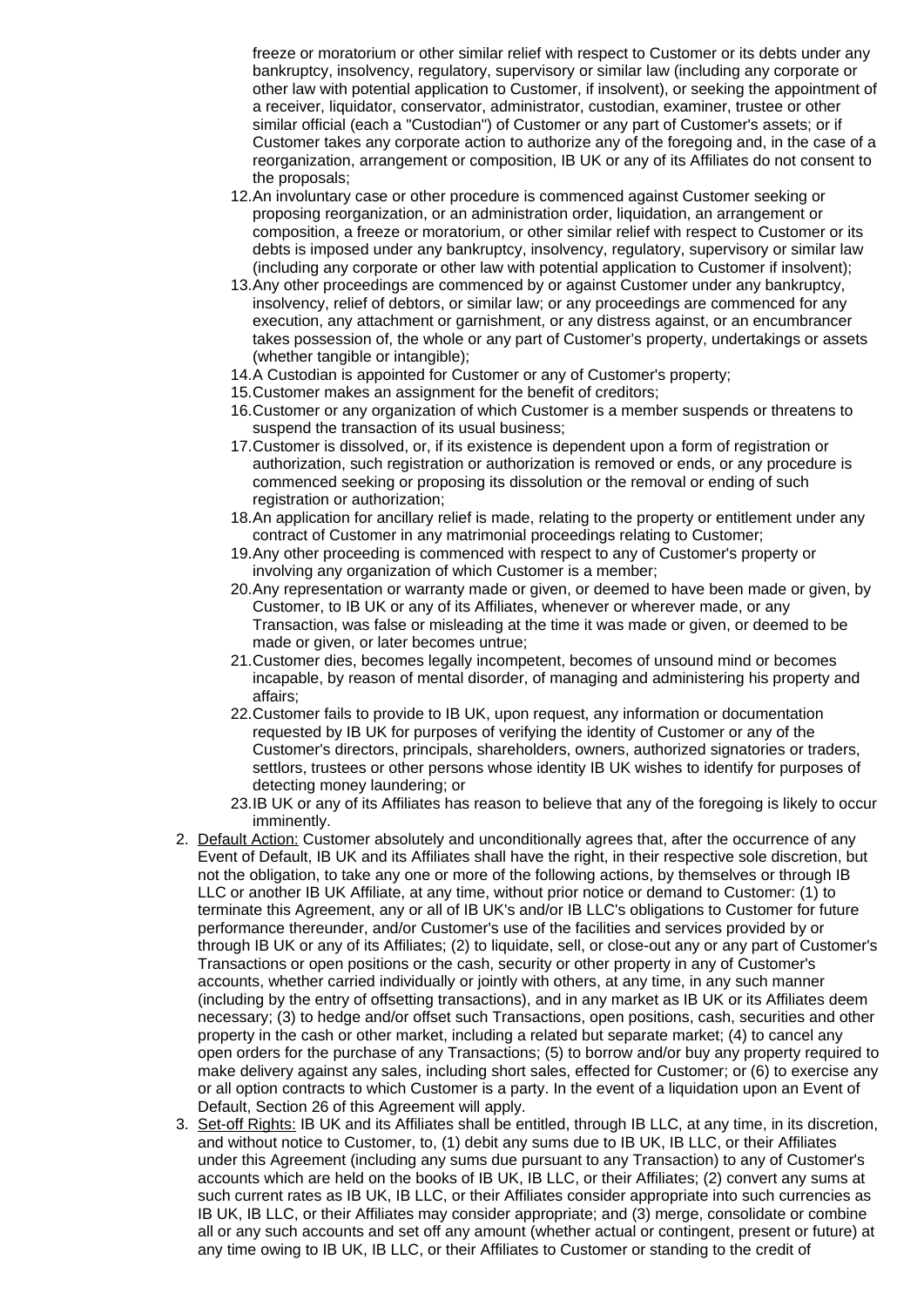Customer on any account against any amount (whether actual or contingent, present or future) owing by Customer to IB UK , IB LLC, or their Affiliates. Any security given to IB UK, IB LLC or to any of their Affiliates by or with respect to Customer, for any purpose, shall extend to any amount owing from Customer to IB UK, IB LLC or their Affiliates, after such exercise of such right of set-off.

- 4. Additional Rights: The rights set forth in Sections 25.B and 25.C of this Agreement shall be in addition to, and not in limitation or exclusion of, any other rights IB UK or its Affiliates may have under this Agreement or Applicable Regulations.
- 26. **Suspicious Activity:** If IB in its sole discretion believes that a Customer account has been involved in any fraud or crime or violation of laws or regulations, or has been accessed unlawfully, or is otherwise involved in any suspicious activity (whether victim or perpetrator or otherwise), IB may suspend or freeze the account or any privileges of the account, may freeze or liquidate funds or assets, or may utilize any of the remedies in this Agreement for a "Default".
- 27. **Liquidation of Positions and Offsetting Transactions:**
	- 1. **IB UK, IB LLC, AND THEIR AFFILIATES SHALL HAVE THE RIGHT, IN THEIR RESPECTIVE SOLE DISCRETION, BUT NOT THE OBLIGATION, TO LIQUIDATE ALL OR ANY PART OF CUSTOMER'S ASSETS OR POSITIONS IN ANY OF CUSTOMER'S ACCOUNTS, WHETHER CARRIED INDIVIDUALLY OR JOINTLY WITH OTHERS (INCLUDING BY THE ENTRY OF OFFSETTING TRANSACTIONS), AT ANY TIME, IN ANY SUCH MANNER, AND IN ANY MARKET, AS IB UK, IB LLC, OR THEIR AFFILIATES DEEM NECESSARY, WITHOUT PRIOR NOTICE OR MARGIN CALL TO CUSTOMER IN THE EVENT THAT; (1) CUSTOMER'S ACCUONT HAS ZERO EQUITY; (2) CUSTOMER'S ACCOUNT IS IN DEFICIT; (3) CUSTOMER'S ACCOUNT DOES NOT HAVE A SUFFICIENT ACCOUNT BALANCE TO MEET MARGIN REQUIREMENTS; (4) AN EVENT OF DEFAULT HAS OCCURRED; (5) THIS AGREEMENT HAS BEEN TERMINATED; (6) IF IB UK, IB LLC OR ANY OF THEIR AFFILIATES EXECUTES AN ORDER FOR WHICH THE CUSTOMER DID NOT HAVE SUFFICIENT FUNDS; OR (7) WHENEVER IB UK, IB LLC OR ANY OF THEIR AFFILIATES DEEMS LIQUIDATION NECESSARY OR ADVISABLE FOR THE PROTECTION OF IB UK, IB LLC OR ANY OF THEIR AFFILIATES.**
	- 2. Customer acknowledges and agrees that IB UK (through IB LLC) deducts commissions and various other fees (including, but not limited to, market data fees) from Customer accounts and that such deductions may affect the amount of equity in Customer's account to be applied against the Margin Requirements. Customer positions are subject to liquidation as described herein if deduction of the commissions, fees or other charges causes Customer's account to have an insufficient balance to satisfy the Margin Requirements.
	- 3. Customer expressly waives any rights to receive prior notice or demand from IB UK, IB LLC or their Affiliates and agrees that any prior demand, notice, announcement or advertisement shall not be deemed a waiver of the rights of IB UK, IB LLC or their Affiliates to liquidate any Customer positions or assets. Customer understands that, in the event that IB UK, IB LLC or any of their Affiliates liquidate any of Customer's positions or assets, Customer shall have no right or opportunity to determine the securities to be liquidated or the order or manner of liquidation. IB UK, IB LLC or any of their Affiliates may, in their sole respective discretion, effect a liquidation on any exchange, Electronic Communications Network ("ECN") or other market, and IB UK, IB LLC or any of their Affiliates may take the other side of such liquidating transaction. In the event that IB UK, IB LLC or their Affiliates liquidates any or all positions or assets in Customer's account, such liquidation shall establish the amount of Customer's gain or loss and indebtedness to IB, if any.
	- 4. CUSTOMER AGREES TO BE RESPONSIBLE FOR, AND TO PROMPTLY PAY TO IB UK, IB LLC OR THEIR AFFLIATES (THROUGH IB LLC), ANY DEFICIENCIES IN CUSTOMER'S ACCOUNT THAT ARISE FROM A LIQUIDATION OR REMAIN AFTER A LIQUIDATION. IB UK, IB LLC, AND THEIR AFFILIATES MAY APPLY ANY AND ALL PROCEEDS FROM ANY LIQUIDATION IN SETTLEMENT, SATISFACTION OR REIMBURSEMENT OF ANY COSTS, EXPENSES, FEES (INCLUDING, BUT NOT LIMITED TO, ATTORNEYS' FEES), PENALTIES, CLAIMS, LOSSES, DAMAGES OR OTHER AMOUNT INCCURRED BY IB UK, IB LLC OR THEIR AFFILIATES UNDER, OR IN CONNECTION WITH, ANY OF THE CUSTOMER'S ACCOUNTS OR TRANSACTIONS.
	- 5. IB UK, IB LLC AND THEIR AFFILIATES SHALL NOT BE LIABLE TO CUSTOMER FOR ANY COSTS, EXPENSES, FEES, PENALTIES, CLAIMS, LOSSES, DAMAGES OR LIABILITIES SUSTAINED BY CUSTOMER IN CONNECTOIN WITH ANY LIQUIDATION (INCLUDING, BUT NOT LIMITED TO, LOSSES ON CUSTOMER'S POSITIONS) OR BECAUSE OF ANY DELAY IN, OR FAILURE TO EFFECT, THE LIQUIDATION ON THE PART OF IB UK, IB LLC OR ANY OF THEIR AFFILIATES OR (2) CUSTOMER SUBSEQUENTLY RE-ESTABLISHES CUSTOMER'[S POSITION AT A LESS FAVORABLE PRICE.
	- 6. Customer shall reimburse and hold IB UK, IB LLC and their Affiliates harmless for all actions, omissions, costs, expenses, fees (including, but not limited to, attorneys' fees), penalties, losses, claims, damages or liabilities related to any liquidation or transaction related thereto undertaken by IB UK, IB LLC, or any of their Affiliates. If IB UK, IB LLC, or any of their Affiliates executes an order for which Customer's account did not contain sufficient funds and liquidates the trade, Customer shall be responsible for any costs, expenses, fees (including, but not limited to, attorneys' fees), penalties, claims, losses, damages or liabilities as a result of such liquidation and shall not be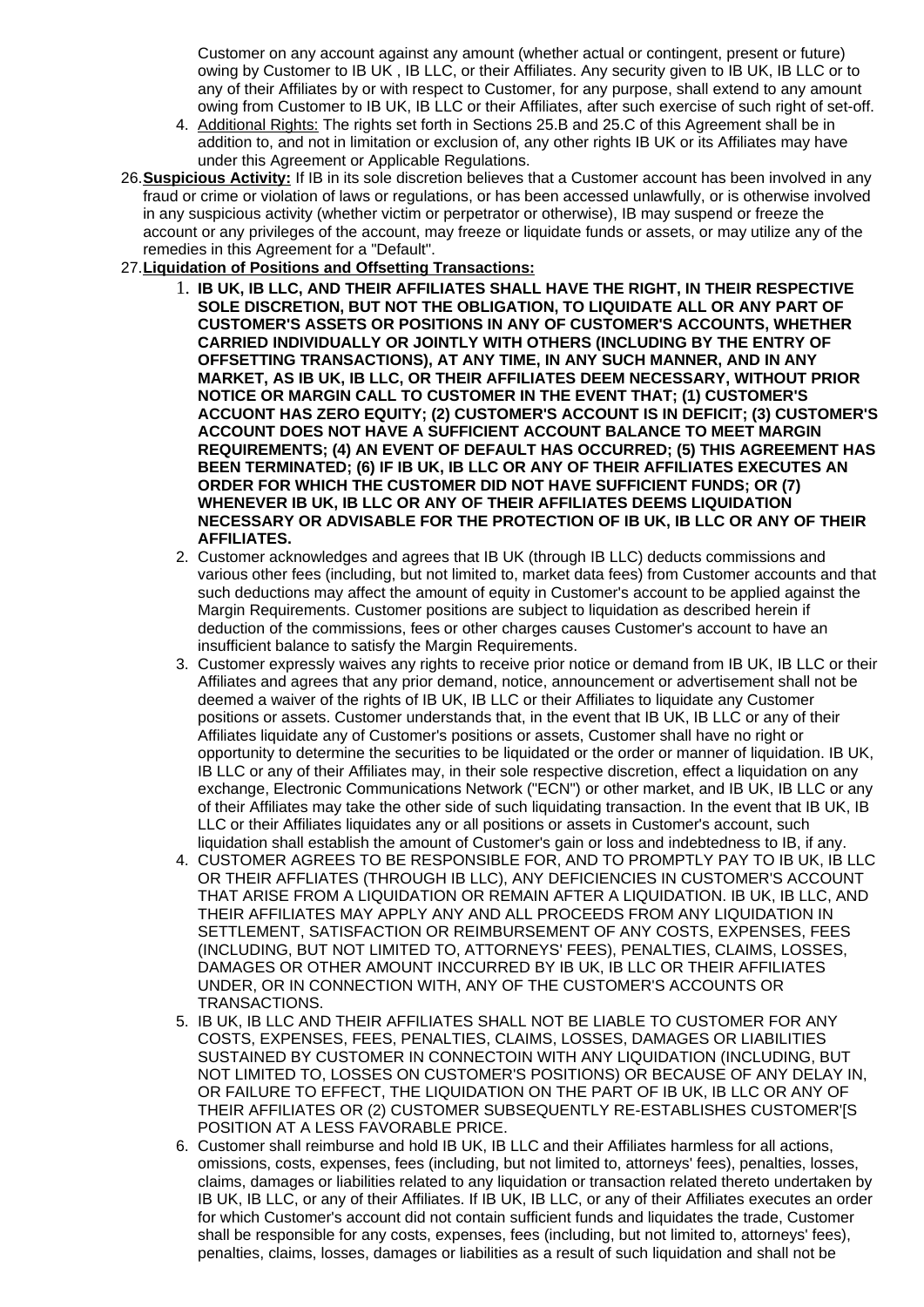entitled to any profit that results from such liquidation.

- 7. If the IB System does not, for any reason, effect a liquidation, and IB UK, IB LLC or any of their Affiliates issues a margin call to Customer by e-mail or any other method, Customer must satisfy such margin call immediately. Customer agrees to monitor e-mail messages and to satisfy any margin call issued by IB UK, IB LLC or any of their Affiliates by immediately depositing funds in Customer's account to pay, in full, the under-margined position. Notwithstanding such margin call, Customer acknowledges that IB UK, IB LLC or their Affiliates, in their respective sole discretion, may liquidate Customer's positions at any time.
- 28. **Security Interest:** Any and all securities, cash, investments, contracts, foreign currency, collateral and/or property of Customer (including, but not limited to, Customer's safe custody investments) and all proceeds of the foregoing, held by or on behalf of IB UK, IB LLC or their Affiliates for Customer's account, are hereby pledged to IB and shall be subject to a perfected first priority lien and security interest in favor of IB UK or IB LLC, as applicable, to secure performance of Customer's obligations and liabilities to IB UK and IB LLC arising under this Agreement, any other agreement between Customer and IB UK or IB LLC, or any transaction under such agreements. IB UK, IB LLC, and its Affiliates, without notice to Customer, may use, transfer or sell or otherwise realise any or all of Customer's property to enforce their lien including, but not limited to, by applying the proceeds of such transfer or realisation in satisfaction of such indebtedness or obligation. Customer agrees that, on demand, Customer shall execute and sign all documents (including, without limitation, any stock transfer forms) which IB UK, IB LLC, or its Affiliates may determine to be necessary or expedient.
- 29. **No Restricted Securities.** Unless Customer has notified IB UK and IB LLC to the contrary, no assets held as Collateral are restricted securities, as such term is defined pursuant to Rule 144 under the Securities Act of 1933, (the Securities Act), or securities of an issuer with which Customer is an affiliate, and Customer will not attempt to sell such shares through IB UK or IB LLC without prior notice to and consent of IB UK and IB LLC.
- 30. **Termination:** IB UK or IB LLC may terminate this Agreement and/or Customer's use of the facilities and brokerage or other services provided by IB UK or its Affiliates, at any time, in their sole respective discretion. Upon Termination, IB UK, IB LLC and their Affiliates shall have the right, in their discretion, but not the obligation, at any time, to take any one or more actions specified in Sections 25.B, 25.C, 25.D, 26 and 27.
- 31. **Closing Accounts:** Customer may close its account only if all positions in the account have been closed and only pursuant to a written instruction sent by e-mail addressed to the IB Customer Service Department at [help@interactivebrokers.com.](mailto:help@interactivebrokers.com)
- 32. **Indemnification:** Customer shall indemnify and hold IB UK, IB LLC, and their Affiliates harmless for all actions, omissions, claims, costs, expenses, fees (including, but not limited to, attorneys' fees), penalties, losses, damages, taxes, imposts, levies and other liabilities which IB UK, IB LLC or their Affiliates may incur or be subjected to in connection with: (A) any of Customer's accounts or any Transaction or any matching transaction on an exchange or market, or with an intermediate broker or agent; (B) the exercise of any right or remedy under this Agreement; (C) the care of the collateral and defending or asserting the rights and claims of IB UK, IB LLC, or their Affiliates with respect thereto; (D) the inability of IB UK, IB LLC, or their Affiliates to borrow or buy property pursuant to this Agreement; and (E) meeting any obligation of IB UK, IB LLC, or any of their Affiliates which either IB UK, IB LLC, or any of their Affiliates fails to perform by reason of an Event of Default.
- 33. **Currency Indemnification:** If IB UK or any of its Affiliates receives or recovers any amount with respect to an obligation of Customer in a currency other than that in which such amount was payable, whether pursuant to a judgment of any court or otherwise, Customer shall indemnify IB UK and its Affiliates and hold IB UK and its Affiliates harmless from and against any cost (including the cost of conversion) and loss suffered by IB UK or its Affiliates as a result of receiving such amount in a currency other than the currency in which it was due.

# 34. **Limitation of Liability:**

- 1. IB UK, IB LLC, THEIR AFFILIATES, AND THEIR RESPECTIVE DIRECTORS, OFFICERS, EMPLOYEES, AFFILIATES, ASSOCIATES, OR AGENTS SHALL NOT BE LIABLE FOR ANY DIRECT OR INDIRECT COSTS, EXPENSES, FEES (INCLUDING, BUT NOT LIMITED TO, ATTORNEY'S FEES, LOSSES, DAMAGES, CLAIMS OR LIABILITIES INCURRED OR SUFFERED BY CUSTOMER UNDER THIS AGREEMENT UNLESS ARISING DIRECTLY FROM ITS GROSS NEGLIGENCE, WILLFUL DEFAULT, OR FRAUD OR CAUSING PERSONAL INJURY TO DEATH TO CUSTOMER. UNDER NO CIRCUMSTANCES SHALL IB UK, IB LLC, THEIR AFFILIATES, NOR ANY OF THEIR RESPECTIVE DIRECTORS, OFFICERS, EMPLOYEES, AFFILIATES, ASSOCIATES, OR AGENTS HAVE ANY LIABILITY FOR ANY PUNITIVE, INDIRECT, INCIDENTAL, SPECIAL, OR CONSEQUENTIAL LOSS OR DAMAGES, INCLUDING ANY LOSS OF BUSINESS, PROFITS, OR GOODWILL.
- 2. CUSTOMER ACCEPTS THE IB SYSTEM "AS IS", AND WITHOUT WARRANTIES, EXPRESS OR IMPLIED, INCLUDING, BUT NOT LIMITED TO, THE IMPLIED WARRANTIES OF MERCHANTABILITY OR FITNESS FOR A PARTICULAR USE, PURPOSE OR APPLICATION; TIMELINESS, FREEDOM FROM INTERRUPTION; OR ANY IMPLIED WARRANTIES ARISING FROM TRADE USAGE, COURSE OF DEALING OR COURSE OF PERFORMANCE. UNDER NO CIRCUMSTANCES SHALL IB UK, IB LLC, THEIR AFFILIATES, NOR ANY OF THEIR RESPECTIVE DIRECTORS, OFFICERS, EMPLOYEES, AFFILIATES, ASSOCIATES, OR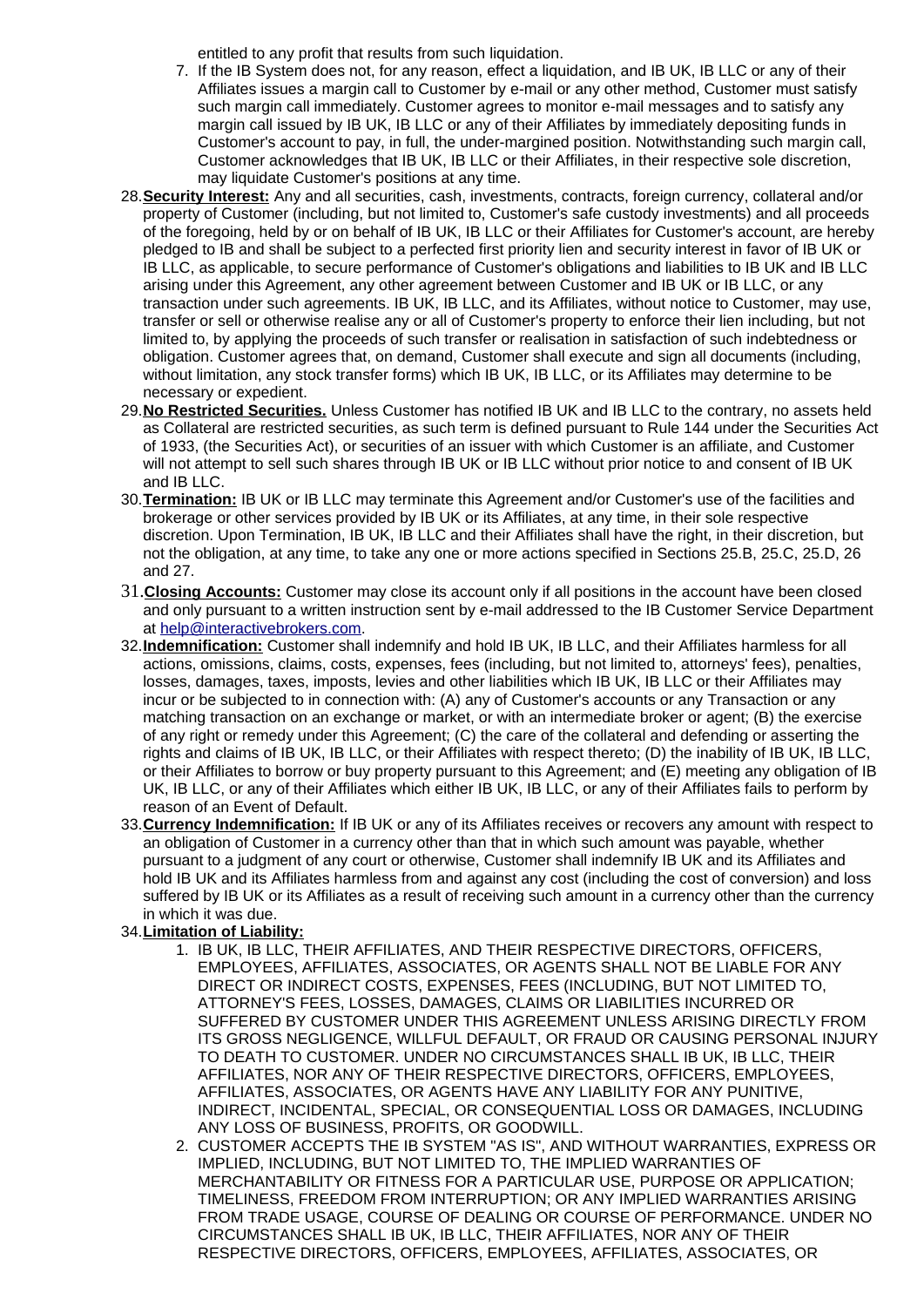AGENTS BE LIABLE TO CUSTOMER BY REASON OF DELAYS OR INTERRUPTIONS OF SERVICE OR TRANSMISSIONS, OR MALFUNCTIONS OR FAILURES OF PERFORMANCE OF THE IB SYSTEM OR ANY TRANSMISSION, COMMUNICATION OR COMPUTER FACILITY OR SYSTEM USED IN CONNECTION WITH THE PROVISION OF SERVICES UNDER THIS AGREEMENT, REGARDLESS OF CAUSE, INCLUDING, BUT NOT LIMITED TO, THOSE CAUSED BY HARDWARE OR SOFTWARE MALFUNCTION, SUPRA NATIONAL, GOVERNMENTAL, EXCHANGE OR OTHER REGULATORY OR SELF-REGULATORY RULES OR ACTIONS, ACTS OF GOD, ACTS OF WAR (DECLARED OR UNDECLARED), ACTS OF TERRORISM, OR THE INTENTIONAL ACTS OF IB UK, IB LLC, OR THEIR AFFILIATES. CUSTOMER RECOGNIZES THAT THERE MAY BE DELAYS OR INTERRUPTIONS IN THE USE OF THE IB SYSTEM, INCLUDING, FOR EXAMPLE, THOSE INTENTIONALLY CAUSED BY IB UK, IB LLC OR THEIR AFFILIATES FOR THE PURPOSE OF SERVICING THE IB SYSTEM. CUSTOMER ACKNOWLEDGES THAT CUSTOMER IS RESPONSIBLE FOR MAINTAINING ALTERNATIVE TRADING ARRANGEMENTS IN ADDITION TO CUSTOMER'S IB UK ACCOUNT.

- 3. IB UK, IB LLC, THEIR AFFILIATES, AND THEIR RESPECTIVE DIRECTORS, OFFICERS, EMPLOYEES, AFFILIATES, ASSOCIATES OR AGENTS SHALL NOT BE LIABLE TO CUSTOMER FOR ANY PARTIAL OR NON-PERFORMANCE OF THEIR OBLIGATIONS UNDER THIS AGREEMENT BY REASON OF ANY CAUSE BEYOND ITS REASONABLE CONTROL INCLUDING, BUT NOT LIMITED TO, LABOR DISPUTES OR INDUSTRIAL ACTIONS; THE RULES OR ACTIONS OF ANY SUPRA NATIONAL, GOVERNMENTAL OR REGULATORY OR SELF-REGULATORY AUTHORITY; ACTS OF WAR (DECLARED OR UNDECLARED); ACTS OF TERRORISM; OR THE FAILURE BY ANY INTERMEDIATE BROKER OR AGENT, OR PRINCIPAL OF IB UK, IB LLC, OR THEIR AFFILIATES OR ANY OR ANY CUSTODIAN, SUB-CUSTODIAN, DEALER, EXCHANGE, CLEARING HOUSE OR SUPRA NATIONAL, GOVERNMENTAL, REGULATORY OR SELF-REGULATORY BODY, FOR ANY REASON, TO PERFORM ITS OBLIGATIONS.
- 4. IN NO EVENT SHALL ANY LIABILITY OF IB UK, IB LLC, THEIR AFFILIATES, OR ANY OF THEIR RESPECTIVE DIRECTORS, OFFICERS, EMPLOYEES, AFFILIATES, ASSOCIATES OR AGENTS, REGARDLESS OF THE FORM OF ACTION OR DAMAGES SUFFERED BY CUSTOMER, EXCEED THE HIGHEST AGGREGATE MONTHLY COMMISSIONS AND FEES PAID BY CUSTOMER TO IB UK.

#### 35. **Confidentiality and Data Protection:**

- 1. Confidentiality, Recording of Telephone Calls and Data Use: IB UK attaches great importance to Customer confidentiality. However, IB UK and its Affiliates recognize that, in certain circumstances, information may need to be disclosed or transmitted, for example, to regulatory authorities. Accordingly, without prejudice to any right or obligation, whether having the force of law or not, by virtue of which IB UK, its Affiliates or connected persons may be entitled, required or requested to disclose or transmit to any person information confidential to Customer, IB UK or its Affiliates or any connected person shall not, without Customer's prior consent, disclose or transmit any information, or produce any documents, relating to Customer or Customer's affairs (including Customer's dealings with IB UK and IB LLC) except:
	- 1. as required or permitted by law or judicial process;
	- 2. as required or requested by any competent authority, including, without limitation, the Board of Inland Revenue, any regulatory, self-regulatory, or enforcement organization (including, without limitation, the Bank of England, the FCA, the Panel on Takeovers and Mergers, the CFTC, the NFA, the SEC, and the NASD), any investment exchange, or any person or body providing clearing and/or settlement services, in each case, whether or not acting pursuant to any statutory authority, whether based in the U.K. or abroad, and whether such authority, organization, exchange, person or body has required or requested that disclosure be made to it or to any other person
	- 3. where Customer has defaulted in the performance of its obligations under this Agreement or under any other agreement with IB UK, IB LLC, or their Affiliates, or under any agreement into which IB UK, IB LLC, or their Affiliates have entered on Customer's behalf, whereupon IB UK, IB LLC, and their Affiliates may disclose to any interested person Customer's name, address and such other information as IB UK, IB LLC, or their Affiliates deem necessary or as that person reasonably requests;
	- 4. where a counterparty to a transaction into which IB UK or one of its Affiliates is to enter on Customer's behalf reasonably requests information about Customer to enable him to assess the credit risk Customer represents;
	- 5. where IB UK, IB LLC or their respective Affiliates believe it is necessary or desirable in connection with the performance or exercise by them of their respective duties and/or rights under this Agreement or the terms of any other agreement IB UK or any of its Affiliates have with Customer;
	- 6. the connected companies, Affiliates or professional advisers of IB UK and IB LLC;
	- 7. to those directors, officers, employees, associates, agents, or advisers engaged, in the course of their duties or employment, in activities relating to the performance or exercise by IB UK, IB LLC, or their Affiliates of their obligations or rights under, or pursuant to, this Agreement or the terms of any other agreement IB UK, IB LLC, or any of their Affiliates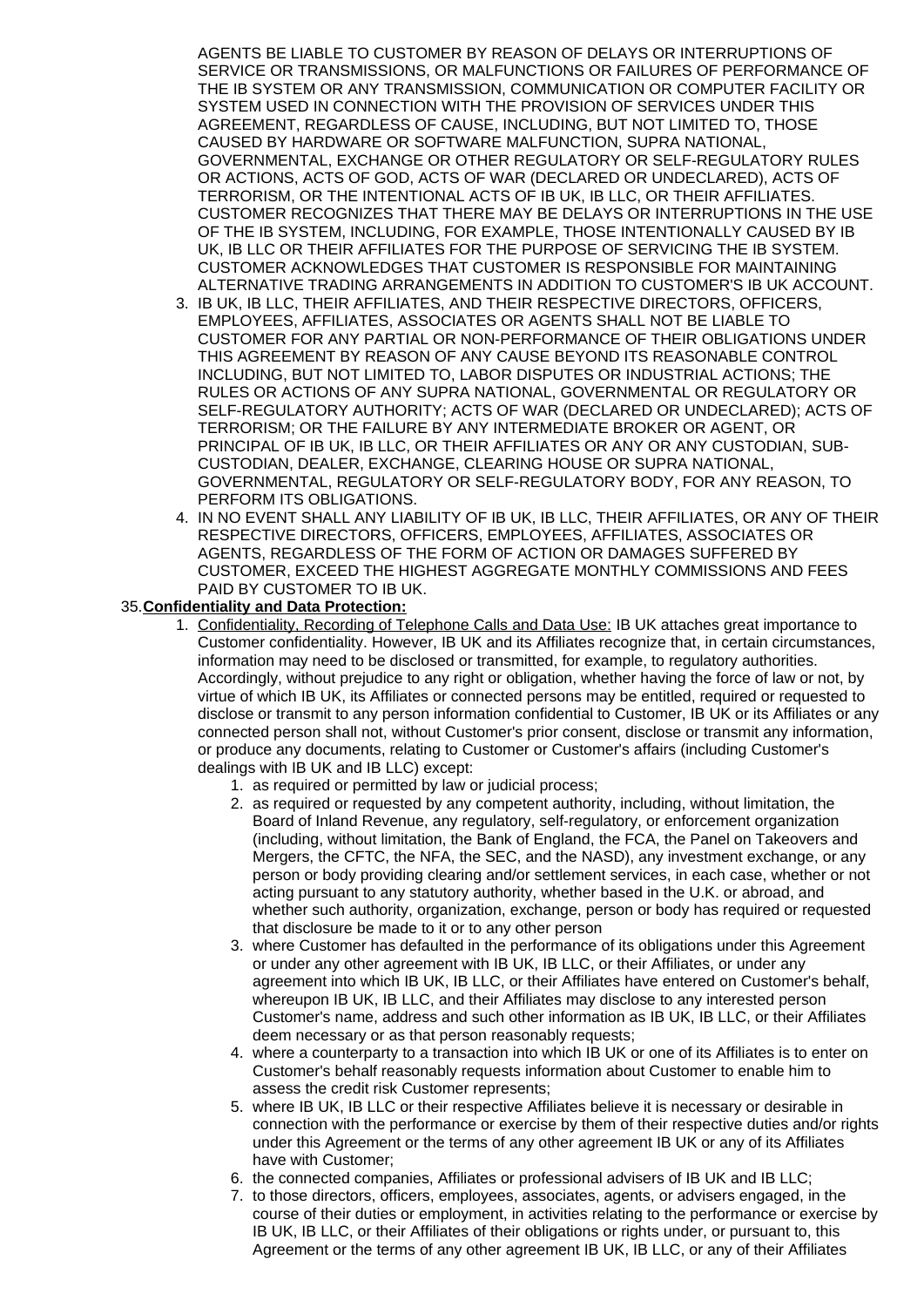have with Customer or with each other;

- 8. in connection with the provision of any Trader Toolbox services available through the IB UK website; and
- 9. where the information previously has been publicly disclosed otherwise than as a result of a breach of this section of this Agreement
- 2. IB UK, IB LLC, their Affiliates, and any connected person thereto are not obliged to disclose to Customer or to take into consideration or utilize for Customer's benefit any fact, matter or thing
	- 1. if, in IB UK, IB LLC, their Affiliates, or the connected person's opinion, disclosure or transmission of the information would or might be a breach of duty or confidence to any other person or render IB UK, IB LLC, their Affiliates, or their respective directors, officers, employees, associates, agent, or advisers liable to criminal or civil proceedings; or
	- 2. which comes to the notice of a director, officer, employee, associate, agent or adviser of IB UK, IB LLC, their Affiliates, or of any connected person thereto and does not come to the actual notice of the individual or individuals making the decision or taking or not taking the step in question.
- 3. Customer, and any person connected to or representing Customer, accepts that all telephone conversations between IB UK, IB LLC, or their Affiliates, on the one hand, and Customer or such other person, on the other hand, may be recorded without the use of a warning tone. Such recordings will be IB UK's sole property. However, where required under Applicable Regulations, a copy of records relating to telephone conversations and electronic communications will be made available to Customer upon request (provided that a charge may be payable), for a period of 5 years and, where required by a competent authority for a period of up to 7 years. IB UK and its Affiliates will retain such records in accordance with their procedures which may change from time to time in their absolute discretion. Customer should not expect to be able to rely on IB UK, IB LLC or their Affiliates to comply with record keeping obligations.
- 4. IB UK will act as a data controller of Customer's personal data within the meaning of the Data Protection Law. IB UK and its Affiliates may use, store, disclose, transmit or otherwise process ("Process") any information, including personal information, such as the name, address or age ("Personal Information") provided by Customer or its directors, officers, employees, associates, agents, trustees, traders, or representatives to IB UK, IB LLC, or their Affiliates under this Agreement or otherwise acquired by IB UK, IB LLC, or their Affiliates from Customer or its directors, officers, employees, associates, agents, advisers, trustees, traders or representatives in the circumstances set out in this clause and also (in each case to the extent permitted by the General Data Protection Regulation (EU) 2016/679 ("Data Protection Law")):
	- 1. for the purpose of administering this Agreement;
	- 2. to provide services to Customer;
	- 3. for the purpose of marketing financial services and products from IB UK, IB LLC, their Affiliates or third parties to Customer;
	- 4. to respond to requests for information from Customer and to follow up with Customer afterwards to see if IB UK can provide any further assistance;
	- 5. for statistical purposes and for market research and product analysis and to develop and improve products and services;
	- 6. to enforce or apply the Agreement and/or other agreements and/or to protect IB UKs and IB LLC (or others') property or rights and to defend any potential claim;
	- 7. for the purposes of preventing and detecting money-laundering, terrorism, fraud or other crimes and/or abuses of IB UKs and IB LLCs services;
	- 8. to comply with any legal, regulatory or good practice requirement whether originating from the United Kingdom or elsewhere (including but not limited to, the United States), and to fulfil our obligations under any reporting agreement entered into with any tax authority or revenue service(s) from time to time; or
	- 9. to contact Customer in accordance with (and subject to) this Clause ("Purpose").
- 5. For these Purposes, IB UK, IB LLC, and their Affiliates may transfer or disclose ("Disclosure") Personal Information:
	- 1. to other members of the Interactive Brokers Group or any connected company, wherever located throughout the world;
	- 2. to any person or organization acting on behalf of or engaged by IB UK, IB LLC or any of their Affiliates to perform, or assist in the performance of, its services or to advise them, provided that they will only be given access to the relevant information for that purpose;
	- 3. to any depository, stock exchange, clearing or settlement system, account controller or other participant in the relevant system, to counterparties, dealers, custodians, intermediaries and others where disclosure is reasonably intended for the purpose of effecting, managing or reporting transactions in connection with the Agreement or establishing a relationship with a view to such transactions; and
	- 4. to any other person to whom IB UK, IB LLC or any of their Affiliates is permitted to delegate any of their respective functions.

By agreeing to this Agreement, Customer freely consents to the Process and Disclosure of Personal Information and agrees to procure such consent from its directors, officers, employees,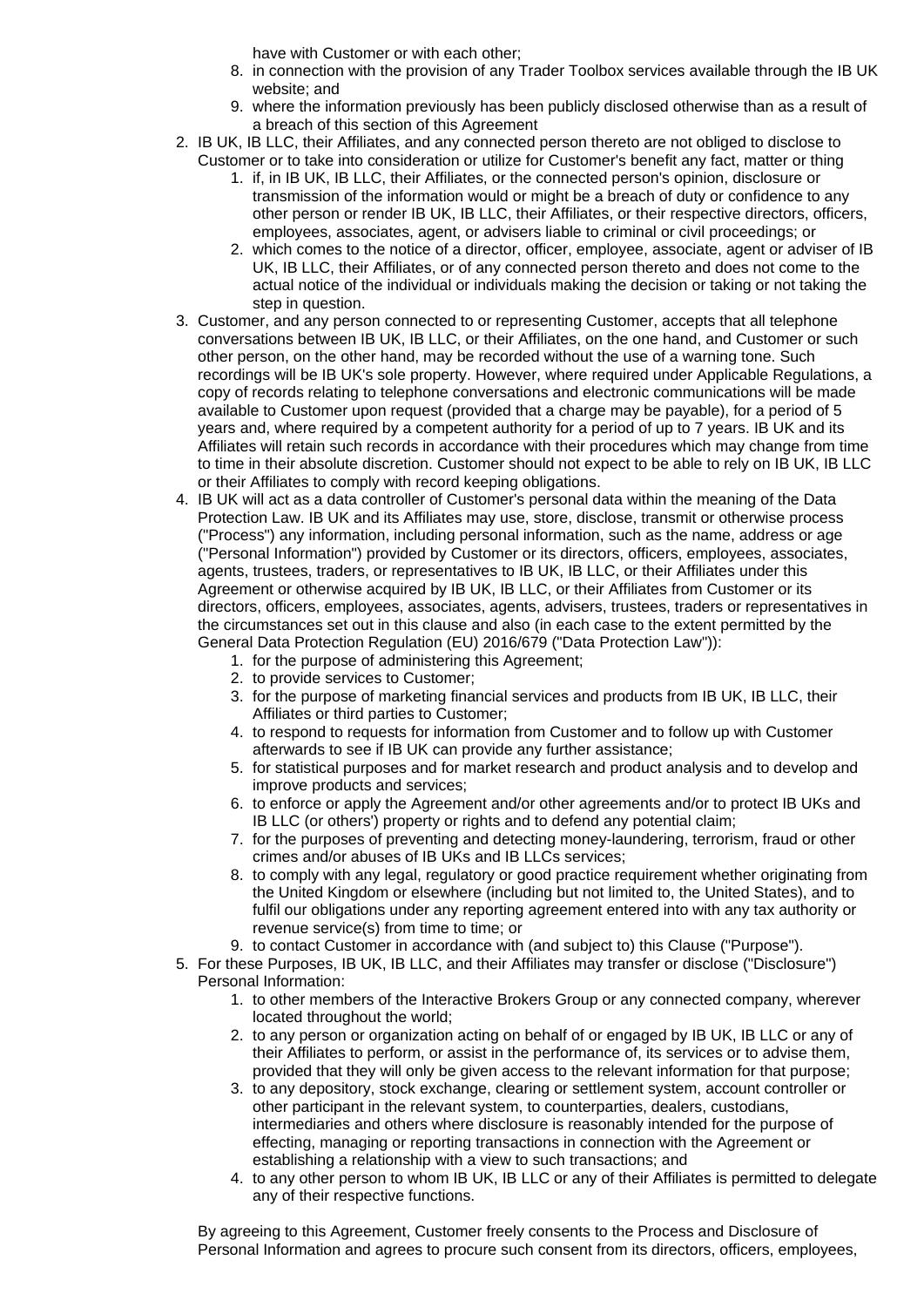associates, agents, trustees, traders, and representatives. Customer also agrees that the Purposes may be amended to include other uses, transmissions, or disclosures of Personal Information following notification to Customer.

- 6. Customer understands and accepts that any Personal Information or any other information or documents relating to Customer or Customer's affairs (including Customer's dealings with IB UK and IB LLC) that are disclosed, transmitted or Processed pursuant to this Agreement may be sent outside the U.K., the European Economic Area ("EEA") and/or to persons or entities that are not subject to the same legal or regulatory requirements regarding data protection as are provided by U.K. or European law. These disclosures may involve overseas storage and other overseas transfer, processing and use of Personal Information and disclosure to third parties. In case Personal Information is transferred to countries or territories outside of the EEA that are not recognised by the European Commission as offering an adequate level of data protection, IB UK and its Affiliates have put in place appropriate data transfer mechanisms to ensure Personal Information is protected. Details of the data transfer mechanism can be obtained by contacting the IB UK Data Protection Office at [dpo@interactivebrokers.co.uk.](mailto:dpo@interactivebrokers.co.uk)
- 7. IB UK and its Affiliates retain Personal Information in an identifiable form in accordance with our policies. Personal Information is retained as long as necessary to meet legal, regulatory and business requirements. Retention periods may be extended if IB UK or its Affiliates are required to preserve Personal Information in connection with litigation, investigations and other proceedings. To the extent provided by Applicable Regulations, Customer has the right to request access to and rectification or erasure of Customer's Personal Information; to obtain restriction of the processing of Personal Information; to object to the processing of Personal Information; and to data portability. Customer has the right to withdraw consent at any time, subject to Applicable Regulations. Customer should contact the IB UK Data Protection Office at dpo@interactivebrokers.co.uk to exercise any data protection rights. Customer may also lodge a complaint with a privacy supervisory authority if Customer considers that Personal Information has been processed in violation of Applicable Regulations and IB UK and its Affiliates failed to remedy such violation to Customer's reasonable satisfaction

#### 36. **Investor Compensation Schemes:**

- 1. Customers who trade certain products on U.S. exchanges in an IB UK account that is carried by IB LLC may be eligible for certain protections with respect to the equity in those accounts which is provided by the U.S. Securities Investor Protection Corporation ("SIPC").
- 2. Customers also may be eligible for protection afforded by the U.K. Financial Services Compensation Scheme ("FSCS") which compensates private customers in the event that a U.K. company that is engaged in investment business becomes insolvent. However, the extent that Customer seeks, or could seek, compensation from the FSCS will depend upon the type of business and the circumstances of the claim. FSCS coverage is restricted to designated investments and may not cover certain investments or transactions, depending on how they are characterized under the FSCS. The maximum payment under the FSCS in respect to designated investments is currently 100% of a claim up to a maximum of £50,000. Further information about compensation is available from the UK Financial Services Compensation Scheme at htttp://www.fscs.org.uk.

# 37. **Commissions, Fees, and Other Charges:**

- 1. Upon transmission and/or execution of a Customer order, Customer shall pay to IB UK (through direct payment to IB LLC) IB UK's commissions, fees and other charges (collectively, "Charges") as are then set forth on the IB UK website and are in effect at the time such Charges are incurred, which IB UK (through IB LLC) may deduct from Customer's account. IB UK may modify the Charges chargeable to Customer upon notice to Customer made by posting the modified Charges upon the IB UK website.
- 2. IB UK may share Charges with its Affiliates or other third parties or receive remuneration from them with respect to transactions carried out on Customer's behalf. Details of any such sharing arrangements or remuneration may not be set forth in the relevant confirmation or contract note, but can be made available to Customer upon request.
- 38. **DISCLOSURE STATEMENT:** THIS STATEMENT IS FURNISHED TO YOU BECAUSE CFTC RULE 190.10(c) OF THE U.S. COMMODITY FUTURES TRADING COMMISSION ("CFTC") REQUIRES IT FOR REASONS OF FAIR NOTICE UNRELATED TO IB UK'S CURRENT FINANCIAL CONDITION:
	- 1. YOU SHOULD KNOW THAT IN THE UNLIKELY EVENT OF THIS COMPANY'S BANKRUPTCY, PROPERTY, INCLUDING PROPERTY SPECIFICALLY TRACEABLE TO YOU, WILL BE RETURNED, TRANSFERRED OR DISTRIBUTED TO YOU, OR ON YOUR BEHALF, ONLY TO THE EXTENT OF YOUR PRO RATA SHARE OF ALL PROPERTY AVAILABLE FOR DISTRIBUTION TO CUSTOMERS.
	- 2. NOTICE CONCERNING THE TERMS FOR THE RETURN OF SPECIFICALLY IDENTIFIABLE PROPERTY WILL BE MADE BY PUBLICATION IN A NEWSPAPER OF GENERAL CIRCULATION.
	- 3. THE CFTC'S REGULATIONS CONCERNING BANKRUPTCIES OF COMMODITY BROKERS CAN BE FOUND AT 17 U.S. CODE OF FEDERAL REGULATIONS PART 190.
- 39. **Privacy Policy:** Customer represents that Customer has read and understood the information contained in the "Interactive Brokers Group Privacy Policy" ("IBG Privacy Policy"), attached hereto, and consents to the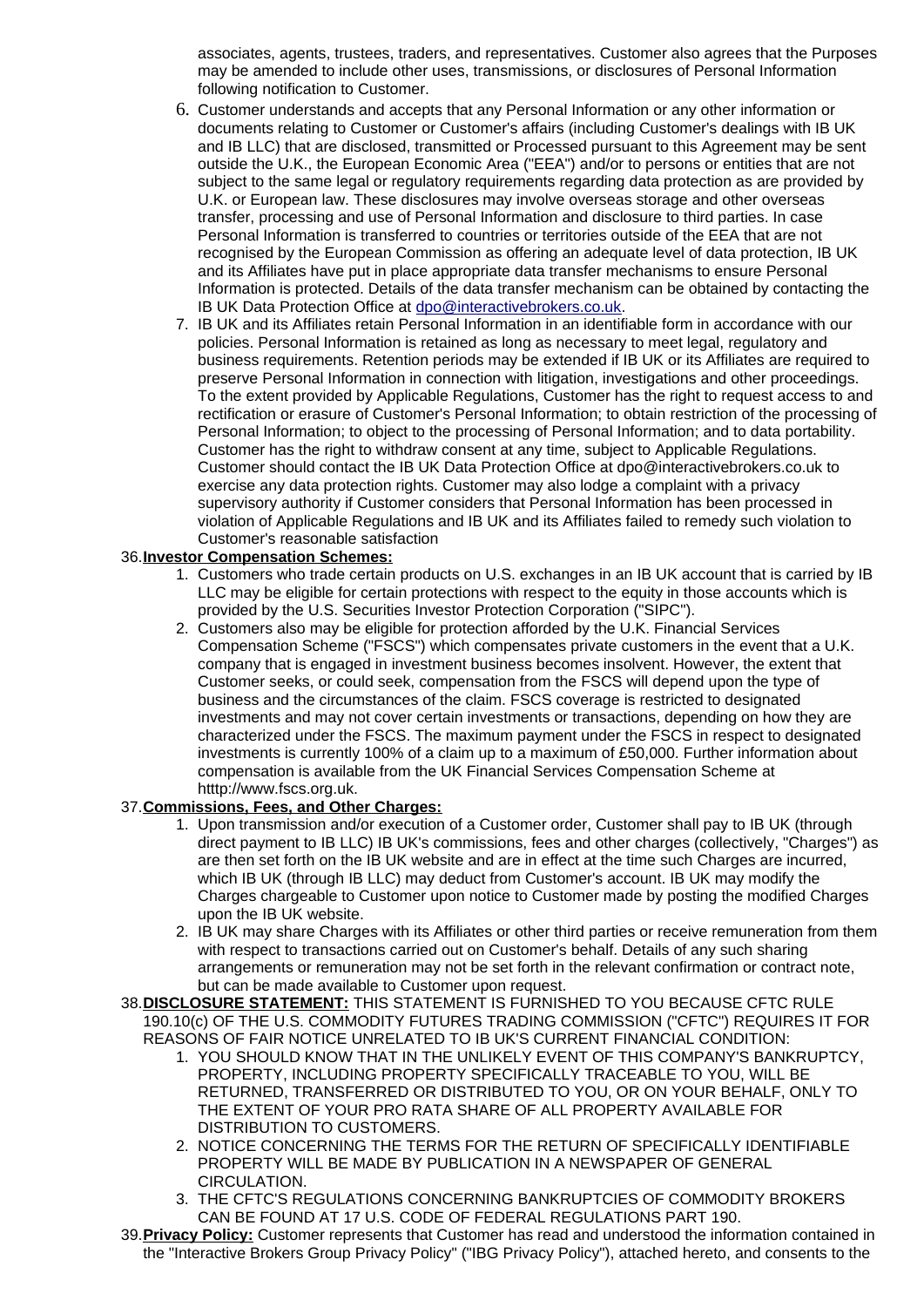collection and use of the personal information that Customer has shared with IB UK, IB LLC and its Affiliates in accordance therewith. Customer further consents to the receipt of annual notice of the IBG Privacy Policy via the IB UK website and shall monitor the IB UK website for revisions to the IBG Privacy Policy.

- 40. **Complaint Procedures:** A summary of IB UK's Internal Complaint Handling Procedures shall be made available to Customers through the IB UK website. All formal complaints should be made using one of the following means:
	- 1. by WebTicket in Account Management on the IB UK website;
	- 2. by letter to Complaints Handling, Compliance Department, Interactive Brokers (U.K.) Limited, Level 20 Heron Tower, 110 Bishopsgate, London EC2N 4AY, United Kingdom;
	- 3. by fax to 0044 207 796 4735.

# 41. **Governing Law and Jurisdiction:**

- 1. Customer irrevocably agrees that this Agreement shall be governed by, and construed in accordance with, the laws of England without giving effect to conflicts of law provisions. Customer also irrevocably agrees that, except with respect to controversies or claims that are properly submitted to arbitration in accordance with this Agreement, the courts of England shall have exclusive jurisdiction over all disputes relating to or arising from the execution or performance of this Agreement, any Transaction hereunder or any of Customer's accounts and irrevocably submits to the jurisdiction of such courts. Customer waives any objection which it may have, at any time, to the bringing of any proceedings in any such court and agrees not to claim that such proceedings have been brought in an inconvenient forum or that such court does not have jurisdiction over it. However, the foregoing shall not prevent IB UK or any of its Affiliates from bringing an action in any court of any other jurisdiction, in their discretion.
- 2. **IN ALL JUDICIAL ACTIONS, ARBITRTIONS, OR DISPUTE RESOLUTION METHODS, THE PARTIES WAIVE ANY RIGHT TO PUNITIVE DAMAGES.**

# 42. **Miscellaneous:**

- 1. English Language: Customer agrees to the provision of this Agreement in the English language and represents that Customer understands all of the terms and conditions contained herein.
- 2. Headings: Headings are for ease of reference only and do not form part of this Agreement.
- 3. Entire Agreement: This Agreement contains the entire agreement between the parties, who have made no representations or warranties other than as expressly provided therein.
- 4. Severability: If any provision of this Agreement is deemed unenforceable, such provision shall be ineffective only to the extent of such unenforceability, without invalidating the remaining provisions of this Agreement.
- 5. No Waiver: The failure of IB UK or IB LLC to enforce, at any time or for any period, any one or more of the terms or conditions of this Agreement shall not constitute a waiver of such terms or conditions or of the right, at any time subsequently, to enforce all terms and conditions of this Agreement.
- 6. Assignment: Subject to applicable regulations, upon notice to Customer, IB UK (or in the case of the provisions of Section 10 of this Agreement, IB LLC) may assign this Agreement to another duly registered or authorized broker-dealer, futures commission merchant or comparable investment professional.
- 7. Successors and Assigns: This Agreement shall inure to the benefit of IB UK's and IB LLC's successors and assigns and binds Customer's successors and assigns. Customer may not assign or transfer any rights or obligations hereunder without the prior written consent of IB UK (or, in the case of the provisions of Section 10 of this Agreement, IB LLC). In the event of any assignment or transfer of this Agreement, or any of Customer's rights hereunder, the assignee or transferee shall be liable for all of Customer's past and present debts and obligations to IB UK, IB LLC and their Affiliates.
- 8. Third Party Rights: Aside from IB UK's Affiliates, a person who is not a party to these terms has no right under the Contracts (Rights of Third Parties) Act 1999 to enforce any of the terms of this Agreement but this does not affect any right or remedy of any third party which exists or was available apart from that act.

# 43. **Arbitration:**

- 1. This Agreement contains a predispute arbitration clause which is located immediately below in this section on this page. By signing an arbitration agreement, the parties agree as follows:
	- 1. **ALL PARTIES TO THIS AGREEMENT ARE GIVING UP THE RIGHT TO SUE EACH OTHER IN COURT, INCUDING THE RIGHT TO A TRIAL BY JURY, EXCEPT AS PROVIDED BY THE RULES OF THE ARBITRATION FORUM IN WHICH A CLAIM IS FILED.**
	- 2. **ARBITRATION AWARDS ARE GENERALLY FINAL AND BINDING; A PARTY'S ABILITY TO HAVE A COURT REVERSE OR MODIFY AN ARBITRATION AWARD IS VERY LIMITED.**
	- 3. **THE ABILITY OF THE PARTIES TO OBTAIN DOCUMENTS, WITNESS STATEMENTS AND OTHER DISCOVERY IS GENERALLY MORE LIMITED IN ARBITRATION THAN IN COURT PROCEEDINGS.**
	- 4. **THE ARBITRATORS DO NOT HAVE TO EXPLAIN THE REASON(S) FOR THEIR**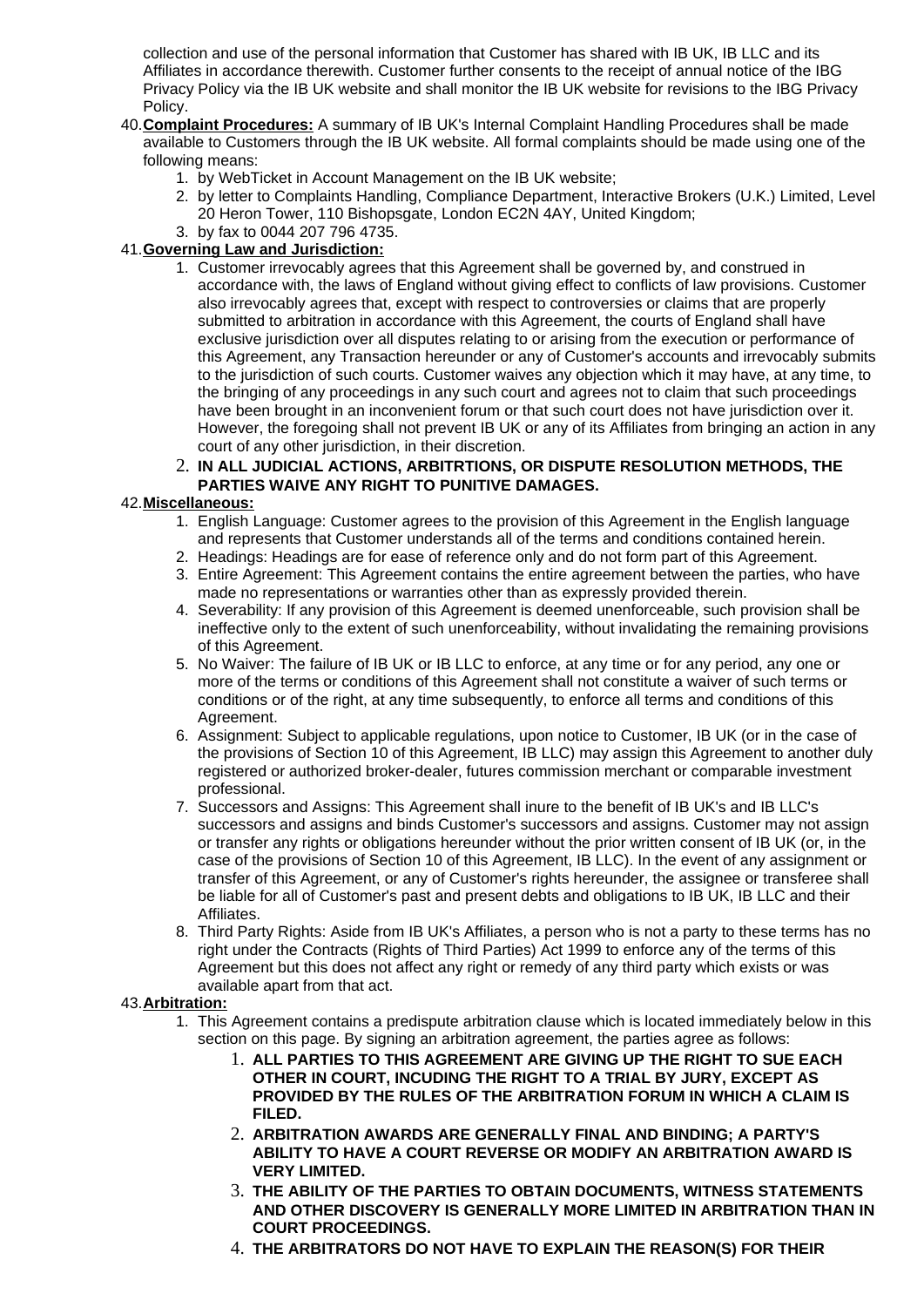**AWARD.**

- 5. **THE PANEL OF ARBITRATORS WILL TYPICALLY INCLUDE A MINORITY OF ARBITRATORS WHO WERE OR ARE AFFILIATED WITH THE SECURITES INDUSTRY.**
- 6. **THE RULES OF SOME ARBITRATION FORUMS MAY IMPOSE TIME LIMITS FOR BRINGING A CLAIM IN ARBITRATION.**
- 7. **IN SOME CASES, A CLAIM THAT IS INELIGIBLE FOR ARBITRATION MAY BE BROUGHT IN COURT.**
- 8. **THE RULES OF THE ARBITRATION FORUM IN WHICH THE CLAIM IS FILED, AND ANY AMENDMENTS THERETO SHALL BE INCORPORATED INTO THIS AGREEMENT.**
- 2. **Disputes with IB UK:** Any controversy or claim between IB UK or any of its respective directors, officers, shareholders, employees, associates or agents, on the one hand, and Customer or, if applicable, Customer's directors, officers, shareholders, employees, associates, agents, or trustees, on the other hand, arising out of, or relating to, this Agreement, any other Agreement between Customer and IB UK, any Transaction under such agreements, or any of Customer's accounts, may be settled by arbitration, in accordance with the rules then prevailing of any one of the following arbitration schemes, as Customer may elect and to the extent that the claim or controversy properly falls within the scope of the arbitration scheme:
	- 1. If the dispute involves a Transaction in a security, option to purchase or sell a security, or an option on a securities index that is traded on a U.S. exchange, the arbitration schemes of: (a) The American Arbitration Association; (b) The New York Stock Exchange; (c) if the dispute involves IB LLC, any exchange of which IB LLC is a member, or (d) FINRA;
	- 2. If the dispute involves a Transaction in a futures contract or an option on a futures contract that is traded on a U.S. exchange, any one of three or more "qualified forums" provided by IB UK. A "qualified forum" is an organization whose procedures for conducting arbitration comply with the requirements of CFTC Rules;
	- 3. In any other type of dispute, the arbitration schemes of: (a) The American Arbitration Association; (b) any exchange of which IB UK is a member; or (c) a securities or futures association, as applicable; or
	- 4. In certain cases, the UK Financial Ombudsman Service ("FOS") or any other arbitration forum that IB UK may suggest.

# 3. **Disputes with IB LLC:**

- 1. Any controversy or claim between IB LLC or its directors, officers, shareholders, employees, associates or agents, on the one hand, and Customer or, if applicable, Customer's directors, officers, shareholders, employees, associates, agents, or trustees, on the other hand, arising out of, or relating to, this Agreement, any other agreement between Customer and IB LLC, any Transaction under such agreements or any of Customer's accounts shall be settled as follows:
	- 1. **Securities/Equity Options Accounts:** If the controversy, dispute, claim or grievance involves Customer's securities/equity options account:
		- 1. Customer agrees that any dispute, controversy, claim or grievance between IB LLC or any of its directors, officers, shareholders, employees, associates, agents or Affiliates (other than IB UK) on the one hand, and Customer or, if applicable, Customer's directors, officers, shareholders, employees, associates, agents, or trustees, on the other hand, arising out of, or relating to, this Agreement, any other agreement between Customer and IB LLC or IB LLC's Affiliates (except IB UK), any Transaction thereunder, or any of Customer's accounts shall be settled by arbitration, in accordance with the rules then prevailing of any one of the following: (1) The American Arbitration Association; (2) The New York Stock Exchange, Inc.; (3) any other exchange of which IB LLC (or the IB LLC Affiliate, as the case may be) is a member; or (4) any other arbitration venue agreed to by IB LLC, as the true claimant-in-interest may elect. If Customer is the true claimant-in-interest and has not selected an arbitration forum within ten [10] days of providing the Customer's intent to arbitrate, then IB LLC (or its Affiliate, as the case may be) shall select the forum. The award of the arbitrators, or a majority of them, shall be final, and judgment upon the award rendered may be entered in any court, state or federal, having jurisdiction.
		- 2. No person shall bring a putative or certified class action to arbitration, nor seek to enforce any pre-dispute arbitration agreement against any person who has initiated in court a putative class action, who is a member of a putative class, and who has not opted out of the class with respect to any claims encompassed by the putative class action until:
			- The class certification is denied;
			- The class is decertified; or
			- The customer is excluded from the class by the court.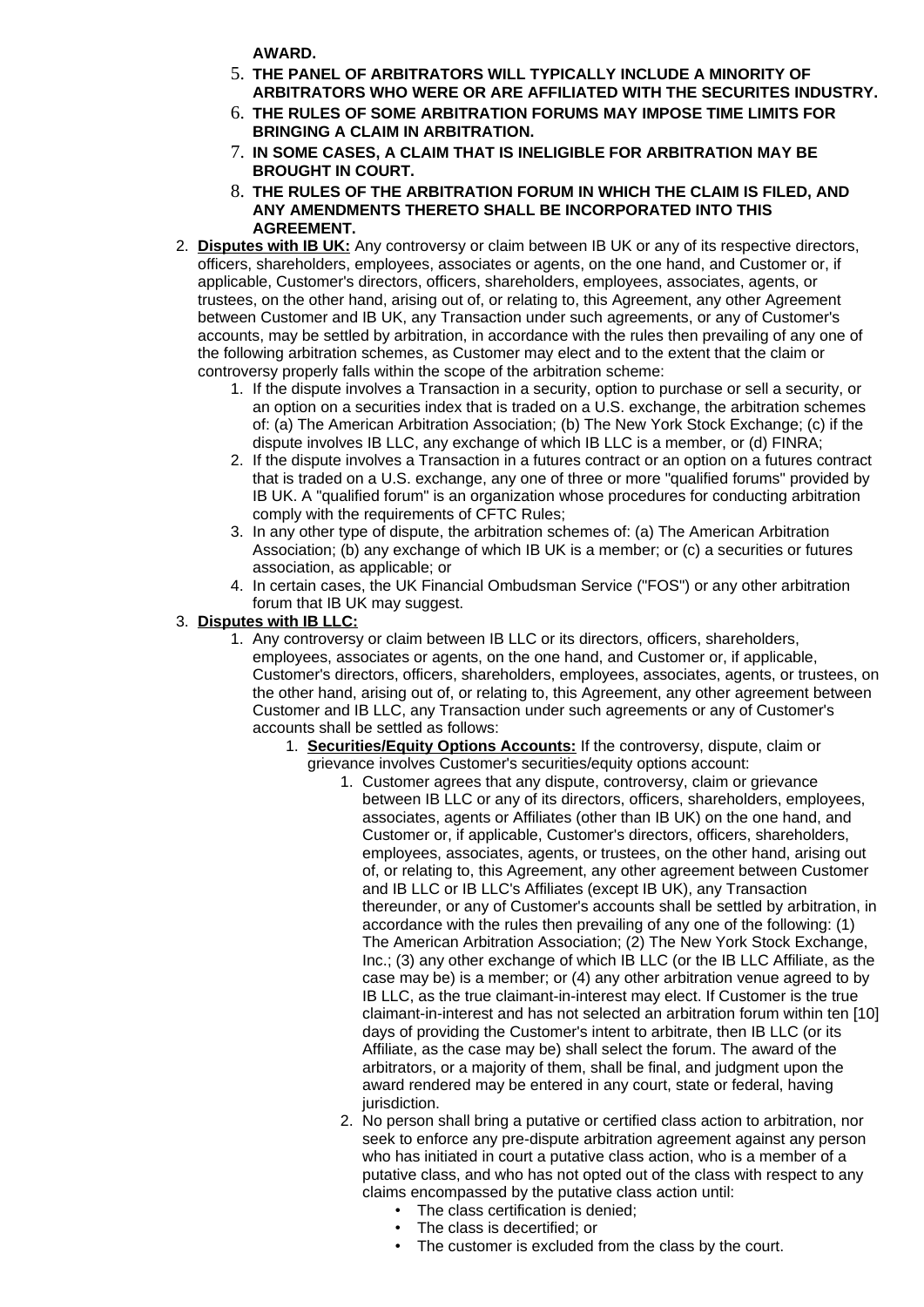Such forbearance to enforce an agreement to arbitrate shall not constitute a waiver of any rights under this Agreement except to the extent stated herein.

- 2. **Futures Accounts:** If dispute, controversy, claim or grievance involves a futures/options on futures account, Customer agrees to the following:
	- 1. Except as provided below, Customer agrees that any dispute, controversy, claim or grievance between IB LLC or any of its directors, officers, shareholders, employees, associates, agents or Affiliates (other than IB UK) on the one hand, and Customer or, if applicable, Customer's directors, officers, shareholders, employees, associates, agents, or trustees, on the other hand, arising out of, or relating to, this Agreement, any other agreement between Customer and IB LLC or IB LLC's Affiliates (except IB UK), any Transaction thereunder, or any of Customer's accounts shall be settled by arbitration, in accordance with the rules then prevailing of a forum chosen in accordance with the procedure set out below. If, by reason of any applicable statute, regulation, exchange rules, or otherwise, Customer's advance agreement to submit a controversy or claim to arbitration would not be enforceable by IB LLC or its Affiliate, as the case may be, this provision shall not permit Customer to enforce the advance agreement of IB LLC or its Affiliate to submit to arbitration. Any award rendered in any arbitration conducted pursuant to this arbitration agreement shall be final, binding, and enforceable and judgment may be entered on any such award by any court having jurisdiction thereof.
		- 2. At such time as Customer notifies IB LLC or IB LLC's Affiliate that Customer intends to submit a controversy to arbitration, or at such times as IB LLC or IB LLC's Affiliate notifies Customer that IB LLC or its Affiliate intends to submit a controversy to arbitration, Customer will have the opportunity to choose a forum from a list of three or more qualified forums provided by IB LLC or the Affiliate. A "qualified forum" is an organization whose procedures for conducting arbitrations comply with the requirements of the Commodity Futures Trading Commission ("CFTC") Rules.
	- 3. As required by CFTC Rules, IB LLC shall pay any incremental fees which may be assessed by a qualified forum for provision of a mixed arbitration panel, unless the arbitrators hearing the controversy determine that Customer has acted in bad faith in initiating or conducting the arbitration. A "mixed arbitration panel" is an arbitration panel composed of one or more persons, a majority of whom are not members or associated with a member of a contract market or employee thereof, and who are not otherwise associated with a contract market.
	- 4. In connection with this arbitration agreement, IB LLC is required to furnish to Customer the following statement, pursuant to CFTC Rules (for the purposes of the following, "you" or "your" means Customer):

**THREE FORUMS EXIST FOR THE RESOLUTION OF COMMODITY DISPUTES: CIVIL COURT LITIGATION, REPARATIONS AT THE COMMODITY FUTURES TRADING COMMISSION ("CFTC"), AND ARBITRATION CONDUCTED BY A SELF-REGULATORY OR OTHER PRIVATE ORGANIZATION. THE CFTC RECOGNIZES THAT THE OPPORTUNITY TO SETTLE DISPUTES BY ARBITRATION MAY IN SOME CASES PROVIDE MANY BENEFITS TO CUSTOMERS, INCLUDING THE ABILITY TO OBTAIN AN EXPEDITIOUS AND FINAL RESOLUTION OF DISPUTES WITHOUT INCURRING SUBSTANTIAL COSTS. THE CFTC REQUIRES, HOWEVER, THAT EACH CUSTOMER INDIVIDUALLY EXAMINE THE RELATIVE MERITS OF ARBITRATION AND THAT YOUR CONSENT TO THIS ARBITRATION AGREEMENT BE VOLUNTARY.**

**BY SIGNING THIS AGREEMENT, YOU: (1) MAY BE WAIVING YOUR RIGHT TO SUE IN A COURT OF LAW; AND (2) ARE AGREEING TO BE BOUND BY ARBITRATION OF ANY CLAIMS OR COUNTERCLAIMS WHICH YOU OR IB LLC MAY SUBMIT TO ARBITRATION UNDER THIS AGREEMENT. YOU ARE NOT, HOWEVER, WAIVING YOUR RIGHT TO ELECT INSTEAD TO PETITION THE CFTC TO INSTITUTE REPARATIONS PROCEEDIGNS UNDER SECTION 14 OF THE COMMODITY EXCHANGE ACT WITH RESPECT TO ANY DISPUTE WHICH MAY BE ARBITRATED PURSUANT TO THIS AGREEMENT. IN THE EVENT A DISPUTE ARISES, YOU WILL BE NOTIFED IF IB LLC INTENDS TO SUBMIT THE DISPUTE TO ARBITRATON. IF YOU BELIEVE A VIOLATION OF THE COMMODITY EXCHANGE ACT IS INVOLVED AND IF YOU PREFER TO REQUEST A SECTION 14 "REPARATIONS" PROCEEDING BEFORE THE CFTC, YOU WILL HAVE 45 DAYS FROM THE DATE OF SUCH NOTICE IN WHICH TO MAKE THAT ELECTION.**

**YOU NEED NOT SIGN THIS ARBITRATION AGREEMENT TO OPEN AN ACCOUNT WITH IB LLC.**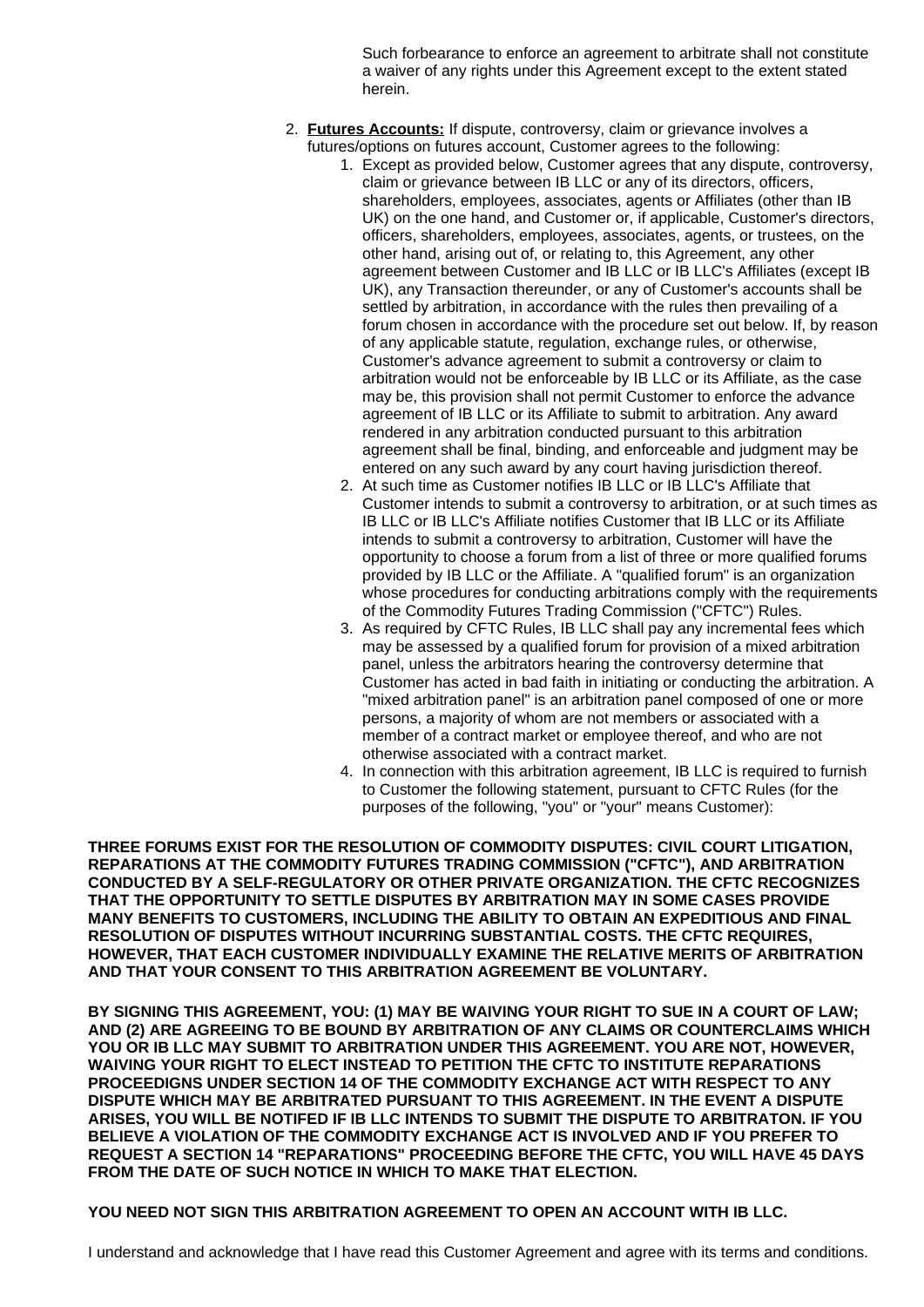BY SIGNING THIS AGREEMENT, I ACKNOWLEDGE THAT THIS AGREEMENT CONTAINS AN OPTIONAL PRE-DISPUTE ARBITRATION CLAUSE SET FORTH IN THE SECTION ABOVE AND THAT I HAVE RECEIVED, READ AND UNDERSTOOD THE TERMS THEREOF.

#### **ADDENDUM 1**

#### **WARRANTS AND DERIVATIVES RISK WARNING NOTICE**

This notice is provided to you, as a private customer, in compliance with the rules of The Financial Conduct Authority (FCA). Private customers are afforded greater protections under these rules than other customers are and you should ensure that your firm tells you what this means to you. This notice cannot disclose all of the risks and other significant aspects of warrants and/or derivative products such as futures, options, and contracts for differences. You should not deal in these products unless you understand their nature and the extent of your exposure to risk. You should also be satisfied that the product is suitable for you in light of your circumstances and financial position. Certain strategies, such as a "spread" position or a "straddle," may be as risky as a simple "long" or "short" position.

Although warrants and/or derivative instruments can be utilized for the management of investment risk, some of these products are unsuitable for many investors. Different instruments involve different levels of exposure to risk and in deciding whether to trade in such instruments you should be aware of the following points.

#### 1. Warrants

A warrant is a time-limited right to subscribe for shares, debentures, loan stock or government securities, and is exercisable against the original issuer of the securities. A relatively small movement in the price of the underlying security results in a disproportionately large movement, unfavourable or favourable, in the price of the warrant. The prices of warrants can therefore be volatile. It is essential for anyone who is considering purchasing warrants to understand that the right to subscribe which a warrant confers is invariably limited in time with the consequence that if the investor fails to exercise his right within the predetermined time-scale then the investment becomes worthless. You should not buy a warrant unless you are prepared to sustain a total loss of the money you have invested plus any commission or other transaction charges. Some other instruments are also called warrants but are actually options (for example, a right to acquire securities which is exercisable against someone other than the original issuer of the securities, often called a "covered warrant").

2. Off-Exchange Transactions

Transactions in off-exchange warrants may involve greater risk than dealing in exchange traded warrants because there is no exchange market through which to liquidate your position, or to assess the value of the warrant or the exposure to the risk. Bid and offer prices need not be quoted, and even where they are, they will be established by dealers in these instruments and consequently it may be difficult to establish what is a fair price. Your firm must make it clear to you if you are entering into an off-exchange transaction and advise you of any risks involved.

3. Futures

Transactions in futures involve the obligation to make, or to take, delivery of the underlying asset of the contract at a future date, or in some cases to settle the position with cash. They carry a high degree of risk. The "gearing" or "leverage" often obtainable in futures trading means that a small deposit or down payment can lead to large losses as well as gains. It also means that a relatively small movement can lead to a proportionately much larger movement in the value of your investment, and this can work against you as well as for you. Futures transactions have a contingent liability, and you should be aware of the implications of this, in particular the margining requirements, which are set out in paragraph 8.

4. Options

There are many different types of options with different characteristics subject to the following condition.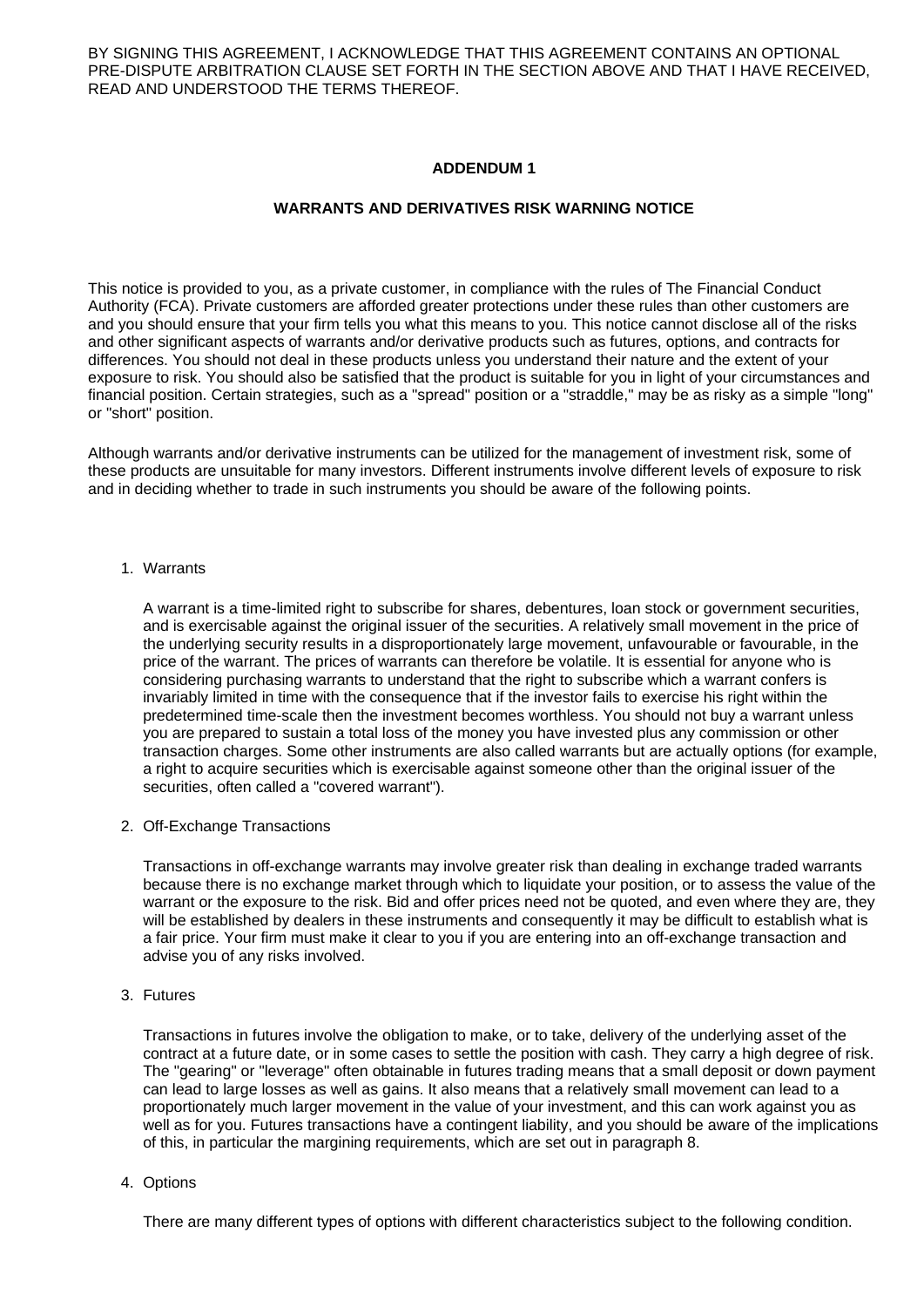#### Buying options:

Buying options involves less risk than selling options because, if the price of the underlying asset moves against you, you can simply allow the option to lapse. The maximum loss is limited to the premium, plus any commission or other transaction charges. However, if you buy a call option on a futures contract and you later exercise the option, you will acquire the futures. This will expose you to the risks described under "futures" and "contingent liability investment transactions."

#### Writing options:

If you write an option, the risk involved is considerably greater than buying options. You may be liable for margin to maintain your position and a loss may be sustained well in excess of the premium received. By writing an option, you accept a legal obligation to purchase or sell the underlying asset if the option is exercised against you, however far the market price has moved away from the exercise price. If you already own the underlying asset which you have contracted to sell (when the options will be known as "covered call options") the risk is reduced. If you do not own the underlying asset ("uncovered call options") the risk can be unlimited. Only experienced persons should contemplate writing uncovered options, and then only after securing full details of the applicable conditions and potential risk exposure.

#### Traditional options:

Certain London Stock Exchange member firms under special exchange rules write a particular type of option called a "traditional option." These may involve greater risk than other options. Two-way prices are not usually quoted and there is no exchange market on which to close out an open position or to effect an equal and opposite transaction to reverse an open position. It may be difficult to assess its value or for the seller of such an option to manage his exposure to risk.

Certain options markets operate on a margined basis, under which buyers do not pay the full premium on their option at the time they purchase it. In this situation you may subsequently be called upon to pay margin on the option up to the level of your premium. If you fail to do so as required, your position may be closed or liquidated in the same way as a futures position.

5. Contracts for Differences

Futures and options contracts can also be referred to as contracts for differences. These can be options and futures on the FTSE 100 index or any other index, as well as currency and interest rate swaps. However, unlike other futures and options, these contracts can only be settled in cash. Investing in a contract for differences carries the same risks as investing in a future or an option and you should be aware of these as set out in paragraphs 3 and 4 respectively. Transactions in contracts for differences may also have a contingent liability and you should be aware of the implication of this as set out in paragraph 8.

6. Off-exchange transactions in derivatives

It may not always be apparent whether or not a particular derivative is arranged on exchange or in an offexchange derivative transaction. Your firm must make it clear to you if you are entering into an offexchange derivative transaction.

While some off-exchange markets are highly liquid, transactions in off-exchange or "non-transferable" derivatives may involve greater risk than investing in on-exchange derivatives because there is no exchange market on which to close out an open position. It may be impossible to liquidate an existing position, to assess the value of the position arising from an off-exchange transaction or to assess the exposure to risk. Bid prices and offer prices need not be quoted, and, even where they are, they will be established by dealers in these instruments and consequently it may be difficult to establish what is a fair price.

# 7. Foreign markets

Foreign markets will involve different risks from the U.K. markets. In some cases the risks will be greater. On request, your firm must provide an explanation of the relevant risks and protections (if any) which will operate in any foreign markets, including the extent to which it will accept liability for any default of a foreign firm through whom it deals. The potential for profit or loss from transactions on foreign markets or in foreign denominated contracts will be affected by fluctuations in foreign exchange rates.

8. Contingent liability investment transactions.

Contingent liability investment transactions, which are margined, require you to make a series of payments against the purchase price, instead of paying the whole purchase price immediately. If you trade in futures contracts for differences or sell options, you may sustain a total loss of the margin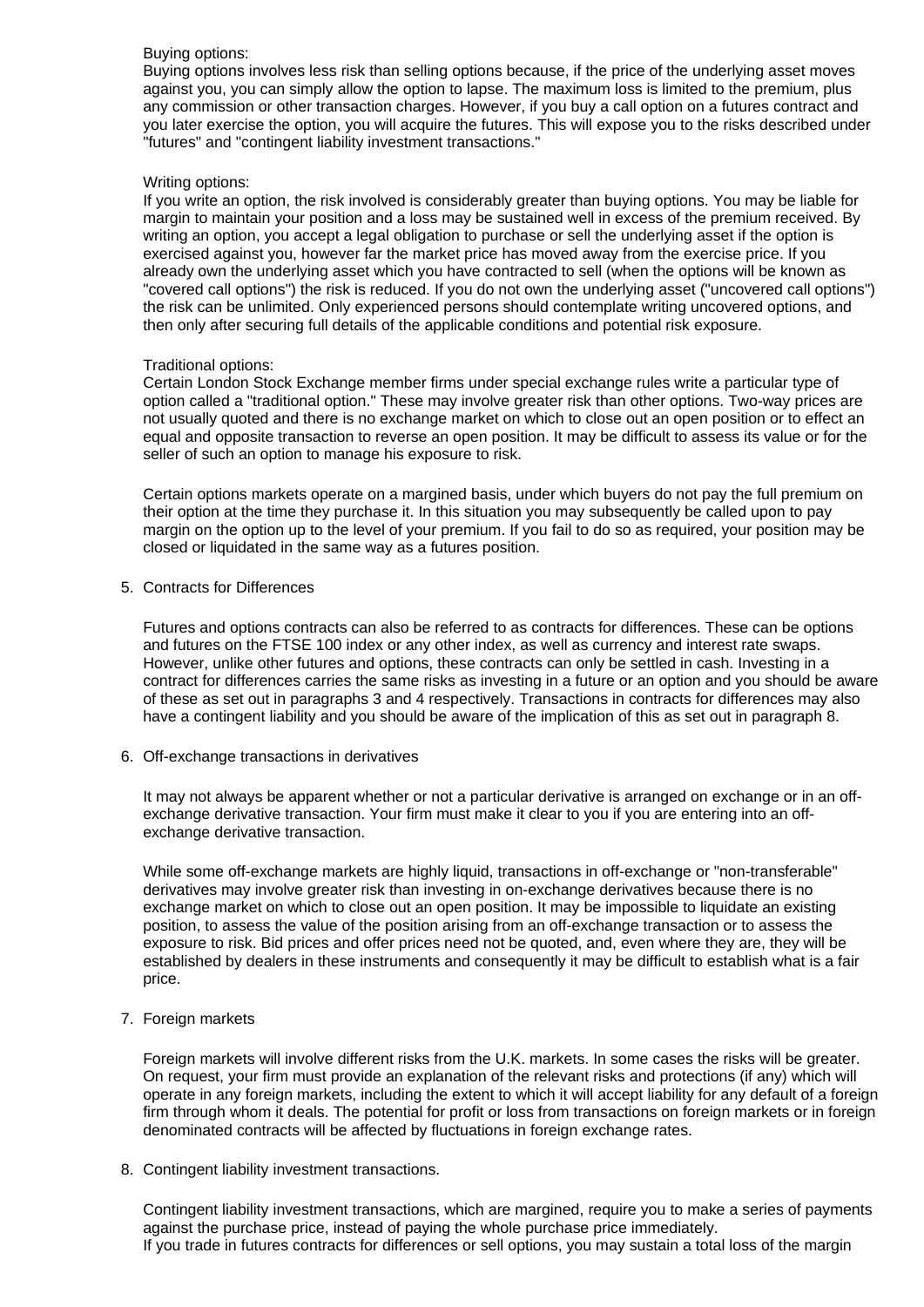you deposit with your firm to establish or maintain a position. If the market moves against you, you may be called upon to pay substantial additional margin at short notice to maintain the position. If you fail to do so within the time required, your position may be liquidated at a loss and you will be responsible for the resulting deficit. Even if a transaction is not margined, it may still carry an obligation to make further payments in certain circumstances over and above any amount paid when you entered the contract. Save as specifically provided by the FCA, your firm may only carry out margined or contingent liability transactions with you or for you if they are traded on or under the rules of a recognized or designated investment exchange. Contingent liability investment transactions which are not so traded may expose you to substantially greater risks.

#### 9. Collateral

If you deposit collateral as security with your firm, the way in which it will be treated will vary according to the type of transaction and where it is traded. There could be significant differences in the treatment of your collateral, depending on whether you are trading on a recognized or designated investment exchange, with the rules of that exchange (and the associated clearing house) applying or trading off-exchange. Deposited collateral may lose its identity as your property once dealings on your behalf are undertaken. Even if your dealings should ultimately prove profitable, you may not get back the same assets which you deposited, and may have to accept payment in cash. You should ascertain from your firm how your collateral will be dealt with.

#### 10.Commissions

Before you begin to trade, you should obtain details of all commissions and other charges for which you will be liable. If any charges are not expressed in money terms (but, for example, as a percentage of contract value), you should obtain a clear and written explanation, including appropriate examples, to establish what such charges are likely to mean in specific money terms. In the case of futures, when commission is charged as a percentage, it will normally be as a percentage of the total contract value, and not simply as a percentage of your initial payment.

#### 11.Suspensions of trading

Under certain trading conditions it may be difficult or impossible to liquidate a position. This may occur, for example, at times of rapid price movement if the price rises or falls in one trading session to such an extent that under the rule of the relevant exchange trading is suspended or restricted. Placing a stop-loss order will not necessarily limit your losses to the intended amounts, because market conditions may make it impossible to execute such an order at the stipulated price.

#### 12.Clearing house protections

On many exchanges, the performance of a transaction by your firm (or third party with whom his dealing on your behalf) is "guaranteed" by the exchange or clearing house. However, this guarantee is unlikely in most circumstances to cover you, the customer, and may not protect you if your firm or another party defaults on its obligations to you. On request, your firm must explain any protection provided to you under the clearing guarantee applicable to any on-exchange derivatives in which you are dealing. There is no clearing house for traditional options, nor normally for off-exchange instruments which are not traded under the rules of a recognized or designated investment exchange.

#### **ADDENDUM 2**

# **CUSTOMER CONSENT TO ACCEPT ELECTRONIC RECORDS AND COMMUNICATIONS**

In the interests of timeliness, efficiency and lower costs for its Customers, Interactive Brokers U.K. Limited ("IB UK") and its affiliated companies including, but not limited to, Interactive Brokers LLC ("IB LLC") (collectively, "Affiliates") provide electronic notices, messages, trade confirmations, account statements, proxy materials, key information documents ("KIDs") under the Packaged Retail and Insurance-based Investment Products Regulation ("PRIIPs") records and other Customer records and communications (collectively, "Records and Communications") in electronic form to the maximum extent permitted by applicable law. Electronic Records and Communications may be sent to Customer's Trader Workstation ("TWS") or to Customer's e-mail address or for security purposes may be posted on the IB UK website or on the secure website of one of IB UK's service providers and Customer will need to login and retrieve the Records and Communications.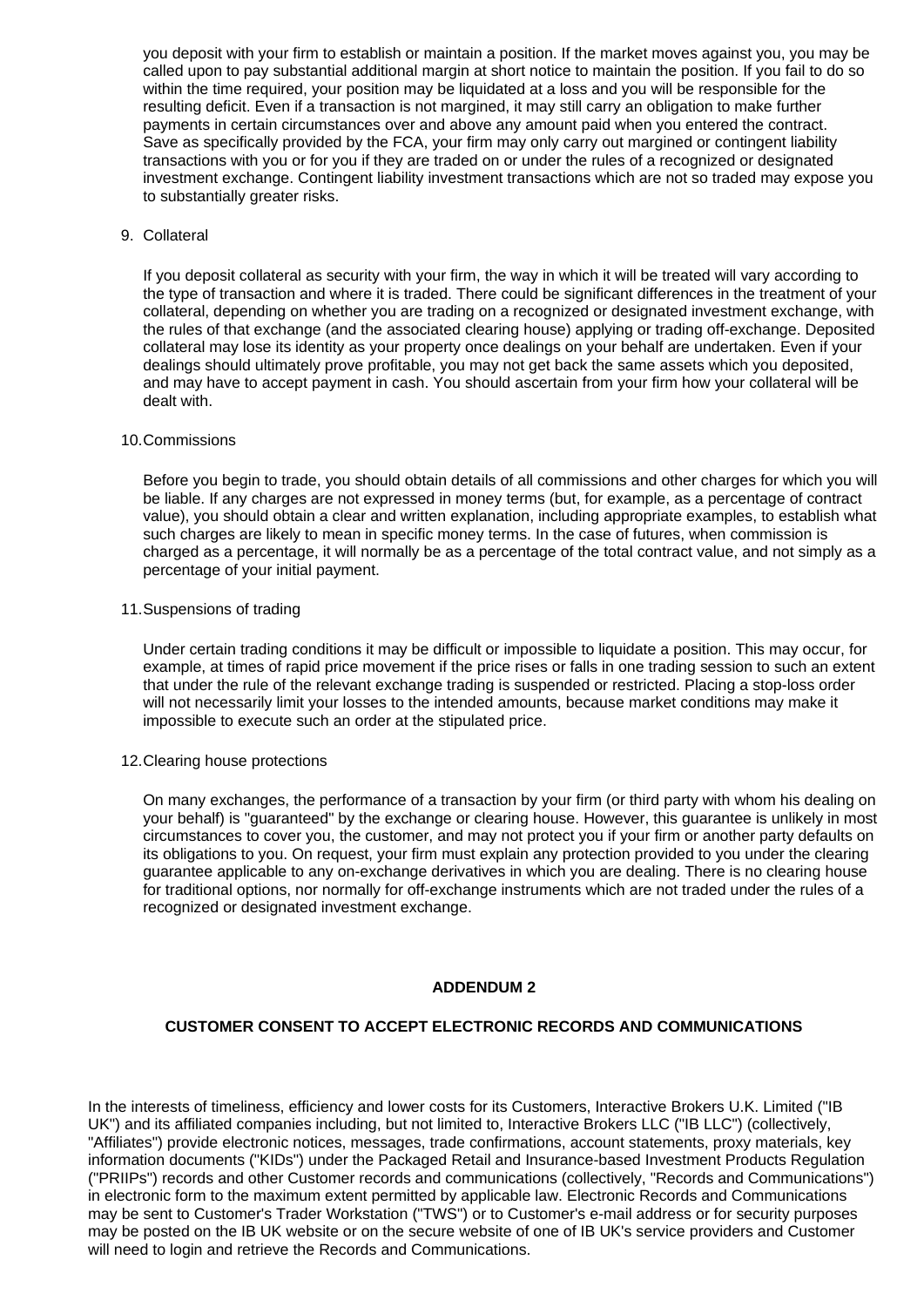By entering into this Agreement, Customer consents to the receipt of electronic Records and Communications regarding this Agreement, any other agreement between Customer and IB UK, IB LLC or their Affiliates, all Customer Transactions under such agreements, all of Customer's accounts and all of Customer's dealings with IB UK, IB LLC or their Affiliates, including Records and Communications of any kind. Customer may withdraw such consent at any time by an e-mail addressed to the IB Customer Service Department at [help@interactivebrokers.com.](mailto:help@interactivebrokers.com) If Customer withdraws such consent, however, IB UK reserves the right to require Customer to close Customer's account.

In order to trade using the IB UK TWS, and to receive Records and Communications through the TWS, there are certain system hardware and software requirements, which are described on the IB UK website at [www.interactivebrokers.co.uk.](http://www.interactivebrokers.co.uk/) Since these requirements may change, Customer must periodically refer to the IB UK website for current system requirements. To receive electronic mail from IB UK, Customer is responsible for maintaining a valid Internet e-mail address and software allowing customer to read, send and receive e-mail. Customer must notify IB UK immediately of a change in Customer's e-mail address by: (i) using those procedures to change a Customer e-mail address that may be available on the IB UK website or (ii) contacting the IB Customer Service Department at [help@interactivebrokers.com](mailto:help@interactivebrokers.com) for further instructions.

# **ADDENDUM 3**

# **INTERACTIVE BROKERS GROUP PRIVACY POLICY**

At Interactive Brokers, we understand that confidentiality and security of the personal information ("Personal Information") that you share with us is important. The Interactive Brokers Group affiliates (collectively, "IBKR"), are committed to protecting the privacy of Personal Information, including Personal Information related to individuals who may be customers, employees, agents, job applicants or others inside or outside of IBKR. That is why we have developed specific policies and practices designed to protect the privacy of your Personal Information. By opening an account at IBKR or by utilizing the products, services and applications available through IBKR, you have consented to the collection and use of your Personal Information in accordance with this privacy policy ("Privacy Policy" or "Policy"). We encourage you to read this Privacy Policy carefully.

This Policy is based on the privacy and data protection principles common to the countries in which we operate. This Policy is intended to summarize IBKR's data protection practices generally and to advise our customers, prospective customers, job applicants, website visitors and other third parties about IBKR's privacy policies that may be applicable to them.

This Policy is specifically addressed to those who provide Personal Information to IBKR or who visit or use IBKR's websites, trading platforms, software application and social media sites.

# **Who is responsible for your Personal Information?**

IBKR is responsible for the Personal Information that we may collect in the manner discussed below. IBKR includes: Interactive Brokers LLC, One Pickwick Plaza, Greenwich, CT 06830 United States; Interactive Brokers (U.K.) Limited, (03958476) a Private Limited Company with registered office address, Level 20 Heron Tower, 110 Bishopsgate, London EC2N 4AY; and their respective affiliates (the "IBKR Entities"). Specifically, your Personal Information will be controlled by the IBKR Entity that is providing services or communication to you. In some instances your Personal Information will be controlled by more than one IBKR Entity.

#### **How do we collect your Personal Information and what Personal Information do we collect?**

IBKR collects and processes Personal Information from you. This may include, among other things, information:

- provided during the IBKR account application process or during use of any of IBKR's website applications (for example, your name, email address, telephone number, birth date, tax ID number, investment objectives, etc.);
- acquired as a result of the transactions you conduct through the IBKR systems or in connection with services offered by IBKR (for example, if you participate in IBKR's debit card program);
- received from consumer-reporting agencies;
- collected through Internet cookies (for further information on our use of cookies, please see our Cookie Policy).

#### **Are you required to provide Personal Information?**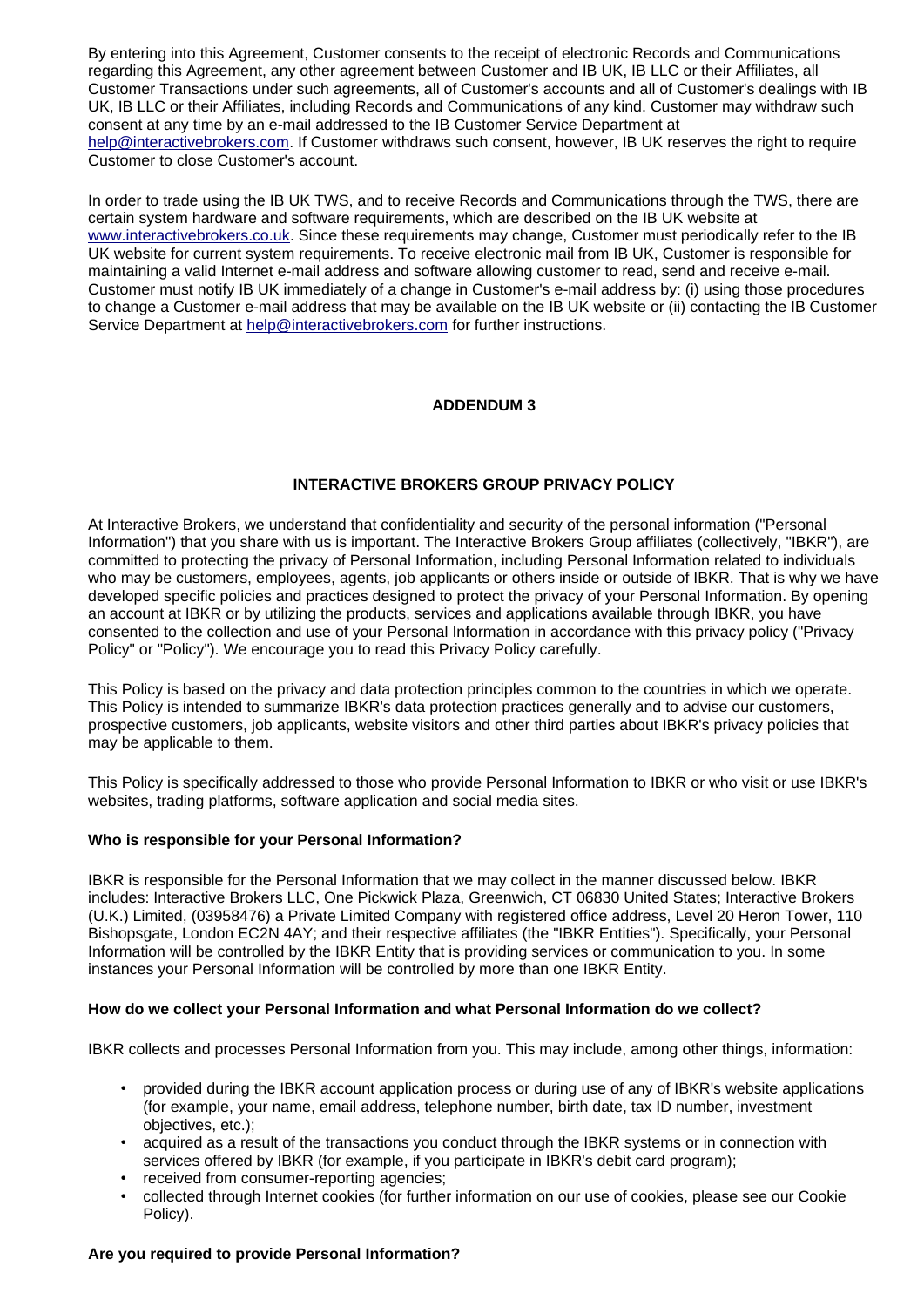In order for you to utilize our services, you will provide us with your Personal Information entirely voluntarily. In most circumstances IBKR cannot take action without utilizing certain of your Personal Information, for example, because this Personal Information is required to process your instructions or orders or provide you with access to our services or marketing materials. In most cases, it will be impossible for us to provide the services to you without the relevant Personal Information.

# **For what purposes will we use your Personal Information?**

We may use your Personal Information for the following purposes ("Permitted Purposes"):

- To provide you with brokerage and other services available on our platforms, and/or to deal with any requests or inquiries you may have;
- To pursue legitimate interests, including to carry out, monitor and analyze our business or operations;
- To conduct our recruiting processes;
- To contact you (unless you tell us that you prefer us not to) regarding features and functionality that may be of interest to you;
- To enter into or carry out contracts of various kinds;
- To conduct monitoring by us or any other person on our behalf using various methods, including: (i) the use of "intelligent" automated monitoring tools; or (ii) through random monitoring of systems, for example systematically via electronic communication recording tools; (iii) specific monitoring of systems for example in relation to investigations, regulatory requests, subject access requests, litigation, arbitration or mediation or; (iv) data tracking, aggregation and analysis tools that pull data from various disparate data sources to draw linkages and/or detect behavioral patterns, interactions or preferences for analysis (including predictive analysis); and/or (v) using other similar monitoring technology that may become available from time to time;
- To comply with applicable laws or regulations in any country;
- For any other purpose for which your Personal Information was provided to us.

We may also process your Personal Information for the following purposes after obtaining your express consent where legally required:

- To communicate with you through the channels you have approved to keep you up to date on the latest developments, announcements and other information about IBKR services, products and technologies;
- To conduct customer surveys, marketing campaigns, market analysis, or promotional activities;
- To collect information about your preferences to create a user profile to personalize and foster the quality of our communication and interaction with you (for example, by way of newsletter tracking or website analytics).

Where legally required, with regard to marketing-related communication, we will only provide you with such information after you have opted in and we will also provide you with the opportunity to opt out at any time if you do not wish to receive further marketing-related communication from us. We like to keep our customers, personnel and other interested parties informed of company developments, including news relating to IBKR that we believe is of interest to them. If you do not wish to receive publications or details of events or seminars that we consider may be of interest to you, please let us know by following this link: [https://www.interactivebrokers.com/en/index.php?f=464.](https://www.interactivebrokers.com/en/index.php?f=464) Where legally required, we will not use your Personal Information for taking any automated decisions affecting you or creating profiles other than described above.

Depending on which of the above Permitted Purposes we use your Personal Information for, we may process your Personal Information on one or more of the following legal grounds:

- Because processing is necessary for the performance of a client instruction or other contract with you or your organization;
- To comply with our legal obligations (for example, to keep pension records or records for tax purposes);
- Because processing is necessary for the purposes of our legitimate interest or those of any third party recipients that receive your Personal Information, provided that such interests are not overridden by your interests or fundamental rights and freedoms.
- Because processing is useful or necessary in our discretion, and is not prohibited under the law of the relevant jurisdiction.

In addition, the processing may be based on your consent where you have expressly given that to us.

Who we share your Personal Information with, and in what circumstances

We may share your Personal Information in the following circumstances: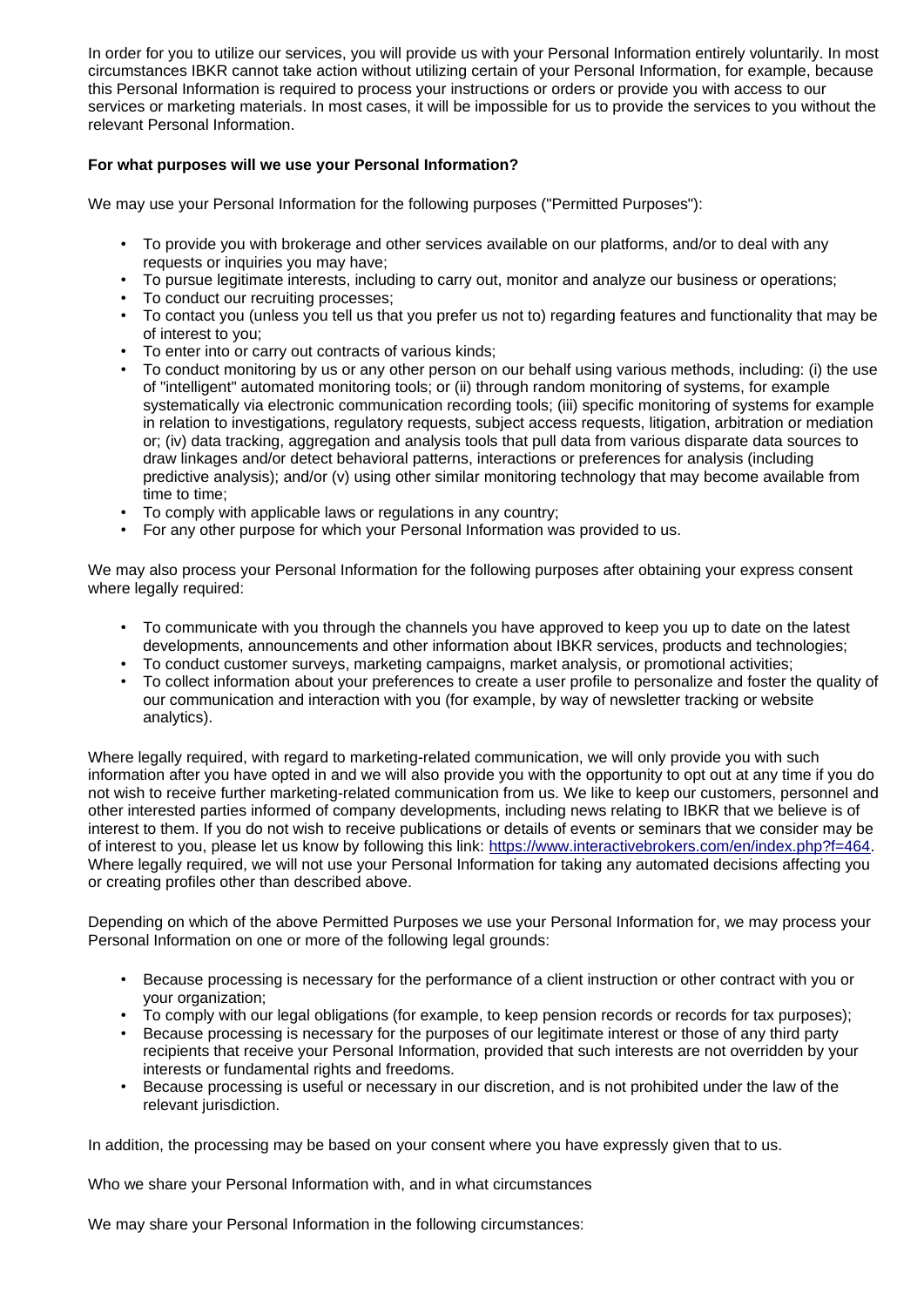- We may share your Personal Information between the IBKR Entities on a confidential basis as allowed by applicable law or where required for the purpose of providing products or services and for administrative, billing and other business purposes. A list of the countries in which IBKR Entities are located can be found on our website;
- We may instruct service providers within or outside of IBKR, domestically or abroad, to process Personal Information for the Permitted Purposes on our behalf and in accordance with our instructions. For example, if you choose to subscribe to any services provided by a third-party provider listed on an Interactive Brokers Investors' Marketplace, we may disclose such information to the service providers as necessary for them to provide the services that you have requested. IBKR generally requires these service providers to enter into confidentiality agreements with IBKR that limit their use of the information that they receive. Such agreements prohibit the service provider from using IBKR customer information that they receive other than to carry out the purposes for which the information was disclosed. If required by law, IBKR will retain control over and will remain responsible for your Personal Information and will use appropriate safeguards to ensure the integrity and security of your Personal Information when engaging service providers;
- We may share your Personal Information with companies providing services in the areas of fraud and crime prevention and with companies providing similar services, including financial institutions such as credit reference agencies and regulatory bodies;
- We may share your data with third parties to assist us with the conduct of our recruitment processes;
- Consistent with applicable law, we may share your Personal Information with courts, law enforcement authorities, regulators or attorneys or other parties for the establishment, exercise or defence of a legal or equitable claim or for the purposes of a confidential alternative dispute resolution process;
- We may also use aggregated Personal Information and statistics for the purpose of monitoring website usage in order to help us develop our website and our services.

Otherwise, we will only disclose your Personal Information when you direct us or give us permission to do so, when we are allowed or required by applicable law or regulations or judicial or official request to do so, or as required to investigate actual or suspected fraudulent or criminal activities. Personal Information about other people that you provide to us

If you provide Personal Information to us about someone else (such as one of your directors or employees or someone with whom you have business dealings), you must ensure that you are entitled to disclose that Personal Information to us and that, without our taking any further steps, we may collect, use and disclose that Personal Information as described in this Privacy Policy. In particular, you must ensure that the individual concerned is aware of the various matters detailed in this Privacy Policy, as those matters relate to that individual, including our identity, how to contact us, our purposes of collection, our Personal Information disclosure practices (including disclosure to overseas recipients), any right the individual may have to obtain access to the Personal Information and make complaints about the handling of the Personal Information and the consequences if the Personal Information is not provided (such as our inability to provide services).

# **Keeping Personal Information about you secure**

To the extent required by law, we will take appropriate technical and organizational measures to keep your Personal Information confidential and secure in accordance with our internal procedures covering the storage, disclosure of and access to Personal Information. Personal Information may be kept on our Information Technology systems, those of our contractors or in paper files.

# **Transferring your Personal Information outside the EEA (if GDPR applies)**

For Personal Information subject to the General Data Protection Regulation (EU) 2016/679 ("GDPR") we may transfer your Personal Information outside the EEA for the Permitted Purposes as described above. This may include countries that do not provide the same level of protection as the laws of your home country (for example, the laws within the EEA or the United States). We will ensure that any such international transfers are made subject to appropriate or suitable safeguards if required by the GDPR or other relevant laws. You may contact us at any time using the contact details below if you would like further information on such safeguards.

With respect to persons covered by GDPR, in case Personal Information is transferred to countries or territories outside of the European Economic Area ("EEA") that are not recognized by the European Commission as offering an adequate level of data protection, we have put in place appropriate data transfer mechanisms to ensure Personal Information is protected.

# **Updating your Personal Information**

If any of the Personal Information that you have provided to us changes, for example if you change your email address or if you wish to cancel any request that you have made of us, please let us know by contacting IBKR Customer Service through the IBKR website at interactivebrokers.com/help. We will not be responsible for any losses arising from any inaccurate, inauthentic, deficient or incomplete Personal Information that you provide to us.